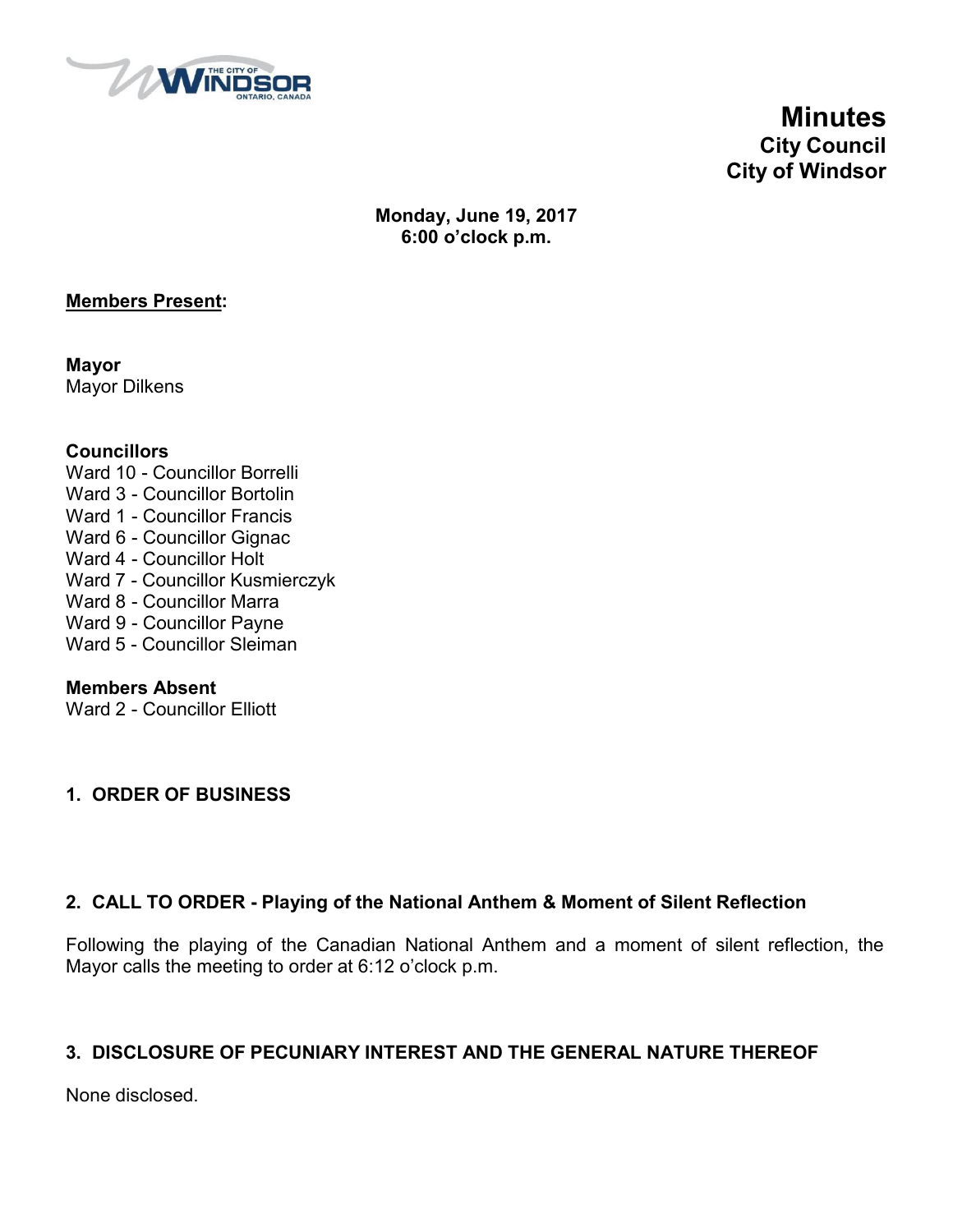## **4. ADOPTION OF THE MINUTES**

## **4.1 Council Minutes May 29, 2017**

Moved by: Councillor Francis Seconded by: Councillor Gignac

That the Minutes of the regular meeting of Council held May 29, 2017 **BE ADOPTED** as presented. Carried.

## **4.2 Council Minutes June 5, 2017**

Moved by: Councillor Francis Seconded by: Councillor Gignac

That the Minutes of the regular meeting of Council held June 5, 2017 **BE ADOPTED** as presented. Carried.

## **5. NOTICE OF PROCLAMATIONS**

Dads Matter Month – June 2017 Social Media Day – June 30, 2017

## **6. COMMITTEE OF THE WHOLE**

Moved by: Councillor Holt Seconded by: Councillor Kusmierczyk

That Council do now rise and move into Committee of the Whole with the Mayor presiding for the purpose of dealing with:

- (a) communication items;
- (b) consent agenda;
- (c) hearing requests for deferrals, referrals and/or withdrawals of any items of business;
- (d) hearing presentations and delegations;
- (e) consideration of business items;
- (f) consideration of Committee reports: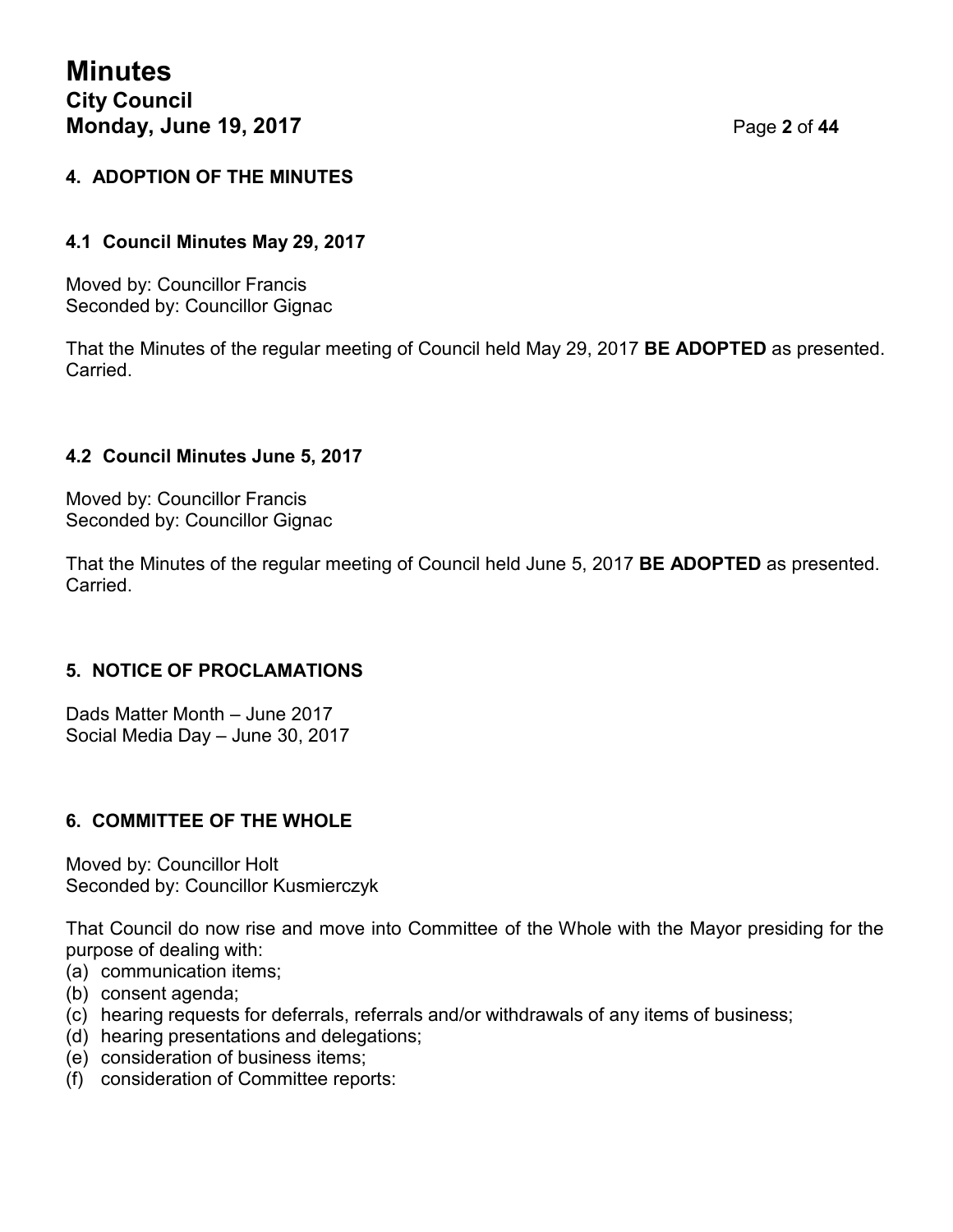# **Minutes City Council Monday, June 19, 2017** Page **3** of **44**

(i) **Report of Special In-Camera Meeting or other Committee as may be held prior to Council** (if scheduled); and

(g) consideration of by-laws 88-2017 through 102-2017 (inclusive). Carried.

## **7. COMMUNICATIONS INFORMATION PACKAGE**

## **7.1 Correspondence - June 19, 2017**

Moved by: Councillor Marra Seconded by: Councillor Payne

Decision Number: CR354/2017

That the following Communication Items 7.1.1 to 7.1.16, inclusive, as set forth in the Council Agenda **BE REFERRED** as noted, and Item 7.1.17 which is dealt with as follows:

## **7.1.17 Province announces emergency services changes including dispatch and fire-medic pilots.**

Moved by: Councillor Francis Seconded by: Councillor Gignac

#### Decision Number: CR355/2017

That the correspondence from the Association of Municipalities of Ontario (AMO) dated June 5, 2017 entitled "Province announces emergency services changes including dispatch and fire-medic pilots" **BE RECEIVED**; and further, that Administration **BE DIRECTED** to submit comments on the proposed changes (with respect to what AMO's policy is in terms of whether municipalities should have a choice to move forward with this). Carried.

#### Report Number: CMC 11/2017 Clerk's File: GP2017

| No.   | Sender                                             | Subject                                                                                                                                                                               |
|-------|----------------------------------------------------|---------------------------------------------------------------------------------------------------------------------------------------------------------------------------------------|
| 7.1.1 | Environment and<br><b>Climate Change</b><br>Canada | Response to letter from the City of Windsor<br>concerning CR748/2016 (attached) regarding the<br>diversion of water from the Great Lakes Basin to the<br>City of Waukesha, Wisconsin. |
|       |                                                    | <b>City Engineer</b><br>Note & File<br>EW/9643                                                                                                                                        |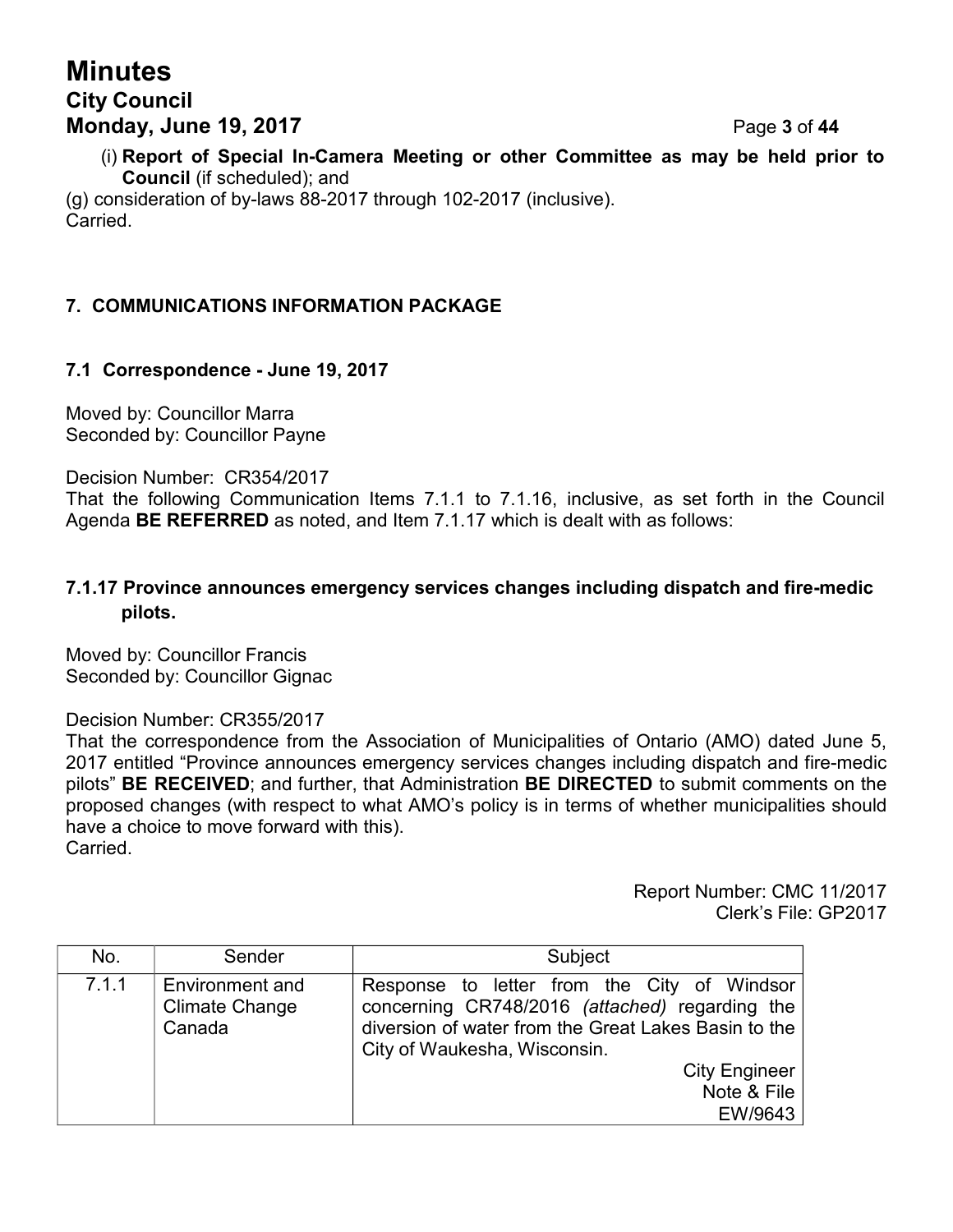# **Minutes City Council Monday, June 19, 2017** Page **4** of **44**

| No.   | Sender                                                             | Subject                                                                                                                                                                                                                                     |
|-------|--------------------------------------------------------------------|---------------------------------------------------------------------------------------------------------------------------------------------------------------------------------------------------------------------------------------------|
| 7.1.2 | Ministry of the<br><b>Environment</b> and<br><b>Climate Change</b> | Environmental Compliance Approval to construct<br>sanitary and storm sewers on Princess Avenue,<br>from Tecumseh Road East to Adstoll Avenue, Royal<br>Court and Idel Court.<br><b>City Engineer</b><br>Note & File                         |
|       |                                                                    | SW2017                                                                                                                                                                                                                                      |
| 7.1.3 | Ministry of the<br><b>Environment</b> and<br><b>Climate Change</b> | Environmental Compliance Approval to construct<br>storm and sanitary sewers on Janisse Drive from<br>Wyandotte Street East to Raymond Avenue.<br><b>City Engineer</b><br>Note & File<br>SW2017                                              |
| 7.1.4 | Ministry of Natural<br>Resources and<br>Forestry                   | Notification<br>of<br>Environmental<br>Registry<br>Posting<br>the<br>Outcome<br>Regarding<br>Proposed<br>of<br>the<br><b>Conservation Authorities Act Review.</b><br><b>City Engineer</b><br>Note & File<br>EI2017                          |
| 7.1.5 | Ministry of Tourism,<br><b>Culture and Sport</b>                   | Ontario<br>Municipal<br>Commuter<br>Cycling<br>Program<br>Launch.<br><b>City Engineer</b><br><b>Chief Financial Officer &amp; City Treasurer</b><br><b>Committee Coordinator, Windsor Bicycling</b><br>Committee<br>Note & File<br>EI/10822 |
| 7.1.6 | <b>Ontario Municipal</b><br><b>Board</b>                           | Decision issued regarding remaining lands within<br>the Malden Planning Area.<br><b>City Solicitor</b><br><b>City Planner</b><br>Note & File<br>ZC2017                                                                                      |
| 7.1.7 | <b>Ontario Municipal</b><br><b>Board</b>                           | Decision issued regarding 4458 Villa Paradiso<br>Crescent/Land Claim.<br><b>City Solicitor</b><br><b>City Planner</b><br>Note & File<br>ZC2017                                                                                              |
| 7.1.8 | <b>Built Green Canada</b>                                          | Canada<br>Launches<br>Fourth Annual<br><b>Built</b><br>Green<br>Challenge to Municipalities.<br><b>City Engineer</b>                                                                                                                        |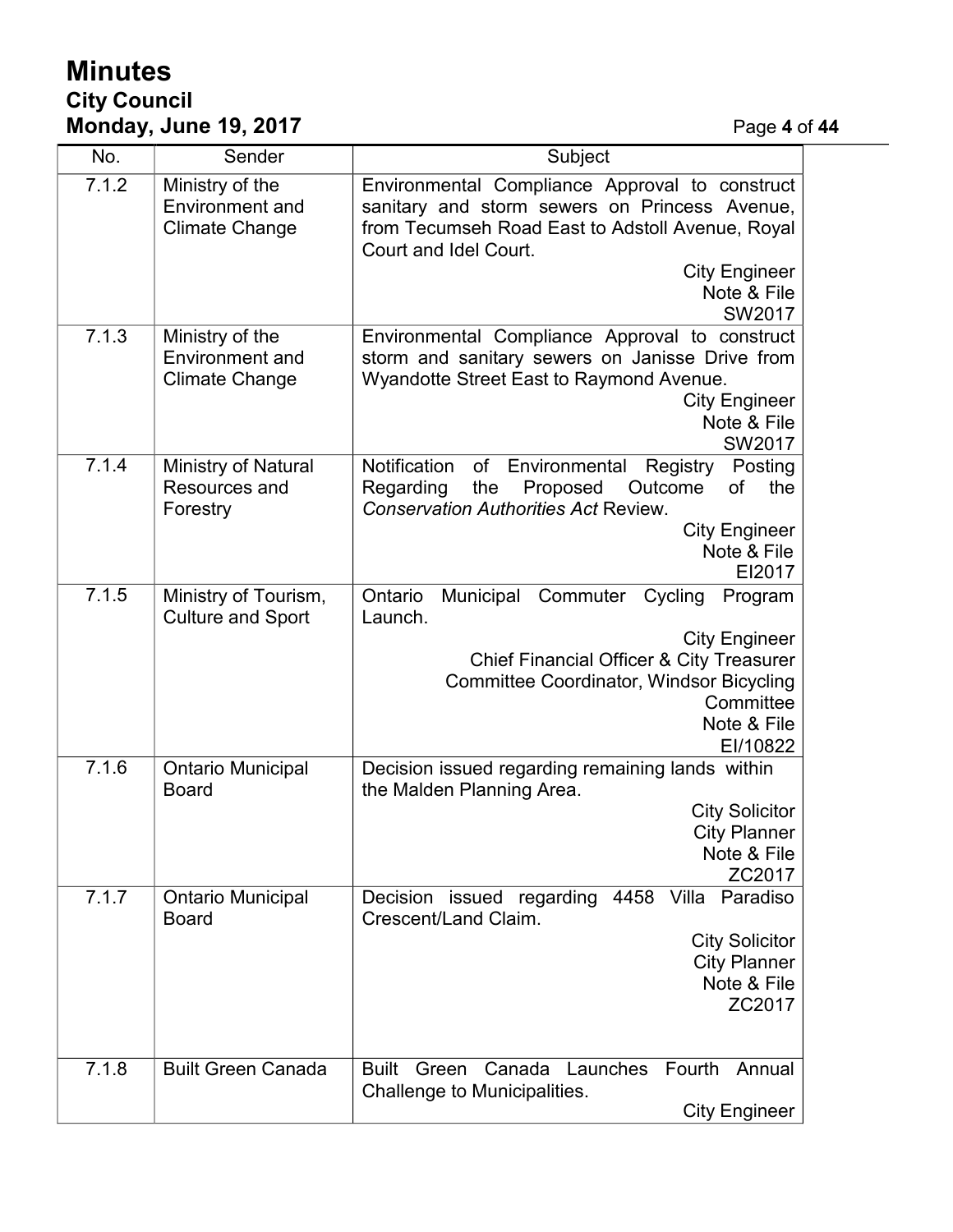# **Minutes City Council Monday, June 19, 2017** Page **5** of **44**

| No.    | Sender                                                         | Subject                                                                                                                                                                                                                                                    |
|--------|----------------------------------------------------------------|------------------------------------------------------------------------------------------------------------------------------------------------------------------------------------------------------------------------------------------------------------|
|        |                                                                | Note & File<br>EI/10822                                                                                                                                                                                                                                    |
| 7.1.9  | The College of<br>Physicians and<br><b>Surgeons of Ontario</b> | Call for nominations for the 2018 College of<br>Physicians and Surgeons of Ontario Council Award.<br><b>Community Development &amp; Health Commissioner</b><br>Note & File<br>MH2017                                                                       |
| 7.1.10 | <b>Councillor Hilary</b><br>Payne                              | Federation<br>Canadian<br>of<br>of<br><b>Highlights</b><br>the<br>Municipalities (FCM) Annual Conference held in<br>Ottawa, ON June 1-4, 2017.<br>Note & File<br><b>ACOC2017</b>                                                                           |
| 7.1.11 | Secretary/Treasurer,<br>Committee of<br>Adjustment             | Committee of Adjustment agenda for meeting to be<br>held on Thursday, June 29, 2017 at 3:30 p.m.,<br>Council Chambers, 3rd Floor, Windsor City Hall.<br>Note & File<br>ZC2017                                                                              |
| 7.1.12 | Manager of Urban<br>Design                                     | Application of Aleo Associates Inc. for Site Plan<br>Approval to permit new truck and trailer storage<br>yard with building for maintenance at 0 Munich<br>Court.<br>Note & File<br>ZS/12848                                                               |
| 7.1.13 | Manager of<br>Development<br>Applications                      | of<br>Application<br>Walker<br>Gate<br>Community<br>for<br>Development<br>Zoning<br>Amendment<br>to<br>add<br>residential use at 4758 Walker Road.<br>Note & File<br>ZB/12853                                                                              |
| 7.1.14 | Manager of<br>Development<br>Applications                      | of<br>Application<br>Walker<br>Gate<br>Community<br>Development for Official Plan Amendment to add a<br>Special Policy Area to permit the construction of a<br>mixed use development at 4758 Walker Road. (at<br>Ducharme)<br>Note & File<br>ZO/12854      |
| 7.1.15 | Manager of<br>Development<br>Applications                      | Application of the City of Windsor for Zoning<br>Amendment to implement an interim control by-law<br>land use study at several properties within the<br><b>Business</b><br>Improvement<br>Areas<br>and<br>along<br>Mainstreets.<br>Note & File<br>ZB/12855 |
| 7.1.16 | Manager of<br>Development                                      | Application of the City of Windsor for Official Plan<br>Amendment to add a Special Policy Area and map                                                                                                                                                     |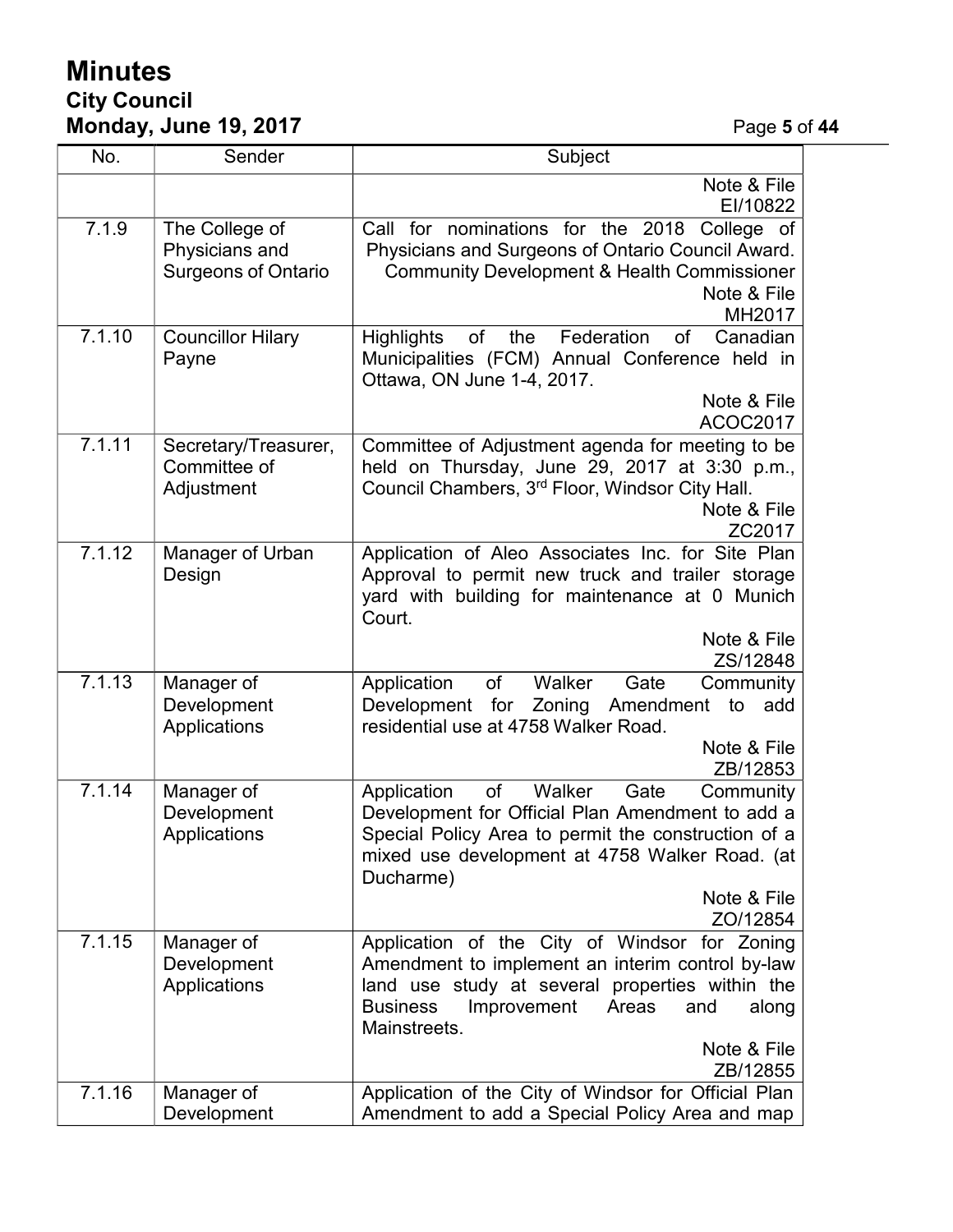# **Minutes City Council Monday, June 19, 2017** Page **6** of **44**

| No.    | Sender       | Subject                                                                                                                                                                     |
|--------|--------------|-----------------------------------------------------------------------------------------------------------------------------------------------------------------------------|
|        | Applications | schedule that would affect the location and design<br>off-street parking areas within Business<br>οf<br>Improvement Areas and along Mainstreets.<br>Note & File<br>ZO/12856 |
| 7.1.17 |              | Province announces emergency services changes<br>including dispatch and fire-medic pilots.<br>Note & File<br>GP2017                                                         |

Carried.

## **7.2 2016 Provincial Offences (POA) Annual Report - City Wide**

Moved by: Councillor Marra Seconded by: Councillor Payne

Decision Number: CR356/2017 That the report of the City Solicitor dated May 31, 2017 regarding the 2016 Windsor/Essex Provincial Offences (POA) Annual Report submitted for information be **BE NOTED AND FILED.** Carried.

> Report Number: CM 25/2017 Clerk's File: GP2017

## **8. CONSENT AGENDA**

#### **8.1 Semi-Annual Capital Variance Report - as at March 31st, 2017**

Moved by: Councillor Sleiman Seconded by: Councillor Borrelli

Decision Number: CR357/2017 That City Council **RECEIVE FOR INFORMATION** THE 2017 Life-to-Date Capital Project Variance Report as at March 31, 2017 as presented by the Chief Financial Officer and City Treasurer; and,

That City Council **APPROVE** the transfers to and from capital projects as identified within Appendix A – Summary of Capital Project Variances. Carried.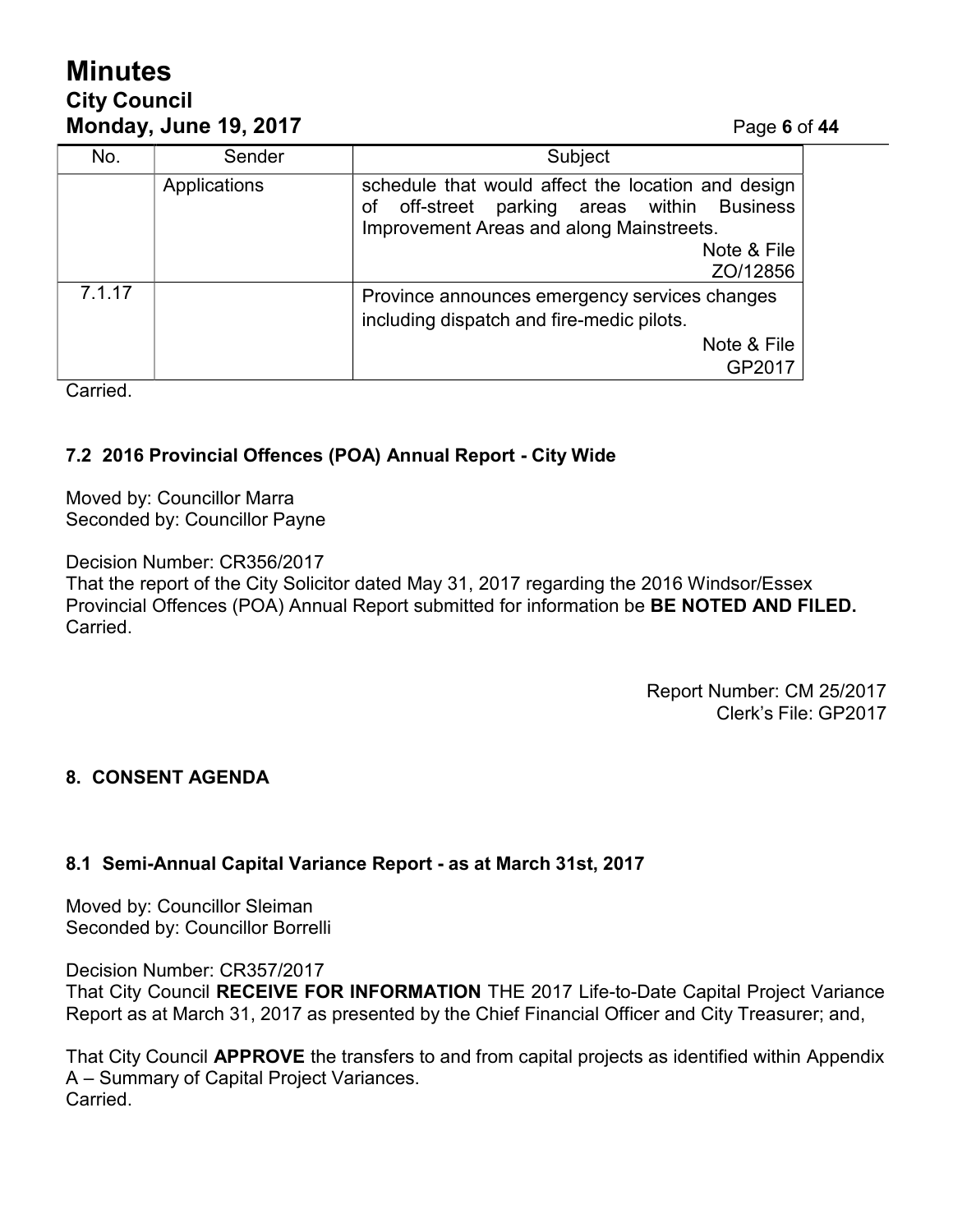Report Number: C 93/2017 Clerk's File: AFB/12131

## **8.2 Prairie Court Traffic and Parking By-law Amendments - Ward 1**

Moved by: Councillor Sleiman Seconded by: Councillor Borrelli

Decision Number: CR358/2017

- 1. That By-law No. 20-2017 entitled "A By-law to amend By-law Number 9023, being a by-law to regulate vehicular parking within the limits of the City of Windsor, on municipal streets, municipal parking lots and private properties" **BE REPEALED**,
- 2. That By-law No. 21-2017 entitled "A By-law to amend By-law Number 9148, being a by-law to regulate traffic within the limits of the City of Windsor" **BE REPEALED**,
- 3. That Parking By-Law 9023 **BE AMENDED** as listed and attached in Appendix 1 of this report,

4. That Traffic By-Law 9148 **BE AMENDED** as listed and attached in Appendix 2 of this report Carried.

> Report Number: C 94/2017 Clerk's File: ST2017

#### **8.3 Interim Control By-law Land Use Study Phase 1 Report- Off-Street Parking Areas Within Business Improvement Areas and Mainstreets (Wards 2, 3, 4, 5 and 6)**

Moved by: Councillor Sleiman Seconded by: Councillor Borrelli

Decision Number: CR359/2017 PHED 469

- I. That Report # S 66/2017 regarding interim control by-laws and a land use study (Phase 1 report) for off-street parking areas within Business Improvement Areas and Mainstreets **BE RECEIVED** for information; and,
- II. That the scoped study area shown in Appendix I Map of Study Area **BE ENDORSED**; and,
- III. That the matters of design guidelines for surface parking areas and review of built form policy within BIAs **BE REMOVED** from the study terms of reference.

Carried.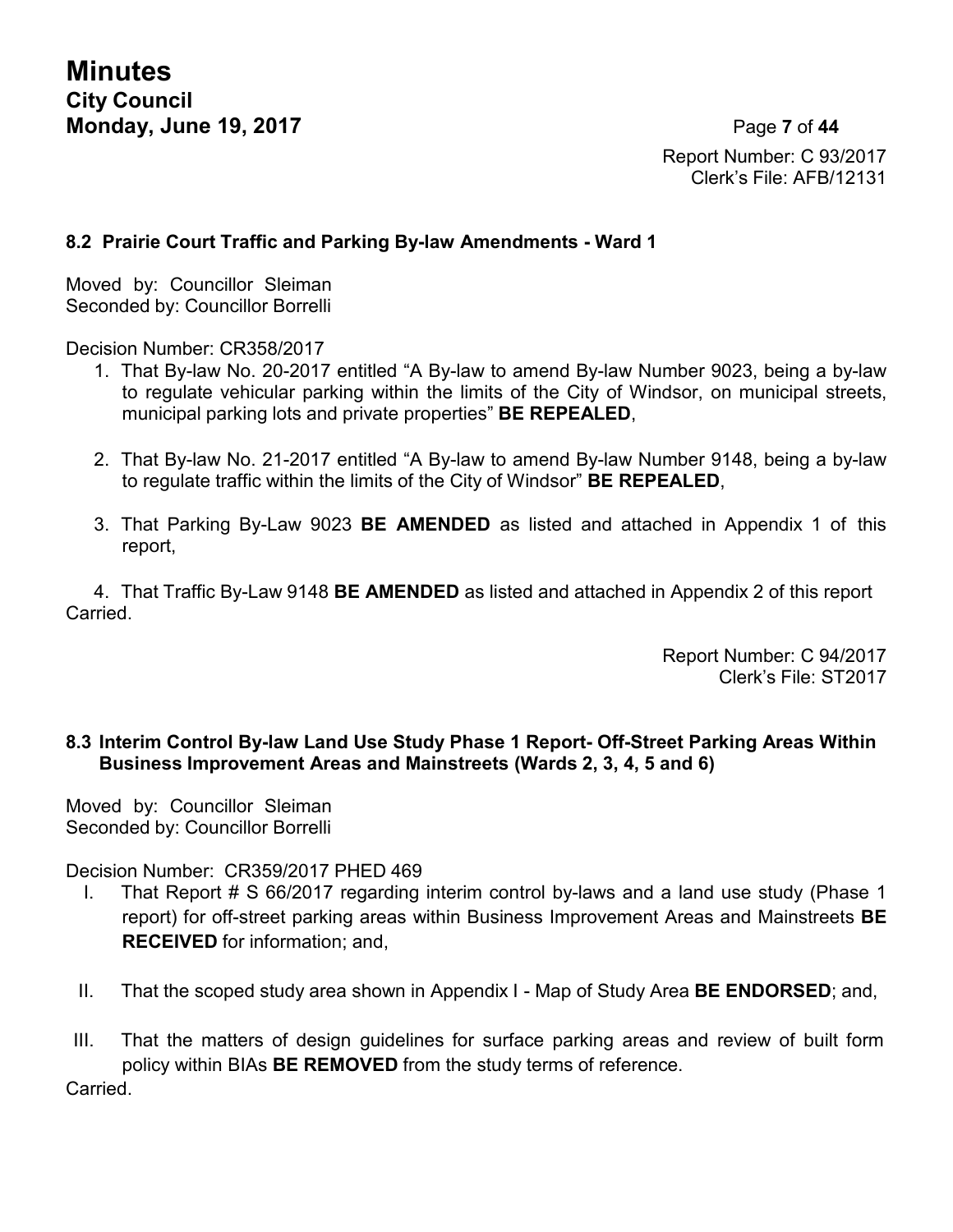**Minutes City Council Monday, June 19, 2017** Page **8** of **44**

Report Number: S 66/2017 Clerk's File: MI2017

### **8.4 Report No. 13 of the Windsor BIA Advisory Committee regarding on-street parking on Wyandotte**

Moved by: Councillor Sleiman Seconded by: Councillor Borrelli

Decision Number: CR360/2017 PHED 473

That Report No. 13 of the Windsor BIA Advisory Committee indicating That City Council BE REQUESTED to consider the following recommendations:

- That on-street parking remain on Wyandotte Street between Jos. Janisse Avenue and Raymo Road within the Pillette Village BIA and between Thompson Blvd. and Glidden Avenue within the Olde Riverside BIA; and,
- To support the reduction of traffic to one lane in each direction to make room for the cycling facilities, and,
- As a last resort, if there is a choice between bike lanes and parking on Wyandotte, the BIA's choose parking;

**BE RECEIVED** for information.

Carried.

Report Number: SCM 71/2017 Clerk's File: MB2017

**8.5 Proposed Rezoning and Draft Plan of Subdivision, 9725 Riverside Drive, South West intersection of Riverside Drive and Martinique Avenue, east of Mountbatten Crescent,; Part of Lot 135 & 136, Concession 1, City of Windsor; (Parts 1 & 2, 12R-25686) Z-013/12 [ZNG/3525] SDN-001/17 [SDN/5038] Ward 7**

Moved by: Councillor Sleiman Seconded by: Councillor Borrelli

Decision Number: CR361/2017 PHED 458

- 1. That Zoning By-law 8600 **BE AMENDED** for the parcel at Part of Lots 135 & 136, Concession 1, City of Windsor (known Municipally as 9725 Riverside Drive), from Green District 1.1 (GD1.1) and Residential District 2.3 (RD2.3) to Residential District 1.4 (RD1.4) and Residential District 2.3 (RD2.3) and adding a site specific provision that will:
	- a. prohibit the construction of raised ranch dwellings and;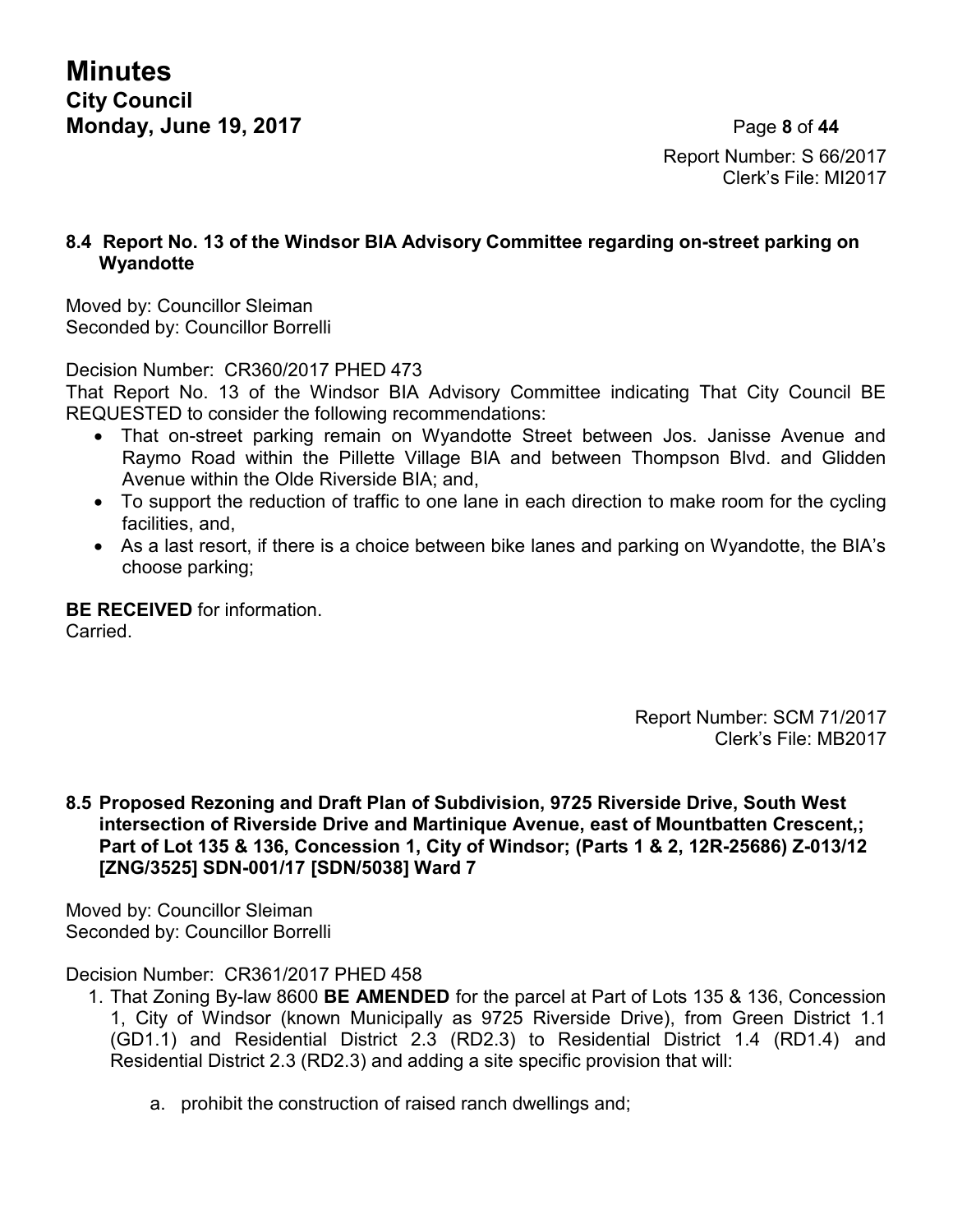# **Minutes City Council Monday, June 19, 2017** Page **9** of **44**

b. limit the protrusion of garages from the main wall of the dwelling, as follows:

No exterior wall of an attached garage shall project greater than 1.2 metres beyond the front and side walls of the dwelling unit.

- 2. That a Hold provision **BE PLACED** on the site to ensure the following provisions are met: a) Registration of Final Plan of Subdivision.
- 3. That the application of the City of Windsor for Draft Plan of Subdivision approval of Part of Lots 135 & 136, Concession 1, City of Windsor; **BE APPROVED** on the following basis:

That this approval applies to the draft plan of subdivision, as shown on the attached Drawing M-1617-A dated March 2017, which will facilitate the construction of single unit, detached and Townhome dwellings.

- A. That the Draft Plan Approval shall lapse on June 19, 2020.
- B. That this approval applies to the draft plan of subdivision presented on plan identified as Drawing M-1617-A dated March 2017, showing 20 lots for single unit detached dwellings, 6 blocks for townhome development and 1 road allowance.
- C. That the Owner(s) shall submit for approval of the City Planner, final draft M-Plans which shall include the names of all road allowances within the plan, as approved by the Corporation.
- D. That the owner, being the City, undertakes to provide the following matters:
	- a. The Owner will include all items as set out in the results of circularization and other relevant matters set out in CR 233/98 (Standard Subdivision Agreement).
	- b. The Owner will create, prior to the issuance of a building permit, the following rights-of-way, in accordance with the approved Plan of Subdivision:
		- i. 20 m right-of-way for extending from the existing terminus of Mountbatten Crescent to Riverside Drive;
	- c. The Owner(s) shall comply with all the following requirements relating to sidewalks:
		- i. Sidewalk shall be constructed:
			- 1. On the North Side of the east/west portion of Mountbatten Crescent,
			- 2. On the West Side of the north/south portion of Mountbatten Crescent, and,

to the satisfaction of the City Engineer and the City Planner;

d. The Owner(s) shall provide a detailed servicing study report on the impact of the increased flow to the existing municipal sewer systems to the satisfaction of the City Engineer, prior to the issuance of a construction permit.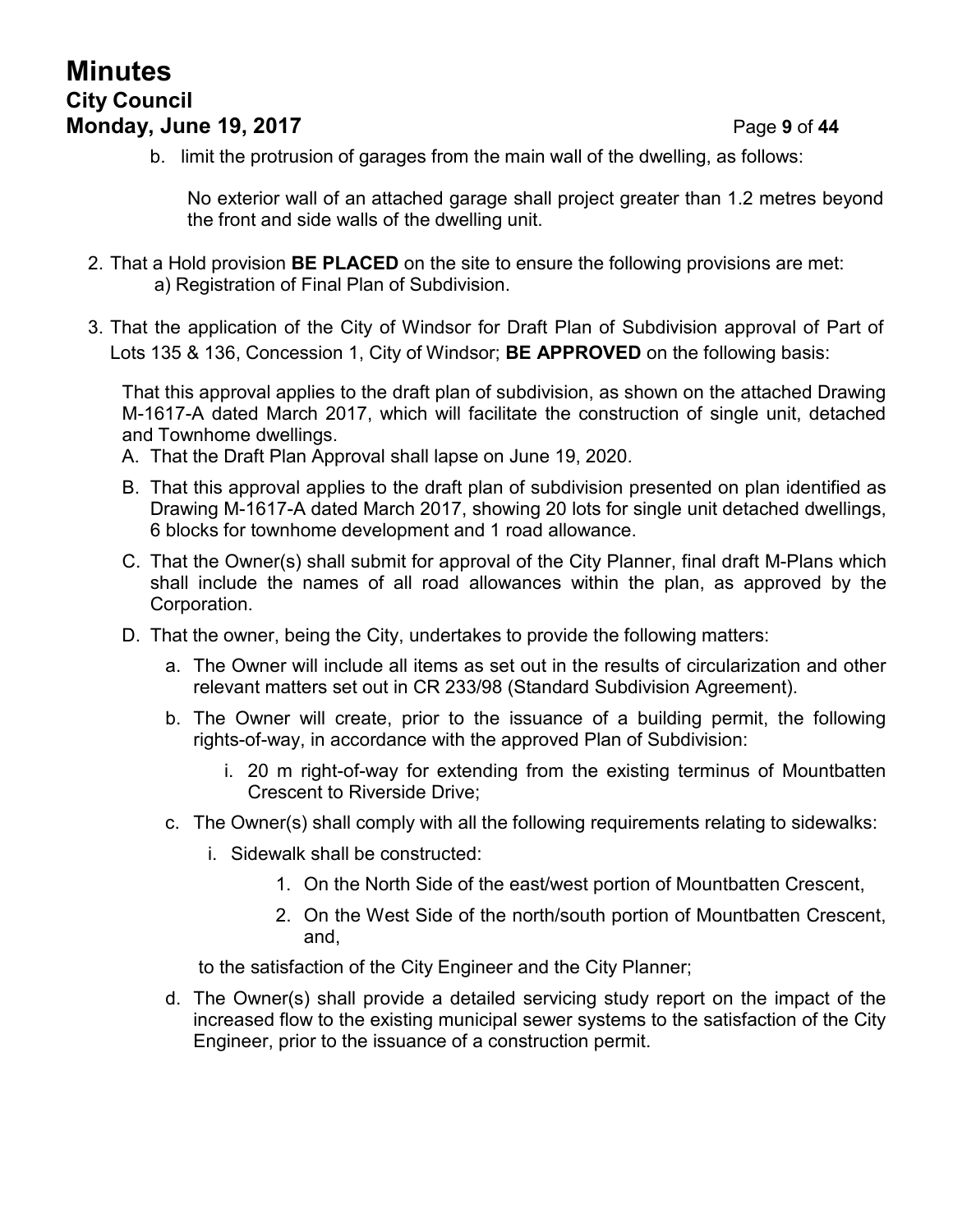# **Minutes City Council Monday, June 19, 2017** Page **10** of **44**

- i. The study shall review the proposed impact and recommend solutions to addressing the problems and ultimate implementation of solutions should there be a negative impact to the system.
- ii The study shall be finalized to the satisfaction of the City Engineer.
- e. The Owner(s) will construct adequate privacy fences on the south and west limits of the property to the satisfaction of the Chief Building Official and the City Engineer.
- f. The Owner(s) will:
	- i. Undertake an engineering analysis to identify stormwater quality and quantity measures as necessary to control any increases in flows in downstream watercourses, up to and including the 1:100 year design storm, to the satisfaction of the Municipality and the Essex Region Conservation Authority.
	- ii. Install stormwater management measures identified above, as part of the development of the site, to the satisfaction of the City Engineer and the Essex Region Conservation Authority.
	- iii. Obtain the necessary permit or clearance from the Essex Region Conservation Authority prior to undertaking site alterations and/or construction activities.

## **NOTES TO DRAFT APPROVAL (File: SDN-001/17)**

- 1. The applicant is directed to Section 51(39) of *The Planning Act 1990* regarding appeal of any imposed conditions to the Ontario Municipal Board. Appeals are to be directed to the City Clerk and Licence Commissioner of the City of Windsor.
- 2. It is the applicant's responsibility to fulfil the conditions of draft approval and to ensure that the required clearance letters are forwarded by the appropriate agencies to the City of Windsor, to the attention of the Executive Director/City Planner, quoting the above-noted file number.
- 3. The applicant should consult with an Ontario Land Surveyor for this proposed plan concerning registration requirements relative to the *Certification of Titles Act.*
- 4. The final plan approved by the Corporation of the City of Windsor must be registered within thirty (30) days or the Corporation may withdraw its approval under Section 51(59) of *The Planning Act 1990*.
- 5. All plans of subdivision/condominium are to be prepared and presented in metric units and certified by the Ontario Land Surveyor that the final plan is in conformity to the approved zoning requirements.
- 4. That the City Clerk and Licence Commissioner **BE AUTHORIZED** to issue the required notice respecting approval of the draft plan of subdivision under Section 51(37) of *The Planning Act*;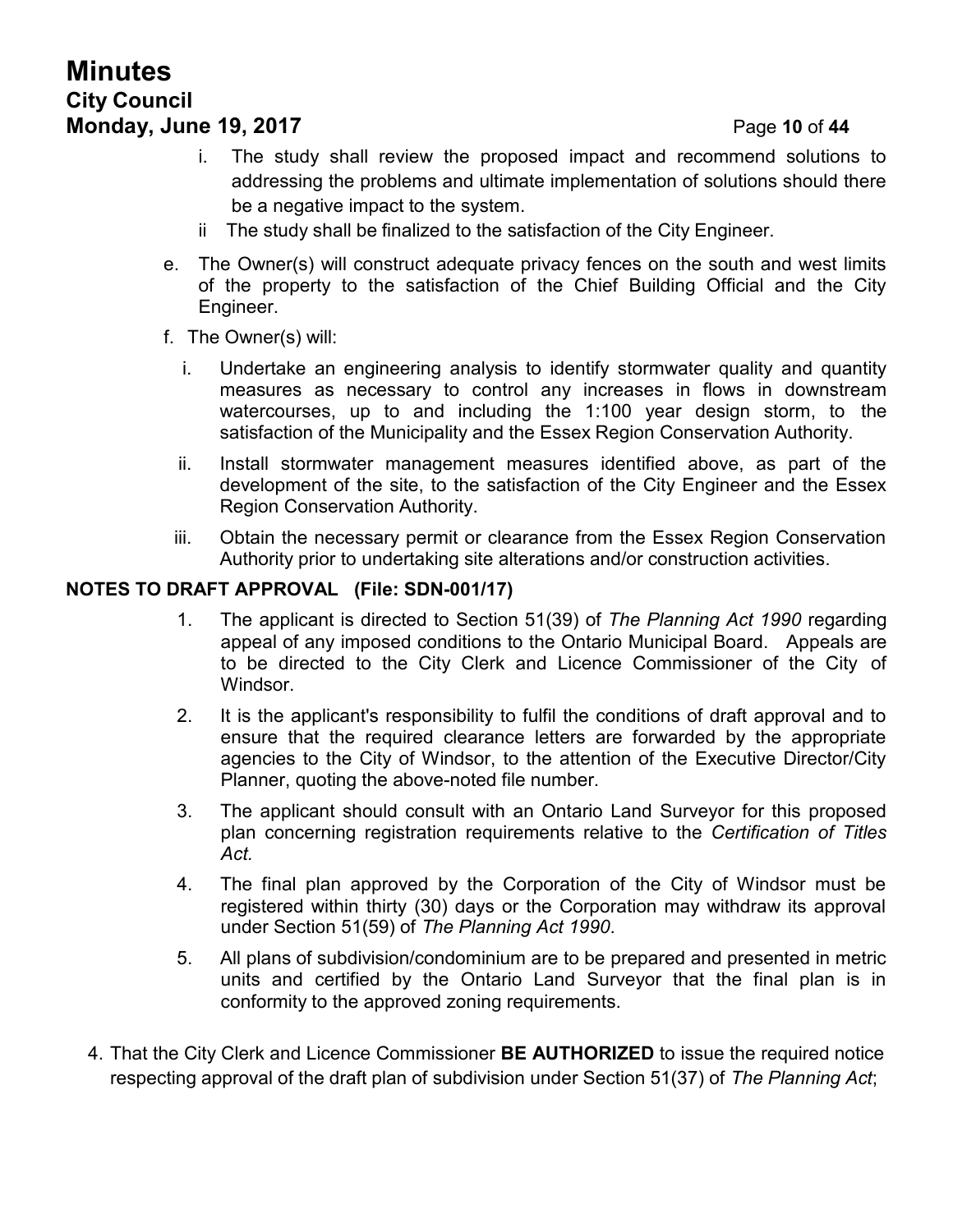# **Minutes City Council Monday, June 19, 2017** Page **11** of **44**

- 5. That the deed restrictions **BE REGISTERED** on title at the time of registration of Deeds/Transfers of Land prepared by the City in conjunction with the sale of said lands; and;
- 6. That prior to the final approval by the Corporation of the City of Windsor, the Executive Director/City Planner shall **BE ADVISED**, in writing, by the appropriate agencies that conditions have been satisfied, and;

7. That the Chief Administrative Officer and City Clerk **BE AUTHORIZED** to sign all necessary agreements and documents approved as to form and content satisfactory to the City Solicitor. Carried.

> Report Number: S 61/2017 Clerk's File: ZP/12739 ZB/11534

## **11.5 By-laws for Clean Water Waste Water Fund and Public Transit Infrastructure Fund**

Moved by: Councillor Sleiman Seconded by: Councillor Borrelli

#### Decision Number: CR369/2017

That in accordance with the requirements of the Province of Ontario, By-law 97-2017 **BE PASSED** at this meeting of Council to authorize the Mayor and Clerk to execute the Clean Water and Wastewater Fund (CWWF) (Ontario) Transfer Payment Agreement with the Minister of Infrastructure for the Province of Ontario, which agreement is attached to the said by-law.

That in accordance with the requirements of the Province of Ontario, By-law 98-2017 **BE PASSED** at this meeting of Council to authorize the Mayor and Clerk to execute the Public Transit Infrastructure Fund (PTIF) Phase One (Ontario) Transfer Payment Agreement with the Minister of Transportation for the Province of Ontario, which said agreement is attached to the said by-law. Carried.

> Report Number: C 99/2017 Clerk's File: EI/12678

#### **9. REQUEST FOR DEFERRALS, REFERRALS AND/OR WITHDRAWALS**

**8.6 Report No. 67 of the Windsor Bicycling Committee regarding the Windsor Loop and closing of the gap between St. Rose and George Avenue**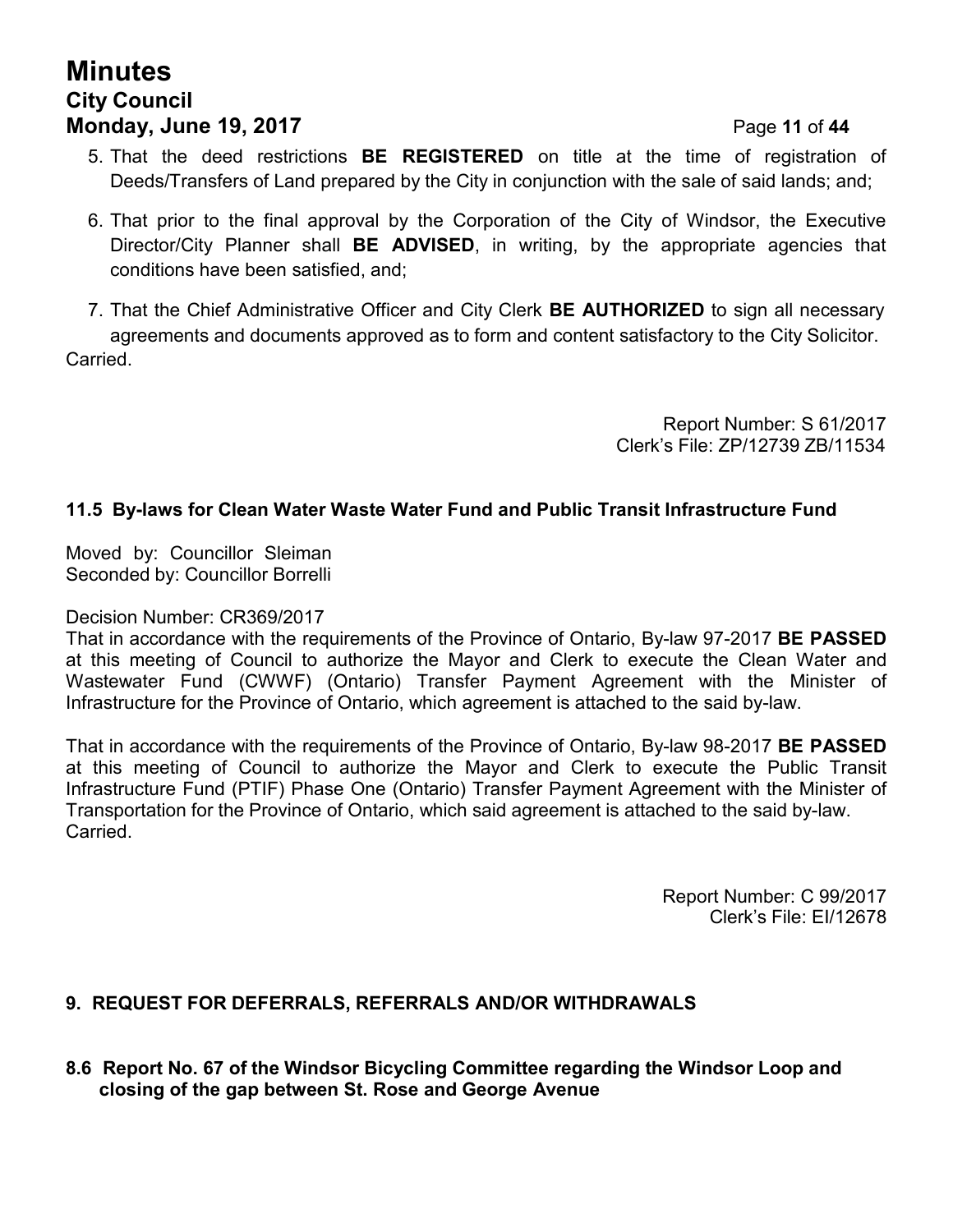# **Minutes City Council Monday, June 19, 2017** Page **12** of **44**

Moved by: Councillor Gignac Seconded by: Councillor Borrelli

Decision Number: CR362/2017 ETPS 499

That the report of the Environment, Transportation and Public Safety Standing Committee of its meeting held May 17, 2017 regarding "Report No. 67 of the Windsor Bicycling Committee regarding the Windsor Loop and closing of the gap between St. Rose and George Avenue", **BE REFERRED** to administration to first await completion of the Active Transportation Master Planning Study, which was confirmed for commencement via CR340/2017. Carried.

Councillors Holt and Bortolin voting nay.

Report Number: SCM 82/2017 Clerk's File: MB2017

## **8.7 CQ56-2016 Wyandotte Street East Windsor Loop Connection – WARDS 5, 6 and 8**

Moved by: Councillor Gignac Seconded by: Councillor Borrelli

Decision Number: CR363/2017 ETPS 503

That the report of the Environment, Transportation and Public Safety Standing Committee of its meeting held May 17, 2017 regarding "CQ56-2016 Wyandotte Street East Windsor Loop connection" **BE REFERRED** to administration to first await completion of the Active Transportation Master Planning Study, which was confirmed for commencement via CR340/2017. Carried.

Councillors Holt and Bortolin voting nay.

Report Number: S 55/2017 Clerk's File: MB/5331

## **10. PRESENTATIONS AND DELEGATIONS (5 Minute maximum per delegate)**

## **11.4 Windsor Essex 2016 Annual Report to the Community on the 10 Year Housing and Homelessness Plan City Wide**

## **Angela Yakonich, Homeless Coalition of Windsor Essex County**

Angela Yakonich, Homeless Coalition of Windsor Essex County, appears before Council to give a brief overview of the Windsor Essex 2016 Annual Report to the community on the 10 Year Housing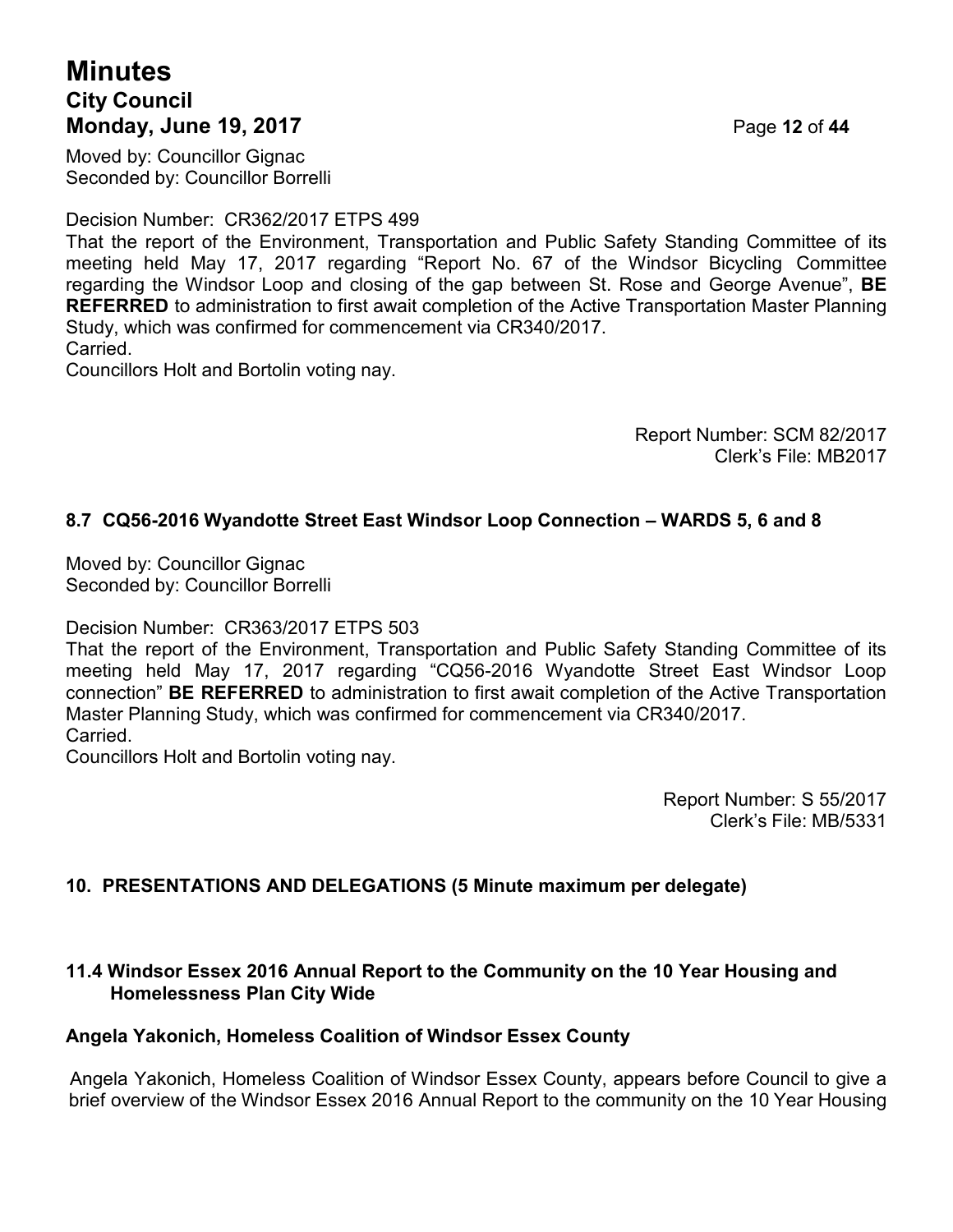# **Minutes City Council Monday, June 19, 2017** Page **13** of **44**

and Homelessness Plan, including the plan's vision, goals set and accompanying strategies; key highlights identified in the report; and concludes by reassuring that there is a plan for reducing homelessness in the community, and that progress has resulted accordingly.

#### **Mike Tessier, resident of Ward 8**

Mike Tessier, resident of Ward 8, appears before Council to provide comment regarding the Windsor Essex 2016 Annual Report to the community on the 10 Year Housing and Homelessness Plan, suggesting the concept of "tiny house movement" be explored for Windsor, which could be a tool to assist youth in being able to own a home in the future and thus perhaps avoid future additions to the homeless population.

Moved by: Councillor Francis Seconded by: Councillor Kusmierczyk

Decision Number: CR368/2017 SDHC 487 That the Windsor Essex 2016 Annual Report to the Community **BE RECEIVED** for information purposes; and further,

That the Windsor Essex 2016 Annual Report to the Community **BE APPROVED** for submission to the Ministry of Housing prior to June 30th as outlined in the *Housing Services Act*; and further,

That the Executive Director of Housing and Children's Services **BE AUTHORIZED** to submit subsequent Annual Reports to the Community to the Ministry of Housing prior to June  $30<sup>th</sup>$  as outlined in the *Housing Services Act* for the duration of the 10 year Housing and Homelessness Plan.

Carried.

Report Number: S 87/2017 Clerk's File: GH/11710

#### **11.3 Draft Plan of Subdivision Application - 1903269 ONTARIO LTD. -located South of the East/West Section of Maguire Street, East of Howard Avenue - SDN 4277 (SDN004-14) - Ward 9**

#### **Karl Tanner, Dillon Consulting; and Gord Wonsch, Applicant**

Karl Tanner, Dillon Consulting; and Gord Wonsch, Applicant, appear before Council to request that their application for Draft Plan of Subdivision located south of the east/west section of Maguire Street, east of Howard Avenue, be approved, stressing their preference that the proposed plan of subdivision face Maguire Street, however, they would also be amenable to having streets B and C connect to Maguire Street, and Street A would not connect to Maguire Street, but would be developed in the future, from the south.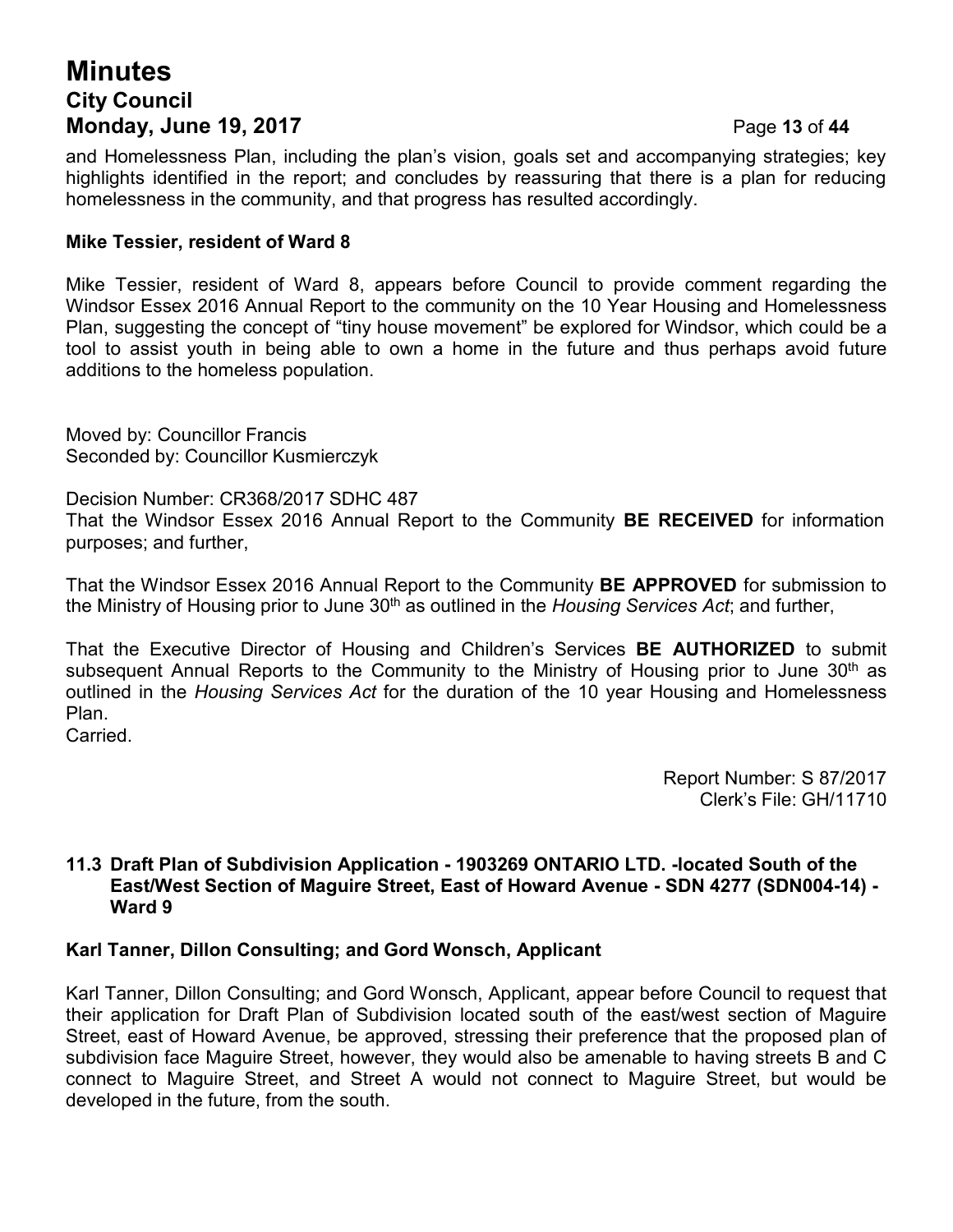# **Minutes City Council Monday, June 19, 2017** Page **14** of **44**

## **George Bragianis, resident of Ward 9**

George Bragianis, resident of Ward 9, appears before Council to provide comment regarding the application for Draft Plan of Subdivision located south of the east/west section of Maguire Street, east of Howard Avenue, stating that any development of this area should only be authorized by the City of Windsor under the basis that there would be no lots facing Maguire Street, and that Lots 1 through 12 as indicated in the proposed Plan of Subdivision would face the newly proposed Streets A, B and C, and concludes by stating that the realignment of properties to face the streets to be developed would present a consistent pattern of development and would eliminate the potential for driveway conflicts of Maguire Street.

Moved by: Councillor Payne Seconded by: Councillor Gignac

Decision Number: CR367/2017 PHED 425

I) That the application of **1903269 ONTARIO LTD.** for Draft Plan of Subdivision approval for Part of Block A, Registered Plan 1259 (Part 3, 12R- 25586; (Roll #. 070-090-03855- 0000) located South of the East/West Section of Maguire Street, East of Howard Avenue BE APPROVED on the following basis:

That this approval applies to the draft plan of subdivision, as shown on the attached Map No. *SDN-004/014-1*, which will facilitate the construction of single unit dwellings.

- A. That the Draft Plan Approval shall lapse on June 19, 2020.
- *B.* That this approval applies to the draft plan of subdivision *providing 3 streets serving the area to the south (Streets A, B and C).*
- C. That prior to the execution and registration of a Subdivision Agreement between the Owner(s) and the Corporation of the City of Windsor, the Owner(s) shall submit for approval of the City Planner, final draft M-Plans which shall include the names of all road allowances within the plan, as approved by the Corporation.
- D. That the owner enter into a subdivision agreement with the Corporation of the City of Windsor, such agreement to provide for the following matters:
	- a. The owner shall agree to include all items as set out in the results of circularization and other relevant matters set out in CR 233/98 (Standard Subdivision Agreement).
	- b. No individual storm sewer connections shall be permitted to the existing 1200mm HPDE Storm Sewer on Maguire Street.
	- c. The Owner(s) agrees to gratuitously convey, prior to the issuance of a building permit, the following, in accordance with the approved Plan of Subdivision:
		- *i. 20.0m right-of-way for Street "A"*
		- *ii. 20.0m right-of-way for Street "B"*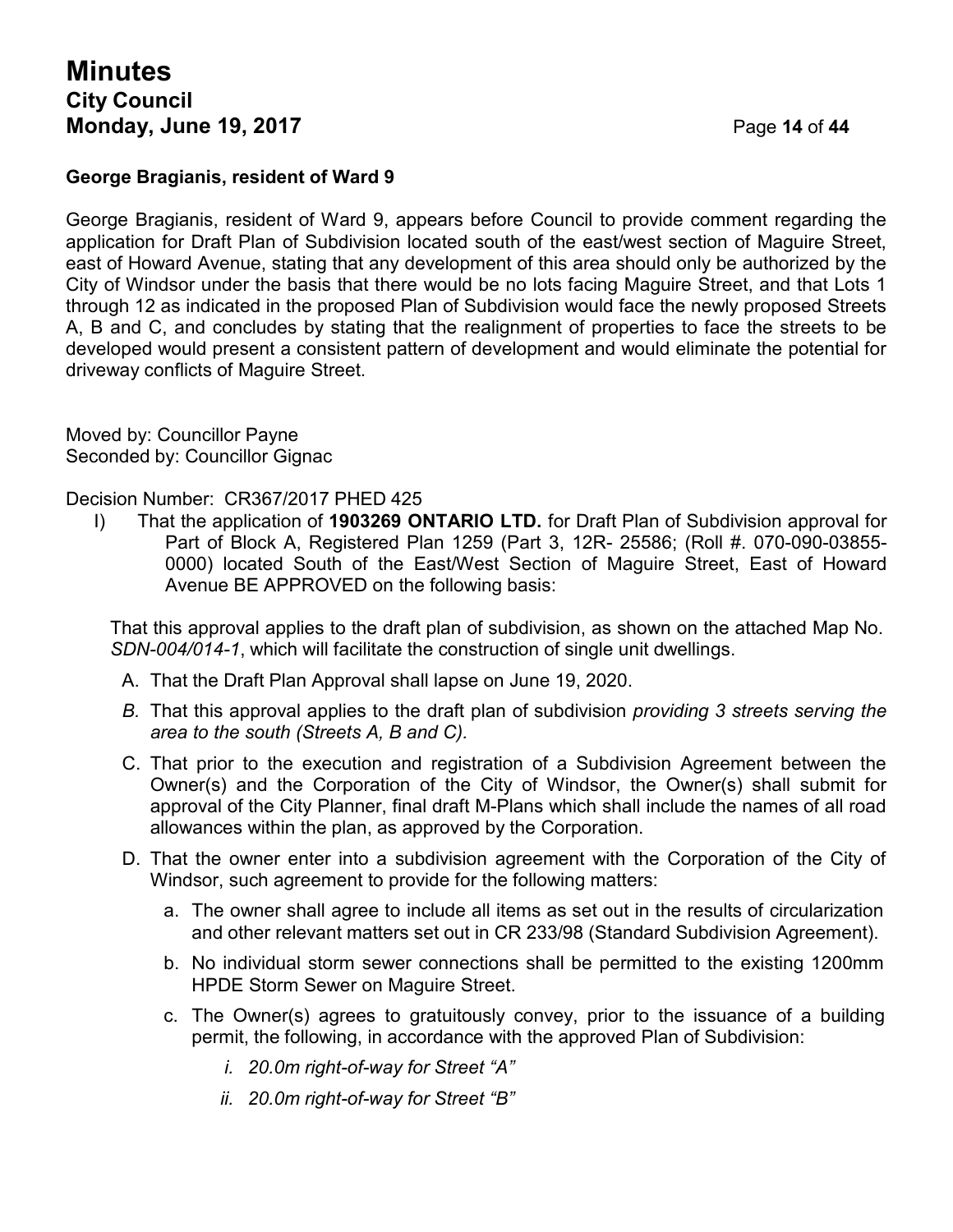# **Minutes City Council Monday, June 19, 2017** Page **15** of **44**

- *iii. 20.0m right-of-way for Street "C"*
- *iv. 0.3 m reserve at the north and south limits of Street "A"*
- *v. 0.3 m reserve at the south limit of Street "B"*
- *vi. 0.3 m reserve at the south limit of Street "C"*
- d. The Owner(s) shall comply with all the following requirements relating to sidewalks:
	- i. Sidewalk shall be constructed on the east side of *Streets "A, B and C";*
- e. The Owner(s) agree to gratuitously convey corner cut-offs on both the east and west Sides of *Street "B" and "C"* at the intersection with Maguire Street in accordance with City of Windsor Standard Drawing AS-230 prior to the issuance of a construction permit.
- f. The Owner(s) agree to retain a Consulting Engineer to provide a detailed servicing study report on the impact of the increased flow to the existing municipal sewer systems to the satisfaction of the City Engineer, prior to the issuance of a construction permit.
	- i. The study shall review the proposed impact and recommend solutions to addressing the problems and ultimate implementation of solutions should there be a negative impact to the system.
	- ii The study and proposed solutions shall be finalized to the satisfaction of the City Engineer.
- g. The Owner(s) agree to pay to the Corporation, cash-in-lieu of parkland as per Bylaw 12780, prior to the issuance of a construction permit.
- *h. The owner agrees to construct Streets B" and "C" to a point determined by the City, terminating in a temporary cul-de-sac constructed to City Standard.*
- *i. The owner agrees to construct Street "A" to a point determined by the City, terminating in a cul-de-sac constructed to City Standard. When access is available from the south*
- j. The Owner agrees to complete a Noise Study prior to registration of the plan and agrees implement any mitigation measures recommended, to the satisfaction of the City Planner;
- k. The Owner agrees to complete an Environmental Impact Assessment prior to registration of the plan and agrees implement any mitigation measures recommended, to the satisfaction of the City Planner;

#### **NOTES TO DRAFT APPROVAL (File: SDN-004/14)**

1. The applicant is directed to Section 51(39) of The Planning Act 1990 regarding appeal of any imposed conditions to the Ontario Municipal Board. Appeals are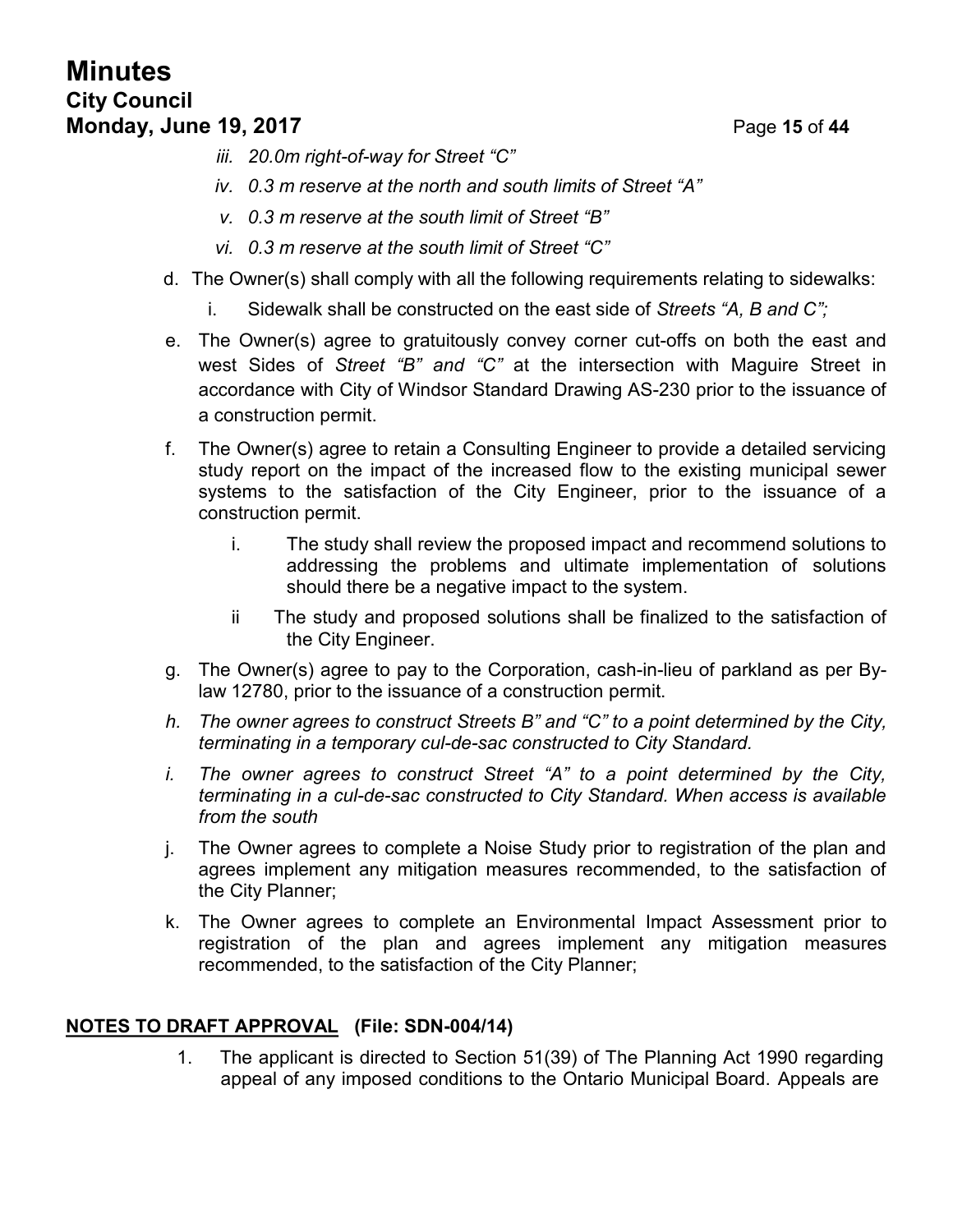# **Minutes City Council Monday, June 19, 2017** Page **16** of **44**

to be directed to the City Clerk and Licence Commissioner of the City of Windsor.

- 2. It is the applicant's responsibility to fulfil the conditions of draft approval and to ensure that the required clearance letters are forwarded by the appropriate agencies to the City of Windsor, to the attention of the Executive Director/City Planner, quoting the above-noted file number.
- 3. Required agreements with the Municipality will be prepared by the City Solicitor.
- 4. The applicant should consult with an Ontario Land Surveyor for this proposed plan concerning registration requirements relative to the Certification of Titles Act.
- 5. The final plan approved by the Corporation of the City of Windsor must be registered within thirty (30) days or the Corporation may withdraw its approval under Section 51(59) of The Planning Act 1990.
- 6. All plans of subdivision/condominium are to be prepared and presented in metric units and certified by the Ontario Land Surveyor that the final plan is in conformity to the approved zoning requirements.
- 7. Where agency conditions are required to be included in the City's Subdivision Agreement, the applicant is required to forward a copy of the agreement to the agencies in order to facilitate their clearance of conditions for final approval of this plan.
- II. That the City Clerk and Licence Commissioner **BE AUTHORIZED** to issue the required notice respecting approval of the draft plan of subdivision under Section 51(37) of The Planning Act.
- III. That the subdivision agreement shall **BE REGISTERED** against lands to which it applies prior to the final registration of the Plan of Subdivision.
- IV. That prior to the final approval by the Corporation of the City of Windsor, the Executive Director/City Planner shall **BE ADVISED**, in writing, by the appropriate agencies that conditions have been satisfied.

Carried.

Report Number: S 21/2017 Clerk's File: ZP/12085

## **8.8 Town of LaSalle - Transit Service - City Wide**

## **Mike Tessier, resident of Ward 8**

Mike Tessier, resident of Ward 8, appears before Council to provide comment regarding the recommendation authorizing administration to enter into a five-year arrangement (2017-2021) with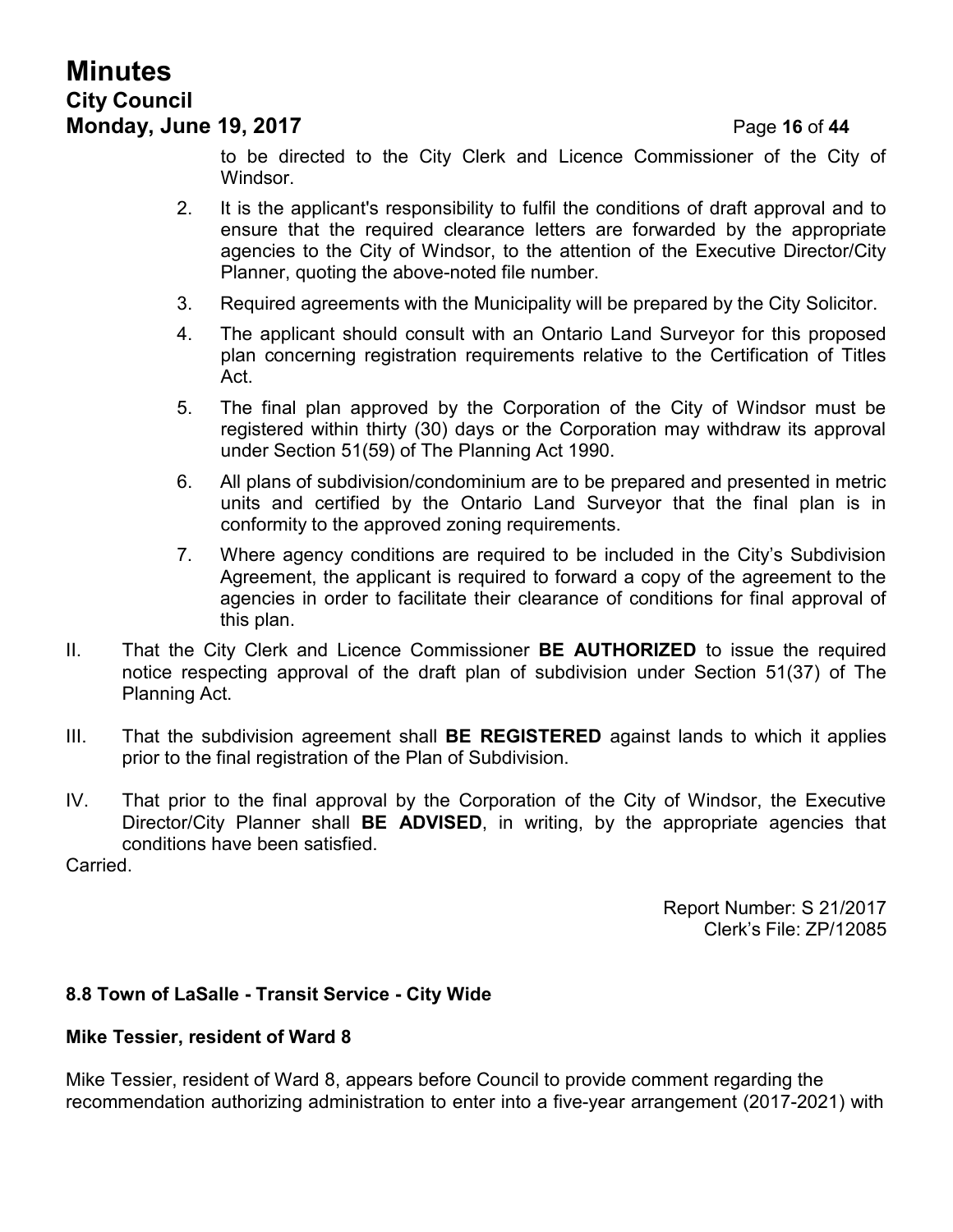# **Minutes City Council Monday, June 19, 2017** Page **17** of **44**

the Town of LaSalle to provide a transit route that connects with services provided by Transit Windsor, suggesting that this is a much needed step in the right direction.

Moved by: Councillor Marra Seconded by: Councillor Bortolin

#### Decision Number: CR364/2017 ETPS 507

That the Transit Windsor Board of Directors and City Council **RECEIVE** for information the update regarding negotiations for transit service with the Town of LaSalle;

That Administration **BE AUTHORIZED** to enter into a five year agreement (2017 – 2021) with the Town of LaSalle to provide a transit route that connects with services provided by Transit Windsor;

That the Chief Administrative Officer and City Clerk of the City of Windsor **BE AUTHORIZED** to sign the resulting contract with the Town of LaSalle, satisfactory in form to the City Solicitor, in financial content to the City Treasurer, and in technical content to the Office of the City Engineer and the Executive Director of Transit Windsor;

That City Council **APPROVE** the creation of a capital budget project for the purchase of two (2) fully equipped clean diesel buses which will be paid for by the Town of LaSalle on an annualized straight line basis of amortization over the twelve (12) year life of the bus, plus interest. In the event the contract is not renewed after five years, the Town of LaSalle would be responsible for payment of the full depreciated value of the buses based on the agreed methodology at the end of the five year agreement.

Carried.

Report Number: S 73/2017 Clerk's File: MT/12836

#### **11.1 Proposed Redevelopment of the former Riverside Arena Site/St. Rose Park, Riverside Baseball Park and the Former Concord Public School - Ward 6**

#### **Bill Kell, Chairperson, Riverside Minor Baseball Club; and Rick Farrow, Steering Committee Chairperson, Riverside Arena Property Revival to Miracle Field**

Bill Kell, Chairperson, Riverside Minor Baseball Club; and Rick Farrow, Steering Committee Chairperson, Riverside Arena Property Revival to Miracle Field, appear before Council regarding the proposed redevelopment of the former Riverside Arena Site/St. Rose Park, Riverside Baseball Park and the former Concord Public School, providing a high level overview of their proposal for a Miracle Sports Field and an accessible playground, as well as other amenities benefiting the residents of the City of Windsor, and conclude with Mr. Farrow graciously pledging, on behalf of his family, \$500,000 towards this proposal.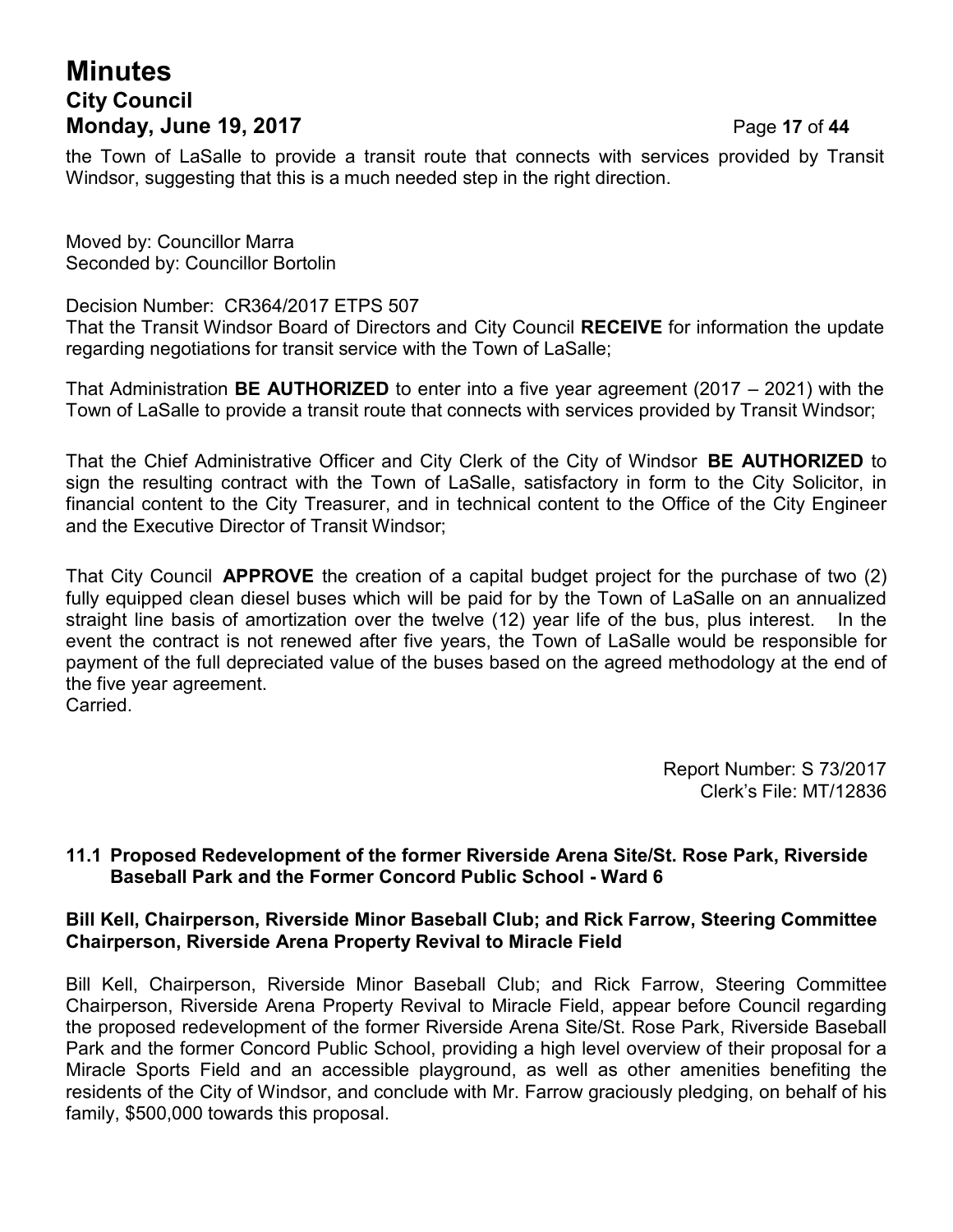#### **Shayna Carey, resident of Ward 6**

Shayna Carey, resident of Ward 6, appears before Council regarding the proposed redevelopment of the former Riverside Arena Site/St. Rose Park, Riverside Baseball Park and the former Concord Public School, speaking in support of the proposed Miracle Sports Field, and concludes by showcasing a video entitled "Become the Miracle – a tribute to the Miracle League Ballparks".

#### **Lanny Tong, resident of Ward 6**

Lanny Tong, resident of Ward 6, appears before Council regarding the proposed redevelopment of the former Riverside Arena Site/St. Rose Park, Riverside Baseball Park and the former Concord Public School, speaking in support of a Miracle Sports Field, but also suggests other ideas be incorporated as well, such as a "Rose Bowl".

#### **Jeremy Renaud, resident of Ward 6**

Jeremy Renaud, resident of Ward 6, appears before Council regarding the proposed redevelopment of the former Riverside Arena Site/St. Rose Park, Riverside Baseball Park and the former Concord Public School, speaking in support of a Miracle Sports Field as opposed to the proposed redevelopment for mixed use commercial/residential, stating that we are only as strong as our backyards and Riverside symbolizes our backyard.

#### **Ernie Lamont, resident of Ward 8**

Ernie Lamont, resident of Ward 8, appears before Council regarding the proposed redevelopment of the former Riverside Arena Site/St. Rose Park, Riverside Baseball Park and the former Concord Public School, speaking in support of a Miracle Sports Field, and suggesting that creative ways to fund this needs to be explored, perhaps in the form of "naming rights".

Moved by: Councillor Gignac Seconded by: Councillor Marra

Decision Number: CR365/2017

That the report of the Manager, Real Estate Services dated April 7, 2017 entitled "Proposed Redevelopment of the Former Riverside Arena Site/St. Rose Park, Riverside Baseball Park and the Former Concord Public School" **BE NOTED AND FILED**. Carried.

> Report Number: C 72/2017 Clerk's File: SR/12828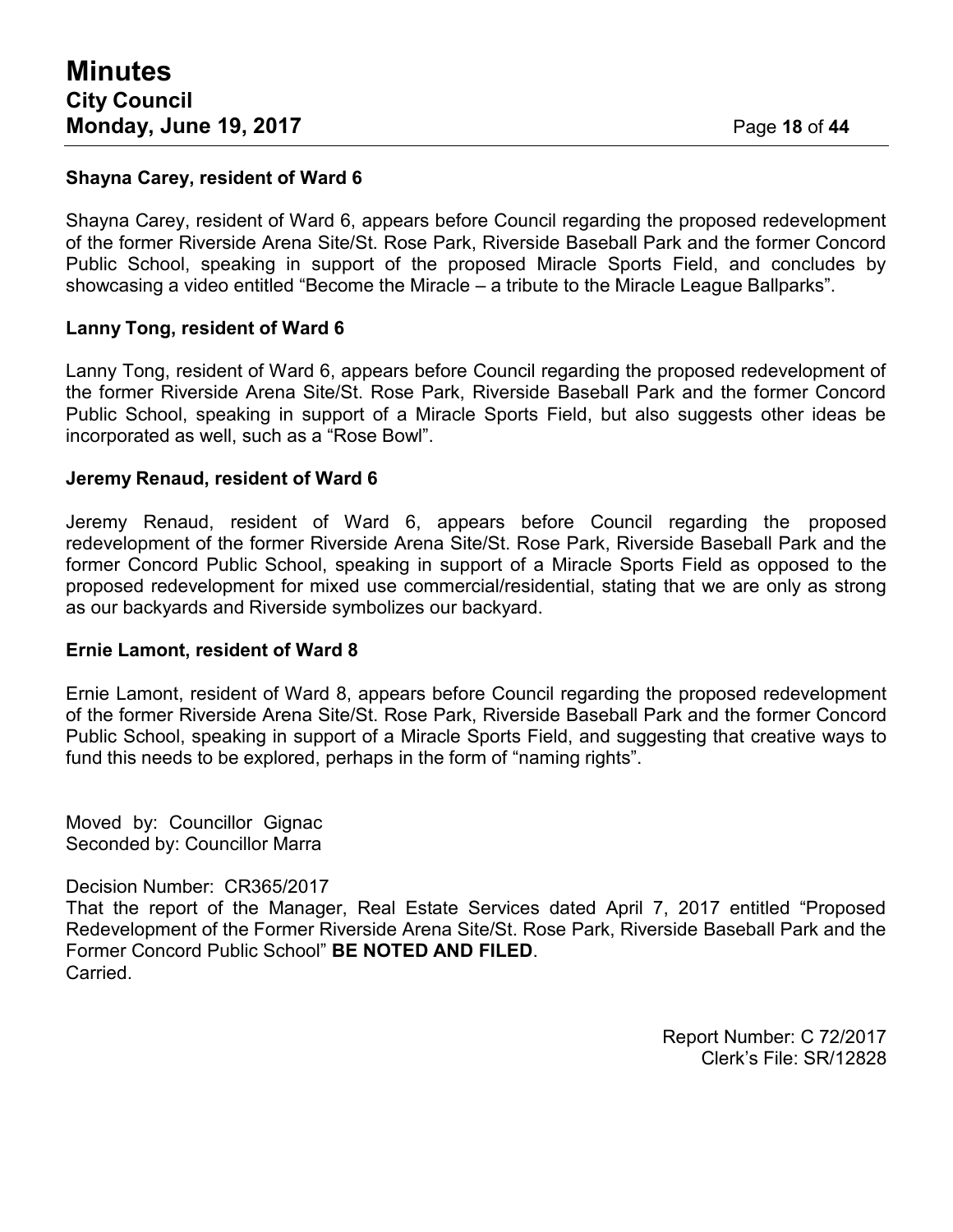## **Minutes City Council Monday, June 19, 2017** Page **19** of **44**

### **11.2 Riverside Minor Baseball Association Riverside Arena site/St. Rose Park Redevelopment Proposal - Ward 6**

Moved by: Councillor Gignac Seconded by: Councillor Marra

### Decision Number: CR366/2017

That City Council **ENDORSE** Riverside Minor Baseball Association's proposal to enter into an agreement with the City of Windsor, for the former Riverside Arena land only, and subject to the following:

- 1. Term of the agreement be for an initial period of ten years with two additional options for renewal of 25 years, upon mutual agreement;
- 2. All improvements to **BE UNDERTAKEN** on the noted property (miracle diamond, parking lot, cenotaph) and their ongoing maintenance, to be at the sole expense of the Riverside Minor Baseball Association;
- 3. The improvements and the ongoing maintenance **BE SUBJECT** to approval by the Corporate Leader of Parks, Recreation, Facilities and Culture;
- 4. Insurance to satisfaction of City of Windsor Legal Department;
- 5. **DISCUSSIONS TO CONTINUE** with the City of Windsor on mutually beneficial projects that could be cost shared by the City of Windsor and the Riverside Minor Baseball Association, to enhance St. Rose Park;
- 6. That the agreement, when finalized, **BE REPORTED BACK** directly to City Council for final approval; and,
- 7. That Administration (City of Windsor) **BE AUTHORIZED** to demolish the former Concord School and the City of Windsor to develop the site as low density housing. Carried.

At the request of Mayor Dilkens, a recorded vote is taken on this matter.

Aye votes: Councillors Sleiman, Francis, Payne, Kusmierczyk, Marra, Borrelli, Gignac, Bortolin and Mayor Dilkens. Nay votes: Councillor Holt. Absent: Councillor Elliott Abstain: None.

> Report Number: CM 24/2017 Clerk's File: SR/12828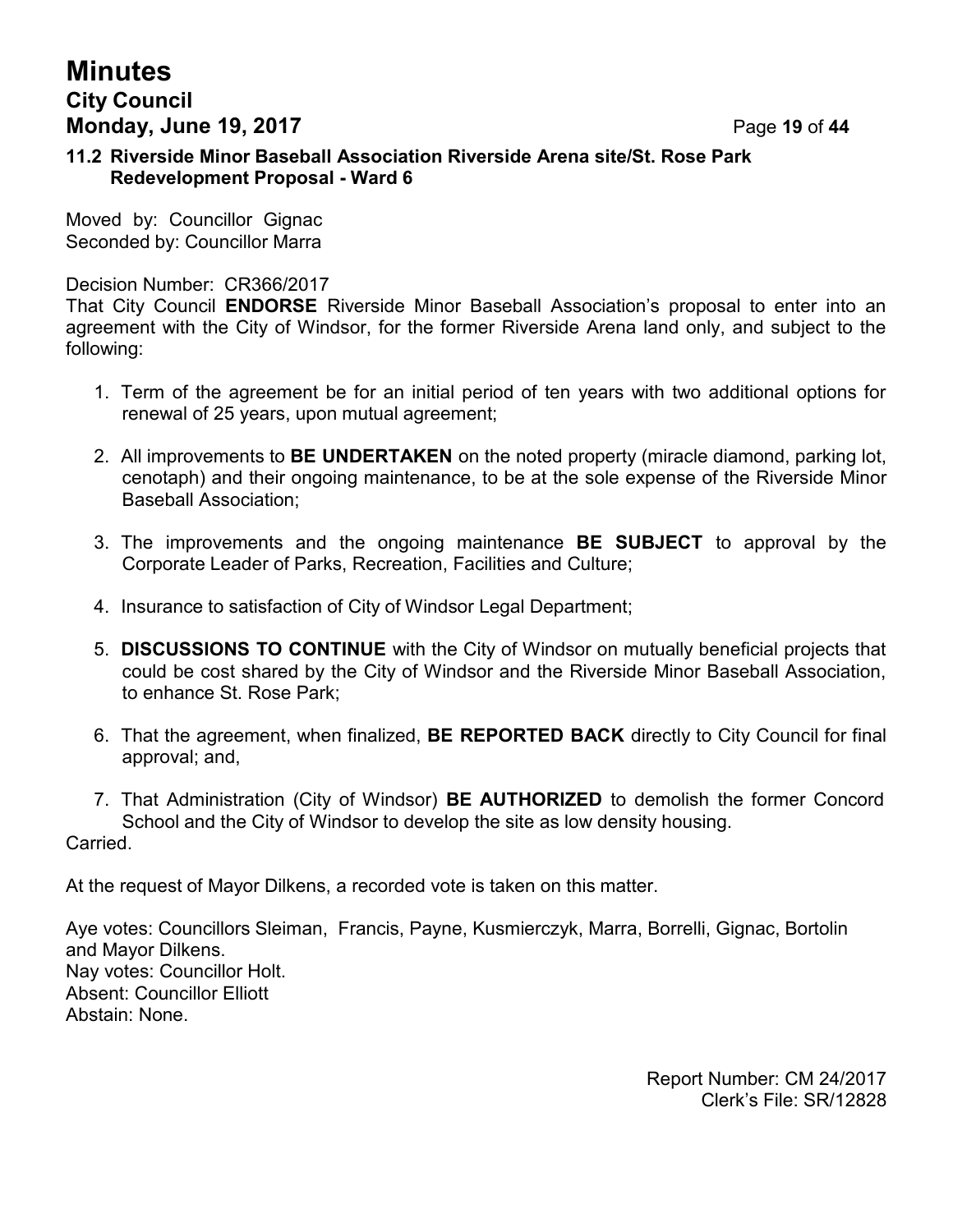#### **11. REGULAR BUSINESS ITEMS (Non-Consent Items)**

Nil.

#### **12. CONSIDERATION OF COMMITEE REPORTS**

#### **12.1 Report of the Special In-Camera meeting or other Committee as may be held prior to Council (if scheduled)**

Moved by: Councillor Gignac Seconded by: Councillor Holt

Decision Number: CR370/2017

That the **Report of the Special in-camera** meeting held June 19, 2017 **BE ADOPTED** as presented. Carried.

Clerk's File: ACO2017

#### **13. BY-LAWS (First and Second Reading)**

Moved by: Councillor Kusmierczyk Seconded by: Councillor Marra

**88-2017** A BY-LAW TO AUTHORIZE THE CORPORATION OF THE CITY OF WINDSOR TO ENTER INTO EXTENSION AGREEMENTS AND FOR THE CHIEF ADMINISTRATIVE OFFICER AND CLERK TO EXECUTE SUCH AGREEMENTS, authorized by M41-2012 adopted January 23, 2012

**89-2017** A BY-LAW TO ASSUME CLOVER AVENUE, FREDERICA AVENUE AND BEVERLY GLEN STREET BEING STREETS SHOWN ON PLAN 12M-500 KNOWN AS CLOVER AVENUE, FREDERICA AVENUE AND BEVERLY GLEN STREET AND THE MUNICIPAL SERVICES LOCATED THEREIN, IN THE CITY OF WINDSOR, authorized by M98-2012, adopted February 21, 2012

**90-2017** A BY-LAW TO ESTABLISH LANDS AS A PUBLIC HIGHWAY KNOWN AS EASTLAWN AVENUE, IN THE CITY OF WINDSOR, authorized by CR685/2016, adopted November 7, 2016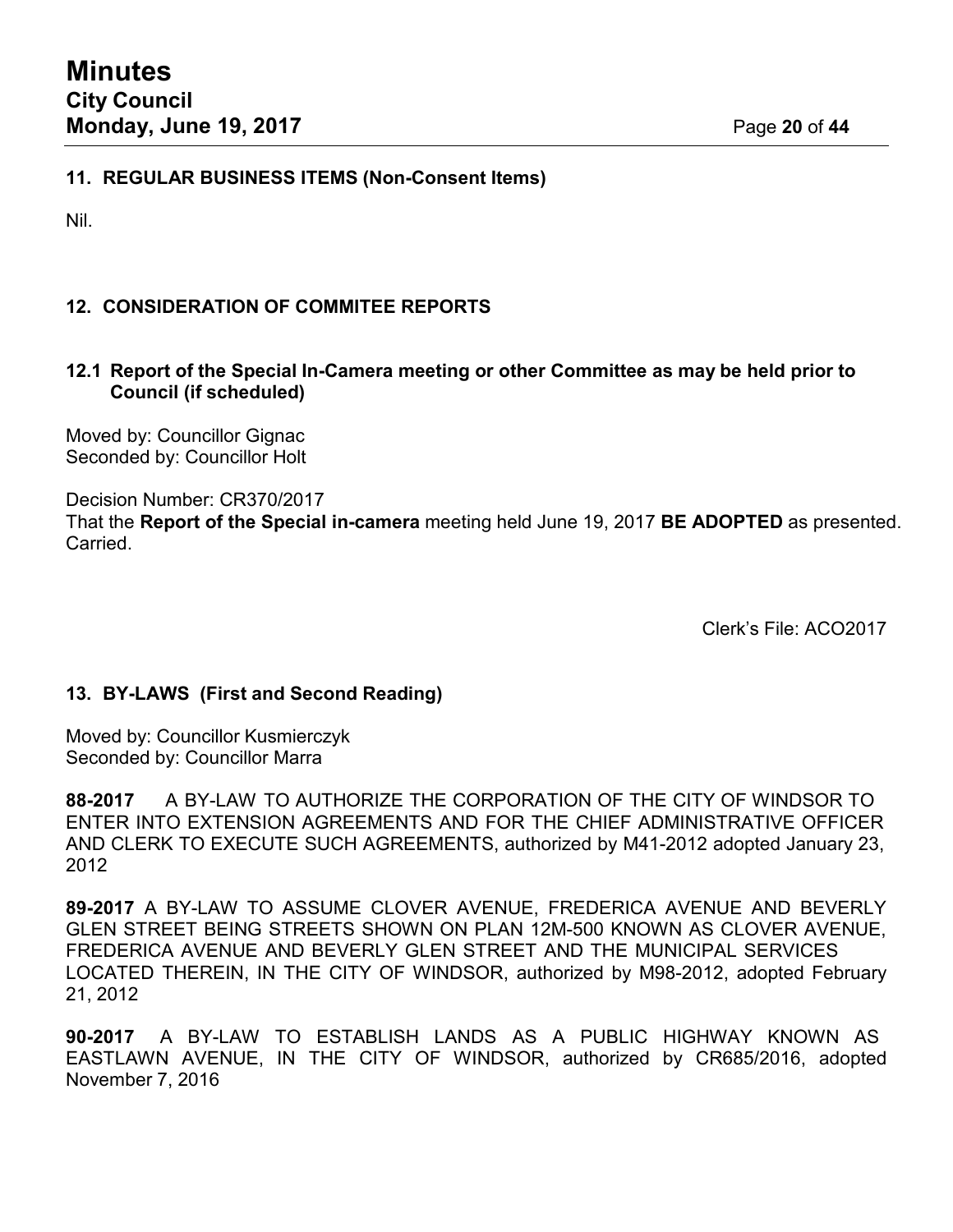# **Minutes City Council Monday, June 19, 2017** Page **21** of **44**

**91-2017** A BY-LAW TO FURTHER AMEND BY-LAW NUMBER 8600 CITED AS THE "CITY OF WINDSOR ZONING BY-LAW", authorized by CR322/2017, adopted June 5, 2017

**92-2017** A BY-LAW TO FURTHER AMEND BY-LAW 188-2000, BEING A BY-LAW TO APPOINT PROVINCIAL OFFENCES OFFICERS FOR THE CORPORATION OF THE CITY OF WINDSOR, authorized by By-Law 98-2011, adopted June 7, 2011

**93-2017** A BY-LAW TO ESTABLISH LANDS AS A PUBLIC HIGHWAY KNOWN AS BLUE HERON DRIVE, CASTLETON AVENUE AND KIRKLAND AVENUE, IN THE CITY OF WINDSOR , authorized by CR76/2011, adopted February 28, 2011

**94-2017** A BY-LAW TO FURTHER AMEND BY-LAW NUMBER 8600 CITED AS THE "CITY OF WINDSOR ZONING BY-LAW", authorized by CR291/2001, adopted March 19, 2001

**95-2017** A BY-LAW TO PROVIDE THAT PART-LOT CONTROL SHALL NOT APPLY TO CERTAIN LAND THAT IS WITHIN REGISTERED PLAN 1472 IN THE CITY OF WINDSOR, authorized by By-Law 139-2013, passed August 26, 2013

**96-2017** A BY-LAW TO DESIGNATE THE LANDS AND PREMISES SITUATE WITHIN THE CITY OF WINDSOR, MUNICIPALLY KNOWN AS 1123 MERCER STREET, TO BE OF CULTURAL HERITAGE VALUE OR INTEREST UNDER THE PROVISIONS OF THE ONTARIO HERITAGE ACT, R.S.O. 1990, CHAPTER O.18, AS AMENDED, authorized by CR14/2017, adopted January 9, 2017

**97-2017** A BY-LAW TO AUTHORIZE THE EXECUTION OF THE CLEAN WATER AND WASTEWATER FUND (CWWF) (ONTARIO) TRANSFER PAYMENT AGREEMENT BETWEEN THE CORPORATION OF THE CITY OF WINDSOR AND HER MAJESTY THE QUEEN IN RIGHT OF THE PROVINCE OF ONTARIO, REPRESENTED BY THE MINISTER OF INFRASTRUCTURE FOR THE PROVINCE OF ONTARIO, authorized by CR653/2016, adopted October 17, 2016

**98-2017** A BY-LAW TO AUTHORIZE THE EXECUTION OF THE PUBLIC TRANSIT INFRASTRUCTURE FUND (PTIF) PHASE ONE (ONTARIO) TRANSFER PAYMENT AGREEMENT BETWEEN THE CORPORATION OF THE CITY OF WINDSOR AND HER MAJESTY THE QUEEN IN RIGHT OF THE PROVINCE OF ONTARIO, REPRESENTED BY THE MINISTER OF TRANSPORTATION FOR THE PROVINCE OF ONTARIO, authorized by CR625/2016, adopted October 3, 2016

**99-2017** A BY-LAW TO PROVIDE FOR THE IMPOSITION OF SPECIAL CHARGES UPON PRESCRIBED BUSINESS PROPERTY CLASSES OF RATEABLE PROPERTY WITHIN IMPROVEMENT AREAS FOR THE YEAR 2017, authorized by CR347/2017, adopted June 5, 2017

**100-2017** A BY-LAW TO FIX THE TAX RATES AND TO PROVIDE FOR THE LEVY AND COLLECTION OF PROPERTY TAXES FOR THIS YEAR, authorized by CR347/2017, adopted June 5, 2017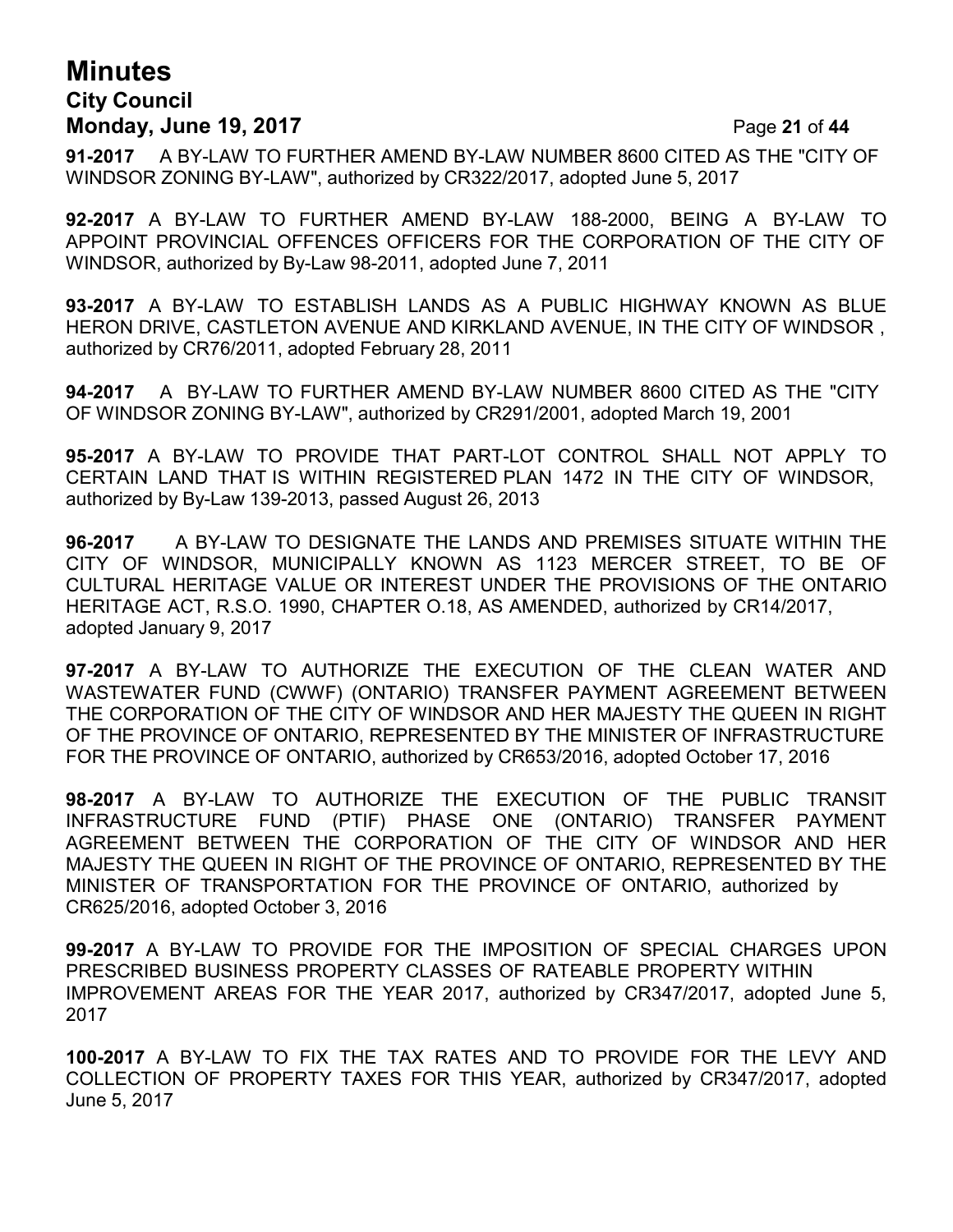**101-2017** A BY-LAW TO ADOPT MUNICIPAL OPTIONS RELATED TO PART IX OF THE MUNICIPAL ACT, 2001 "LIMITATION ON TAXES FOR CERTAIN PROPERTY", authorized by CR347/2017, adopted June 5, 2017

**102-2017** A BY-LAW TO CONFIRM PROCEEDINGS OF THE COUNCIL OF THE CORPORATION OF THE CITY OF WINDSOR AT ITS MEETING HELD ON THE NINETEENTH DAY OF JUNE, 2017 Carried.

## **14. MOVE BACK INTO FORMAL SESSION**

Moved by: Councillor Payne Seconded by: Councillor Sleiman

That the Committee of the Whole does now rise and report to Council respecting the business items considered by the Committee:

- 1) Communication Items (as amended)
- 2) Consent Agenda (as amended)
- 3) Items Deferred Items Referred
- 4) Consideration of the Balance of Business Items (as amended)
- 5) Committee Reports (as presented)
- 6) By-laws given first and second readings (as presented)

**Carried** 

#### **15. NOTICES OF MOTION**

Moved by: Councillor Gignac Seconded by: Councillor Borrelli

Decision Number: CR371/2017

That Rule 13.9 of the Procedure By-law **BE WAIVED** to permit the introduction of a motion for consideration without prior notice regarding cancellation of the Tuesday, July 4, 2017 meeting of City Council.

Carried.

Moved by: Councillor Gignac Seconded by: Councillor Borrelli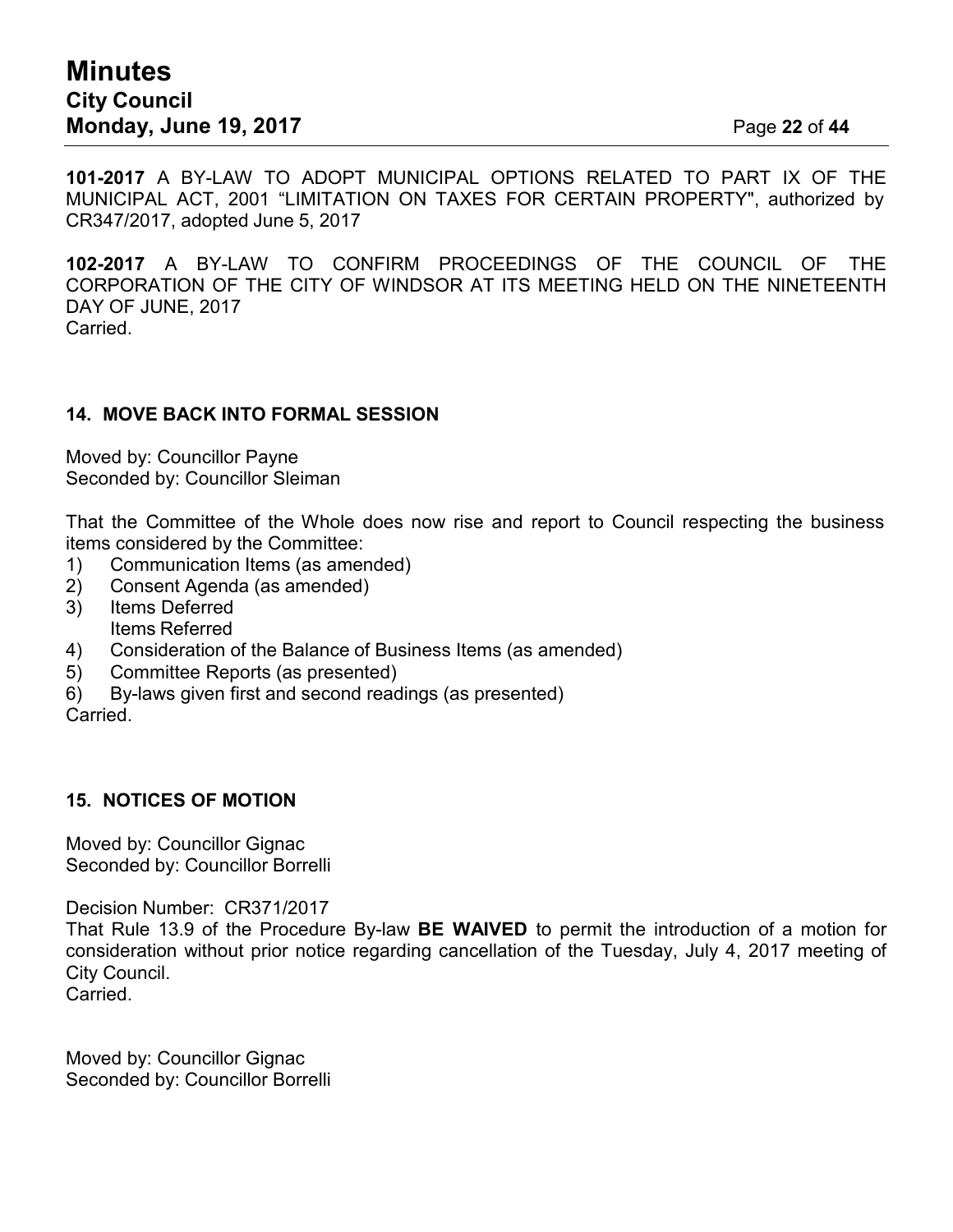# **Minutes City Council Monday, June 19, 2017** Page **23** of **44**

Decision Number: CR372/2017 That the meeting of City Council scheduled for Tuesday, July 4, 2017 **BE CANCELLED**. Carried.

Clerk's File: ACO2017

## **16. THIRD AND FINAL READING OF THE BY-LAWS**

Moved by: Councillor Borrelli Seconded by: Councillor Bortolin

That the following By-laws No. 88-2017 through 102-2017 (inclusive), having been read a first and second time be now read a third time and finally passed and that the Mayor and Clerk **BE AUTHORIZED** to sign and seal the same notwithstanding any contrary provision of the Council. Carried.

## **17. PETITIONS**

None presented.

## **18. QUESTION PERIOD**

## **18.1 CQ21-2017**

Moved by: Councillor Holt Seconded by: Councillor Kusmierczyk

#### Decision Number: CR352/2017

That the following Council Question by Councillor Borrelli **BE APPROVED**, and that Administration **BE DIRECTED** to proceed with the necessary actions to respond to the Council Question in the form of a written report, consistent with Council's instructions, and in accordance with Section 17.1 of the Procedure By-law 98-2011:

#### CQ21-2017:

#### **Assigned to City Engineer**

Asks in view of the continued high speed travel on the Dominion Blvd. corridor, what "interim measures" can be implemented to create a safe and hospitable environment for area residents. **Carried**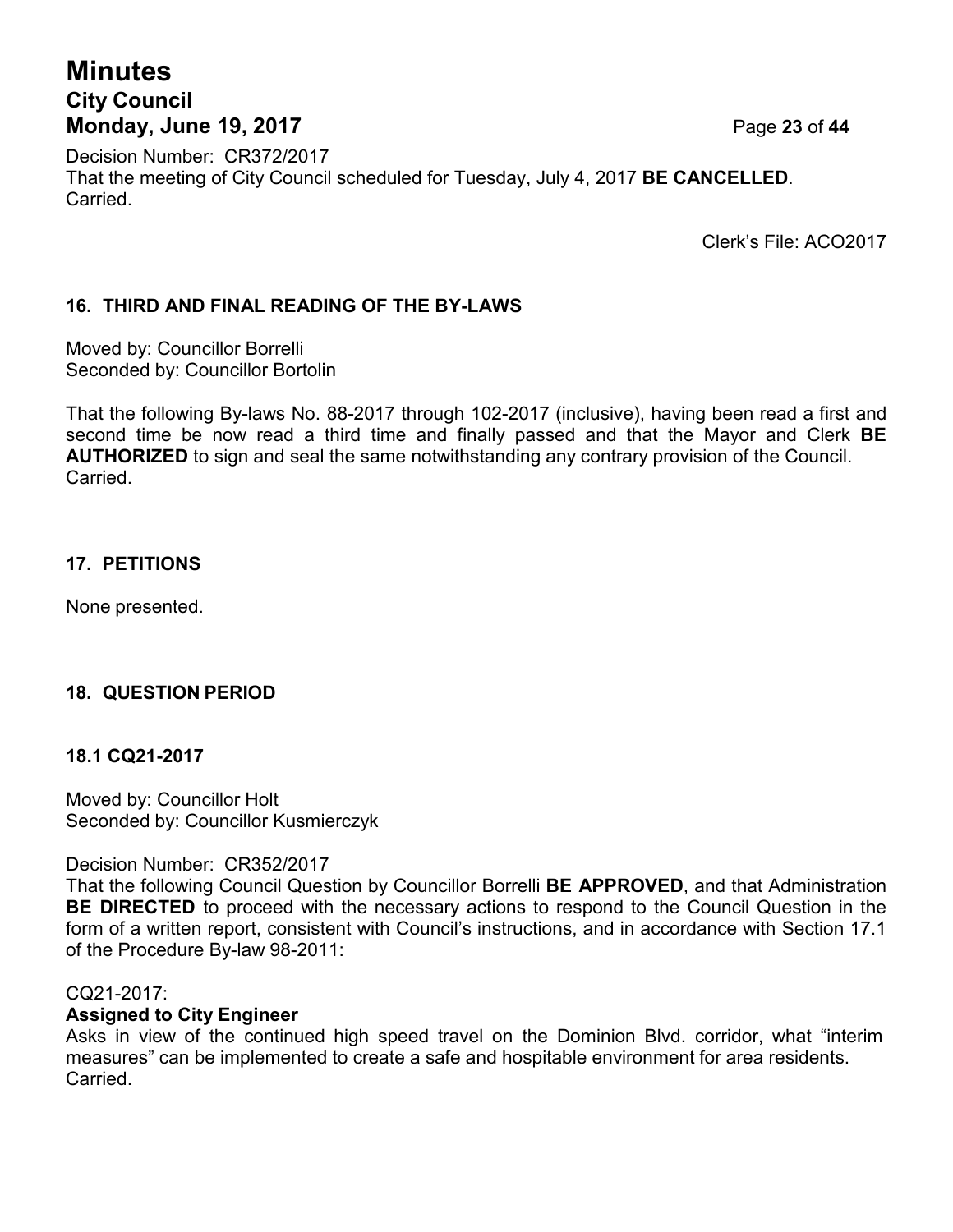Clerk's File: ST2017

## **18.2 CQ22-2017**

Moved by: Councillor Holt Seconded by: Councillor Kusmierczyk

Decision Number: CR353/2017

That the following Council Question by Councillor Borrelli **BE APPROVED**, and that Administration **BE DIRECTED** to proceed with the necessary actions to respond to the Council Question in the form of a written report, consistent with Council's instructions, and in accordance with Section 17.1 of the Procedure By-law 98-2011:

#### CQ22-2017:

#### **Assigned to City Engineer**

Asks to investigate the Zalev operations in Remington Park due to a request of constituents that have been observing excessive pollution fallout on their cars and swimming pools. Carried.

Clerk's File: EI/10533

## **21. ADJOURNMENT**

Moved by: Councillor Marra Seconded by: Councillor Payne

That this Council meeting stand adjourned until the next regular meeting of Council or at the call of the Mayor.

Accordingly, the meeting is adjourned at 7:50 o'clock p.m. **Carried**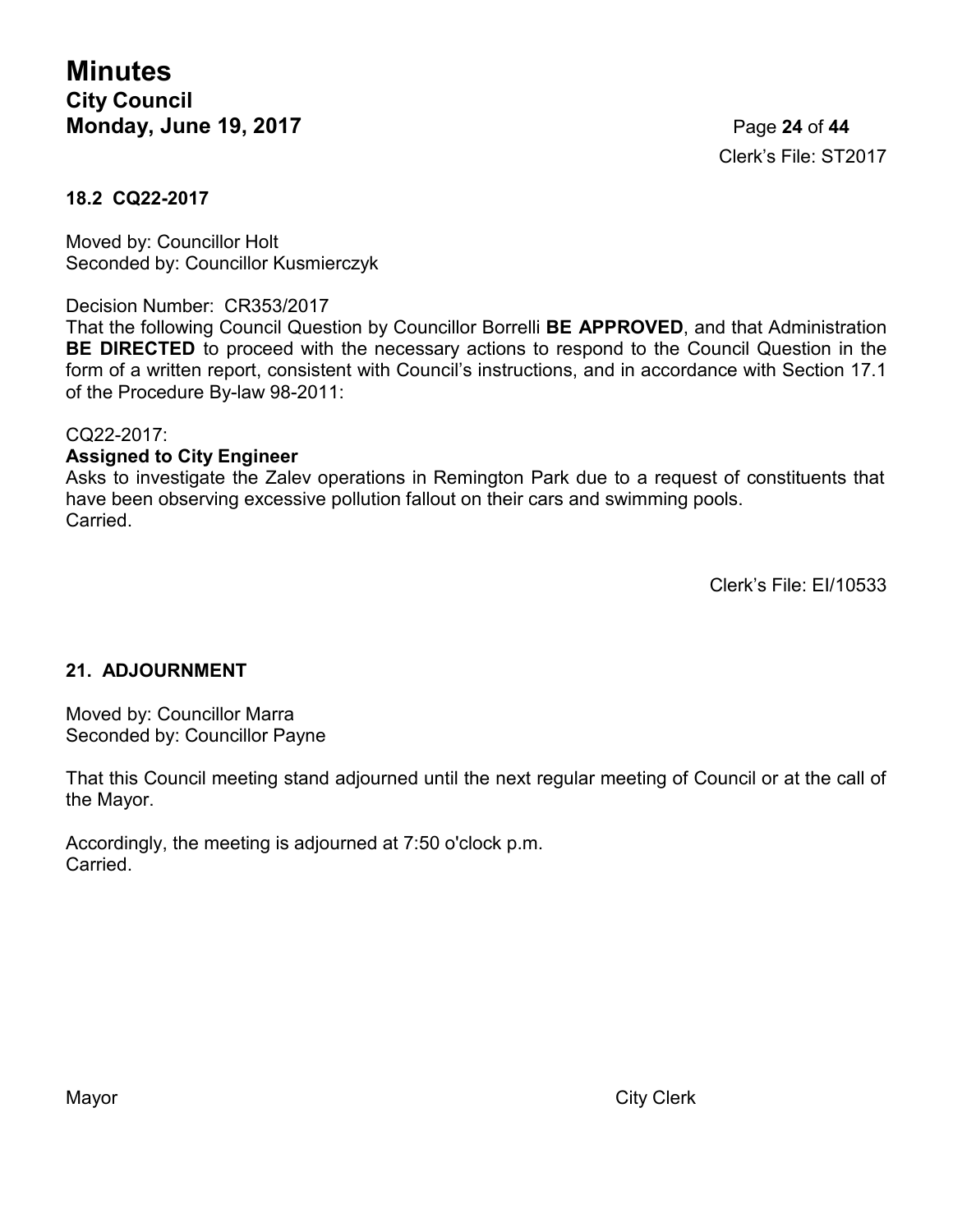**Minutes City Council Monday, June 19, 2017** Page **25** of **44**

**Adopted by Council at its meeting held June 19, 2017 (CR370/2017)** VC/bm

#### **SPECIAL MEETING OF COUNCIL – IN CAMERA June 19, 2017**

#### **Meeting called to order at: 5:15 p.m.**

#### **Members in Attendance:**

Mayor D. Dilkens Councillor F. Francis (Acting Chair for Item 6) Councillor C. Holt (arrives at 5:22 p.m.) Councillor R. Bortolin Councillor B. Marra Councillor J. Gignac Councillor P. Borrelli Councillor H. Payne Councillor E. Sleiman Councillor I. Kusmierczyk

#### **Members Absent:**

Councillor J. Elliott

#### **Also in attendance:**

O. Colucci, Chief Administrative Officer

J. Payne, Community Development and Health Commissioner and

Corporate Leader Social Development, Health, Recreation and Culture

M. Winterton, City Engineer and Corporate Leader Environmental Protection and **Transportation** 

V. Critchley, City Clerk/Licence Commissioner and Corporate Leader Public Engagement and Human Resources

J. Mancina, Chief Financial Officer/City Treasurer and Corporate Leader Finance and Technology

S. Askin-Hager, City Solicitor and Corporate Leader Economic Development and Public Safety

C. Brown, CEO for YQG and WDTC/Corporate Leader of Transportation **Services** 

J. Wilson, Corporate Leader, Parks, Facilities, Recreation and Culture

N. Coleman, Mayor's Chief of Staff

F. Scarfone, Manager of Real Estate Services (Item 1)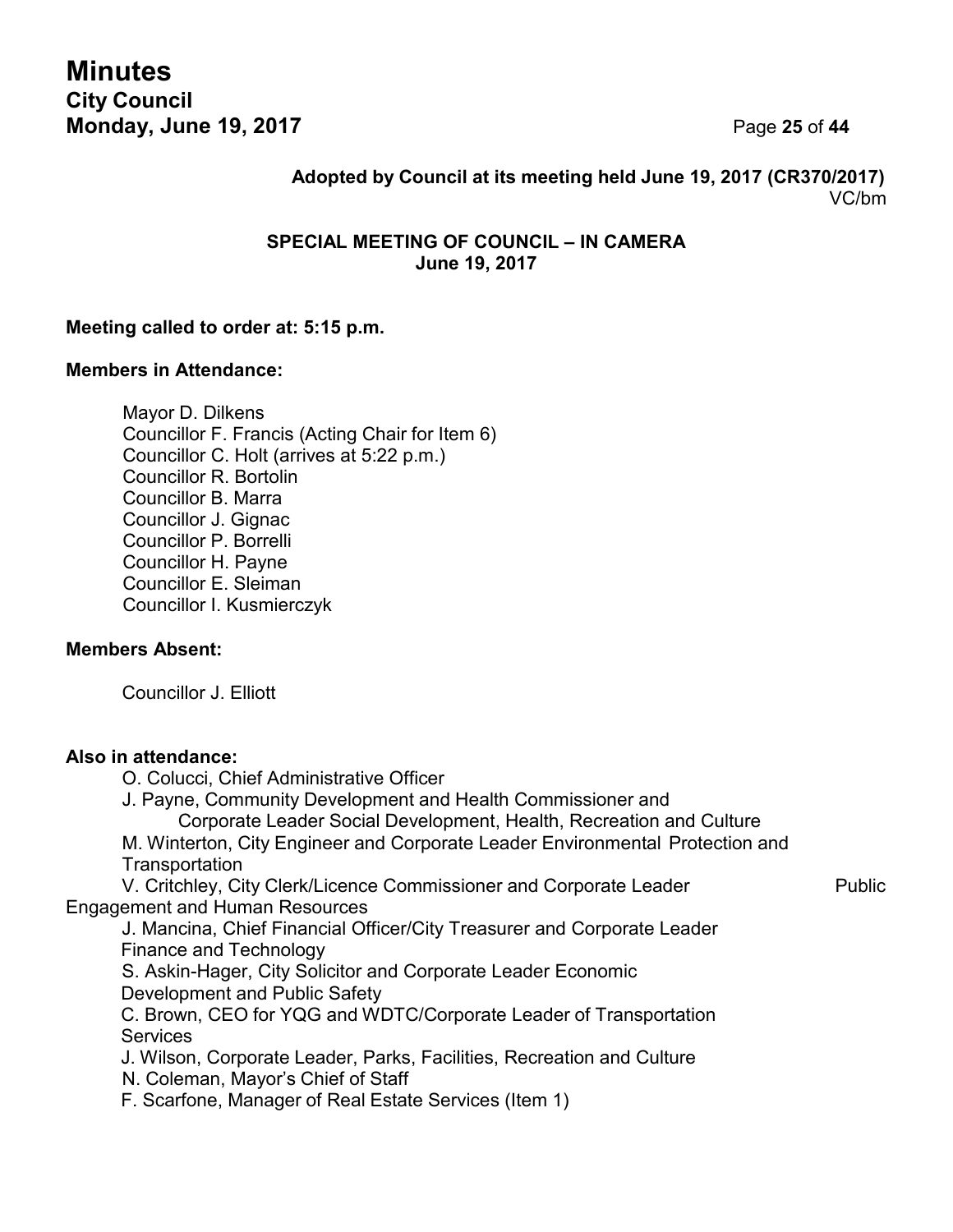# **Minutes City Council Monday, June 19, 2017** Page **26** of **44**

J. Guthrie, Deputy Treasurer, Taxation and Financial Projects (Item 4)

**Verbal Motion is presented by Councillor Kusmierczyk, seconded by Councillor Sleiman, that Rule 3.3 (c) of the** *Procedure By-law, 98-2011,* **BE WAIVED to add the following Agenda**

**items:**

**7. Property matter - lease**

**Motion Carried.**

**Verbal Motion is presented by Councillor Gignac, seconded by Councillor Bortolin, to move in Camera for discussion of the following item(s), adding Item 7:**

| <b>Item</b><br>No. | <b>Subject</b>                                | Section - Pursuant to<br><b>Municipal Act, 2001, as</b><br>amended |
|--------------------|-----------------------------------------------|--------------------------------------------------------------------|
| 1.                 | <b>Property matter – lease</b>                | 239(2)(c)                                                          |
| 2.                 | Legal matter - settlement                     | 239 (2) (e)                                                        |
| 3.                 | Property/Legal matter – purchase of<br>land   | 239(2)(c)(e)                                                       |
| 4.                 | Property matter – purchase of land            | 239 (2) (c)                                                        |
| 5.                 | Personal matter – appointment                 | 239(2)(b)                                                          |
| 6.                 | Property matter – security of the<br>property | 239(2)(a)                                                          |
| 7.                 | Property matter – lease – ADDED               | 239(2)(c)                                                          |

#### **Motion Carried.**

#### **Declarations of Pecuniary Interest:**

Mayor Dilkens declares an interest and abstains from voting on Item 6 as his daughter works part-time for one of the proponents.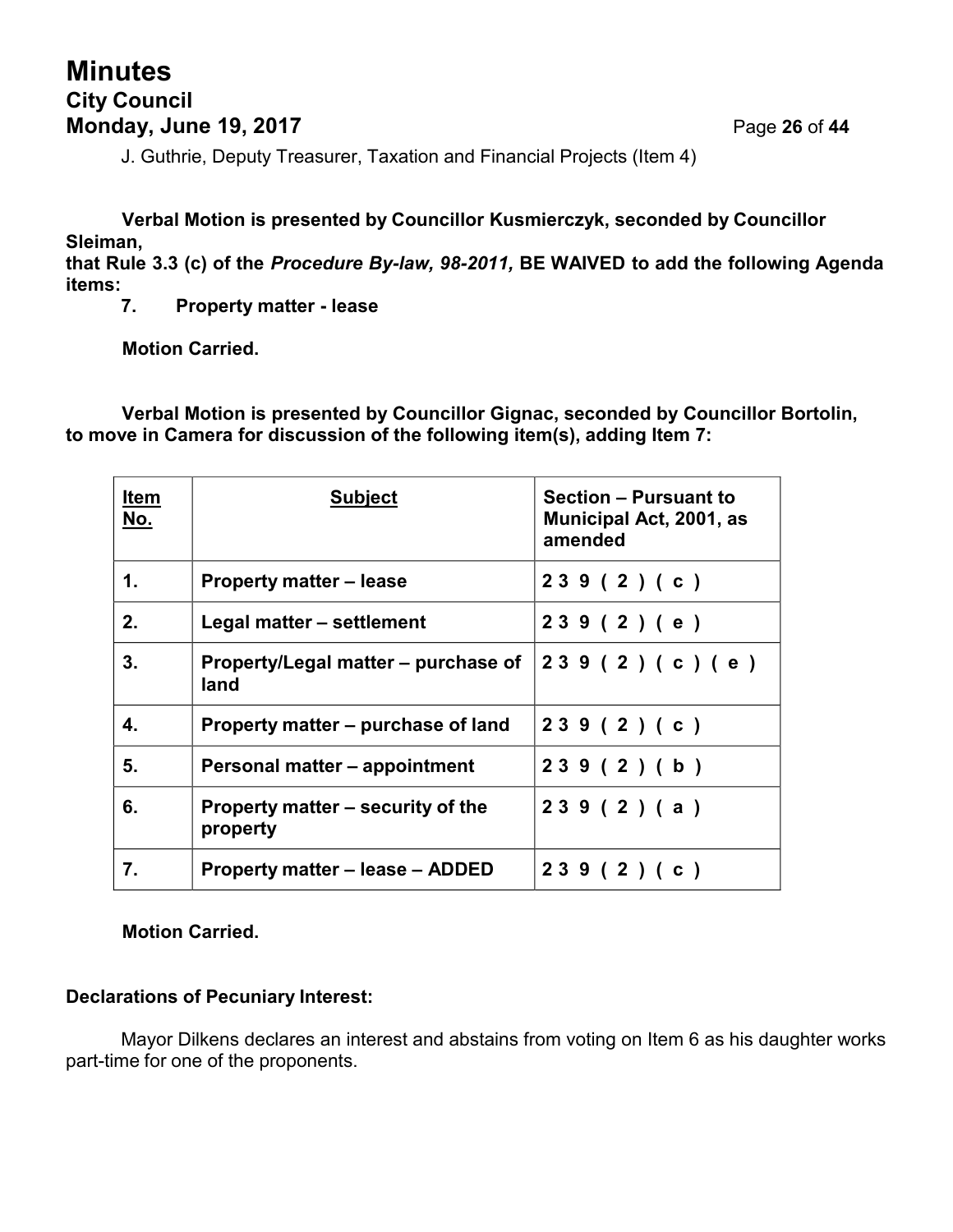# **Minutes**

## **City Council Monday, June 19, 2017** Page **27** of **44**

**Discussion on the items of business. (Items 1, 2, 3, 4, 5, 7 and 6)**

**Mayor Dilkens declares a conflict on Item 6 and Councillor Francis assumes the Chair during discussion and voting on this item.**

**Verbal Motion is presented by Councillor Kusmierczyk, seconded by Councillor Bortolin,**

**to move back into public session.**

**Motion Carried.**

**Moved by Councillor Sleiman, seconded by Councillor Gignac,**

**THAT the Clerk BE DIRECTED to transmit the recommendation(s) contained in the report(s) discussed at the In-Camera Council Meeting held June 19, 2017 directly to Council for consideration at the next Regular Meeting.**

1. That the recommendation contained in the in-camera report from the Manager of Real Estate Services, City Solicitor and Corporate Leader Economic Development and Public Safety and Chief Financial Officer/City Treasurer and Corporate Leader Finance and Technology respecting a property matter - lease **BE APPROVED**.

2. That the recommendation contained in the in-camera report from the Acting Lease Administrator, Manager of Real Estate Services, City Solicitor and Corporate Leader Economic Development and Public Safety, City Engineer and Corporate Leader Environmental Protection and Transportation and Chief Financial Officer/City Treasurer and Corporate Leader Finance and Technology respecting a legal matter – settlement **BE APPROVED**.

3. That the recommendation contained in the in-camera report from the Acting Lease Administrator, Manager of Real Estate Services, City Solicitor and Corporate Leader Economic Development and Public Safety, City Engineer and Corporate Leader Environmental Protection and Transportation and Chief Financial Officer/City Treasurer and Corporate Leader Finance and Technology respecting a property/legal matter –purchase of land **BE APPROVED**.

4. That the recommendation contained in the in-camera report from the Deputy Treasurer of Taxation and Financial Projects, Chief Financial Officer/City Treasurer and Corporate Leader Finance and Technology and City Solicitor and Corporate Leader Economic Development and Public Safety respecting a property matter –purchase of land **BE APPROVED.**

5. That the recommendation contained in the in-camera report from the Executive Director of Human Resources and Corporate Leader Parks, Recreation, Culture and Facilities respecting a personal matter - appointment **BE APPROVED**.

6. That the recommendation contained in the in-camera report from the Corporate Leader of Parks, Recreation, Culture and Facilities, Chief Financial Officer/City Treasurer and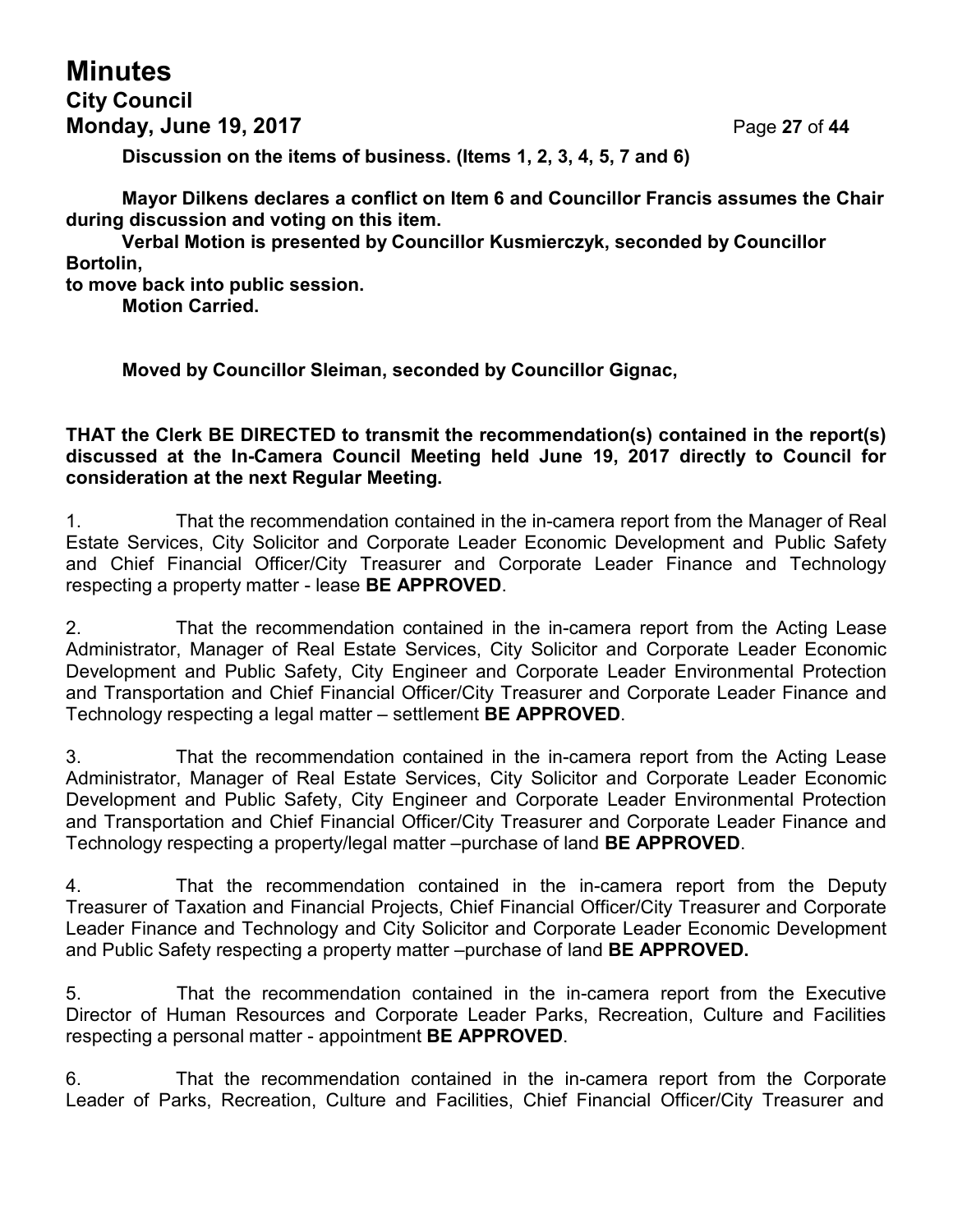# **Minutes City Council Monday, June 19, 2017** Page **28** of **44**

Corporate Leader Finance and Technology, Community Development and Health Commissioner and Corporate Leader Social Development, Health, Recreation and Culture, City Clerk/Licence Commissioner and Corporate Leader Public Engagement and Human Services and City Solicitor and Corporate Leader Economic Development and Public Safety respecting a property matter – security of the property **BE APPROVED**.

### **Mayor Dilkens declares a conflict and abstains from voting.**

7. That the verbal report of Mayor Dilkens on a property matter/lease **BE RECEIVED** and Administration **PROCEED** on the verbal direction of Council.

**Motion Carried.**

**Moved by Councillor Payne, seconded by Councillor Holt, That the special meeting of council held June 19, 2017 BE ADJOURNED. (Time: 6:04 p.m.)**

**Motion Carried.**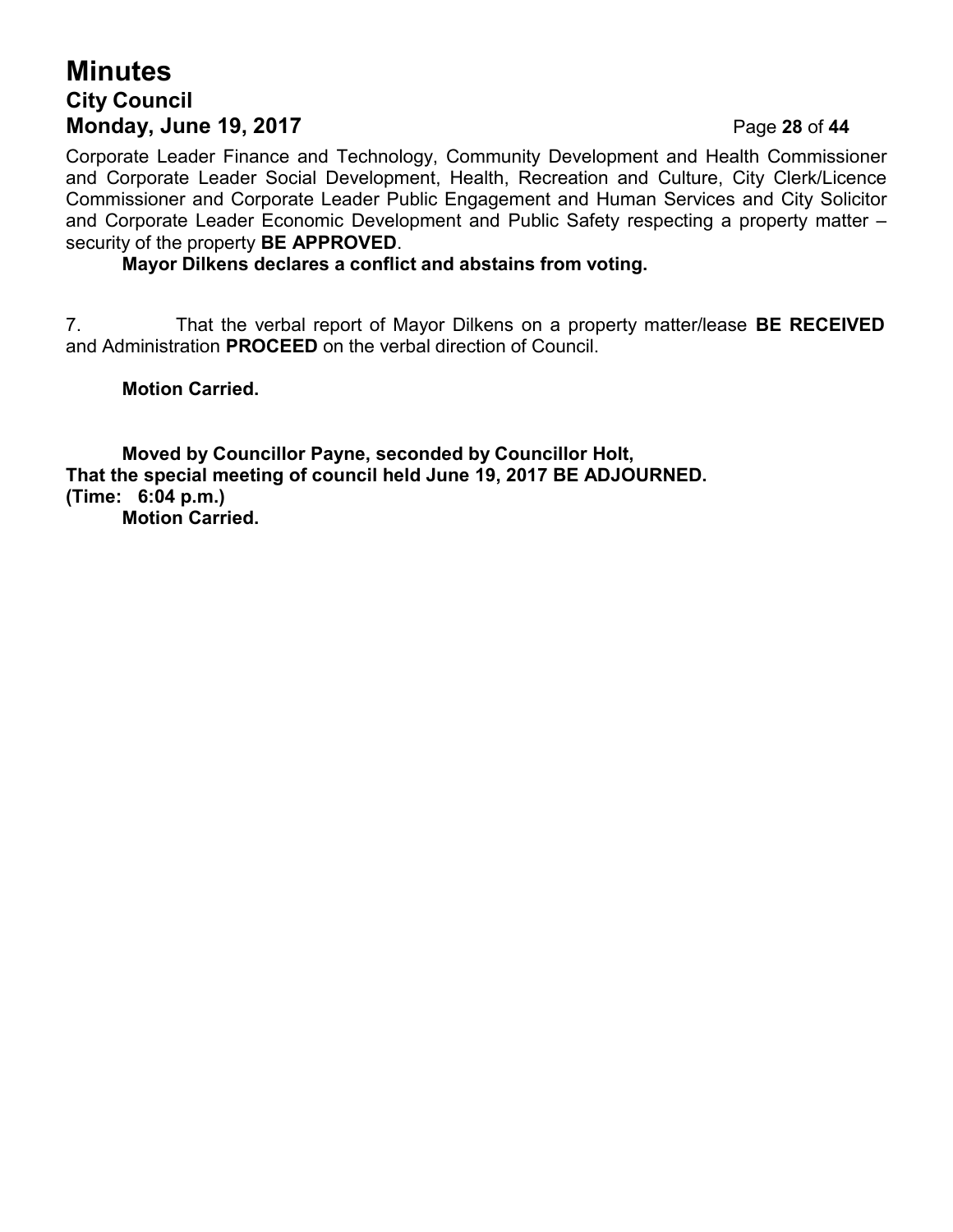CR357/2017 - Appendix A – Item No. 8.1

## **APPENDIX A – Summary of Capital Project Variance – March 31, 2017**

Listed below is a summary by Department/Program as to the status of each capital project portfolio. Projects with any projected final variance are detailed in a table within the respective Department/Program summary.

# **Office of the City Engineer**

#### *Street Lighting*:

Currently there are only 3 active capital projects in this area being administered by the Engineering department. Each project remains on budget with no final variance expected.

#### *Roadways:*

There are 18 active capital projects in this area that are being administered by the Engineering department. All projects are projected to be on budget with the exception of one:

| <b>Projects with Projected</b><br><b>Deficit/Surplus</b> | (Deficit)/Surplus<br><b>Amount</b> | <b>Brief Explanation</b>                                                                                                                                                                                            |
|----------------------------------------------------------|------------------------------------|---------------------------------------------------------------------------------------------------------------------------------------------------------------------------------------------------------------------|
| Tecumseh Rd. E. Road<br>Improvements - ISF<br>(7092017)  | (\$225,000)                        | Projected deficit is a result of a<br>potential business claim expected to<br>be complete by the end of 2017. The<br>deficit has been mitigated and<br>factored into the net ISF capital<br>projects final surplus. |

#### *Sewer Rehabilitation:*

There are 44 active capital projects in this area that are being administered by the Engineering department. In total there are 15 projects with a projected net variance totalling approximately \$6,830,692 in surplus. These projects are identified in the table below. These projects have all been funded from Sewer Surcharge. Surpluses upon final project completion will be returned back to the Sewer Surcharge Reserve allowing for those funds to offset against any final projects completed with deficits and/or fund future sewer related projects requested through the Capital Budget process.

| <b>Projects with Projected</b><br><b>Deficit/Surplus</b> |  | (Deficit)/Surplus<br><b>Amount</b> | <b>Brief Explanation</b>               |                                    |
|----------------------------------------------------------|--|------------------------------------|----------------------------------------|------------------------------------|
| Elm                                                      |  | $\overline{\phantom{0}}$           | \$47,000                               | Anticipated surplus is a result of |
| Giles/Tecumseh                                           |  |                                    | favourable tender pricing from initial |                                    |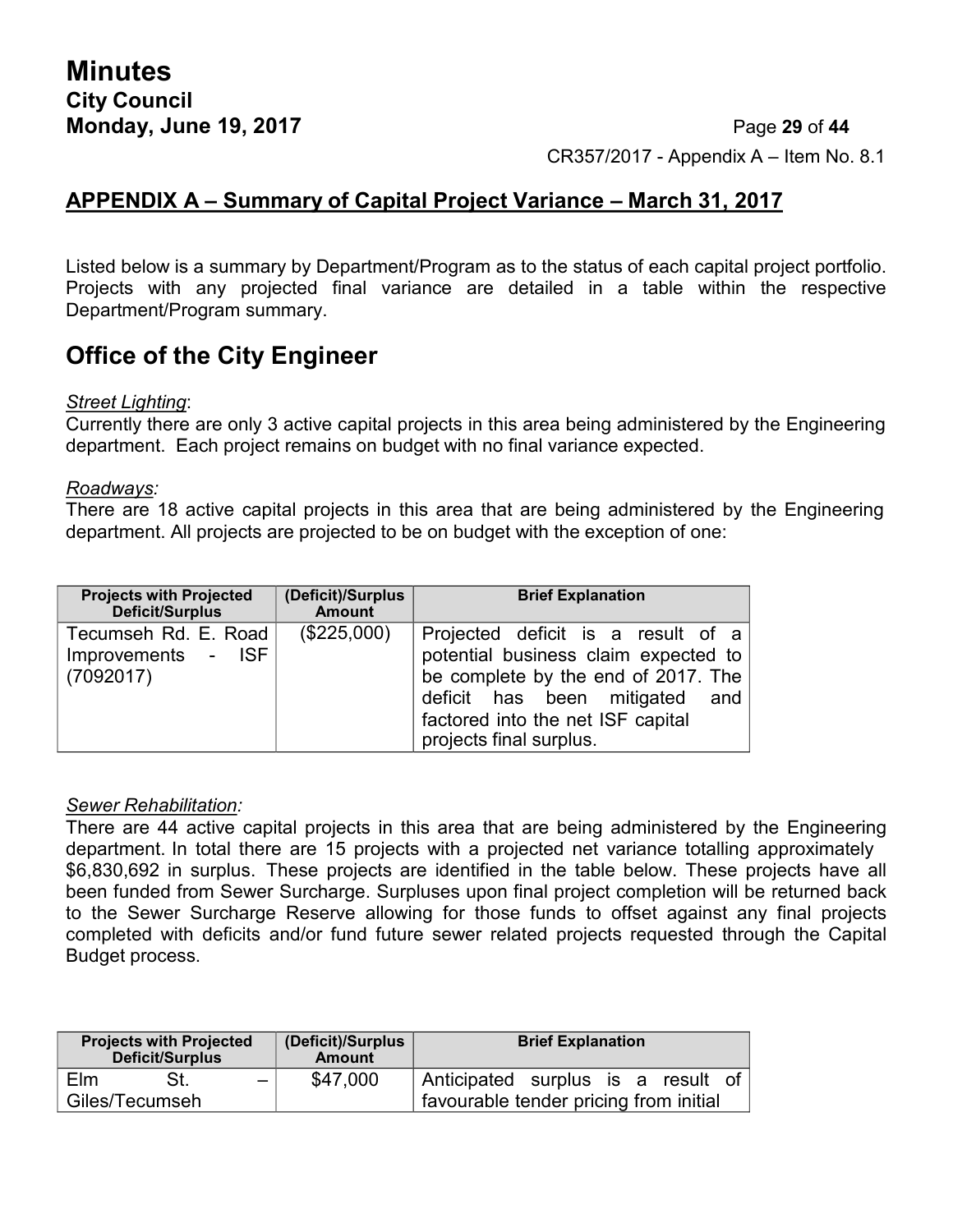# **Minutes City Council Monday, June 19, 2017** Page **30** of **44**

| (7111014)                                                |             | budget estimates.                        |
|----------------------------------------------------------|-------------|------------------------------------------|
| St.<br>Cross/Baby                                        | \$85,000    | Anticipated surplus is a result of       |
| Chippawa<br>South<br>to                                  |             | favourable tender pricing from initial   |
| (7121017)                                                |             | budget estimates.                        |
| Hall Ave. - Riverside to                                 | \$170,000   | Anticipated surplus is a result of       |
| Wyandotte (7121018)                                      |             | favourable tender pricing from initial   |
|                                                          |             | budget estimates.                        |
| Norman Rd. - Adstoll to                                  | \$120,000   | Anticipated surplus is a result of       |
| Joinville (7121021)                                      |             | favourable tender pricing from initial   |
|                                                          |             | budget estimates.                        |
| Fairview St. - St. Rose                                  | \$290,278   | Anticipated surplus is a result of       |
| to Edgar (7121022)                                       |             | favourable tender pricing from initial   |
|                                                          |             | budget estimates.                        |
| Edward Ave. - St. Rose                                   | \$433,369   | Anticipated surplus is a result of       |
| to Edgar (7121023)                                       |             | favourable tender pricing from initial   |
|                                                          |             | budget estimates.                        |
| St. Rose St. - Lauzon                                    | (\$82,828)  | The anticipated deficit<br>will<br>be    |
| to Fairview (7122000)                                    |             | mitigated by a transfer of surplus       |
|                                                          |             | funds from other sewer related           |
|                                                          |             | projects upon completion.                |
| Jos St. Louis Ave. -                                     | \$700,000   | Anticipated surplus is a result of       |
| Rose to South Cul-de-                                    |             | favourable tender pricing from initial   |
| sac (7134000)                                            |             | budget estimates.                        |
| King St. $-$ Prince to                                   | \$825,000   | Anticipated surplus is a result of       |
| South (7134001)                                          |             | favourable tender pricing from initial   |
|                                                          |             | budget estimates.                        |
| West<br><b>Bruce</b><br>Ave.<br>$\overline{\phantom{m}}$ | \$700,000   | Anticipated surplus is a result of       |
| Norfolk<br>to<br>Grand                                   |             | favourable tender pricing from initial   |
| (7134002)                                                |             | budget estimates.                        |
| Blvd.<br>Rossini                                         | (\$45,000)  | deficit<br>will<br>The anticipated<br>be |
| to<br><b>CNR</b><br>Seminole                             |             | mitigated by a transfer of surplus       |
| (7134003)                                                |             | funds from other<br>related<br>sewer     |
|                                                          |             | projects upon completion.                |
| Vimy Ave. - Elsmere to                                   | \$1,000,000 | Anticipated surplus is a result of       |
| Lillian (7134004)                                        |             | favourable tender pricing from initial   |
|                                                          |             | budget estimates.                        |
| California<br>St.                                        | \$187,873   | Anticipated surplus is a result of       |
| <b>Wyandotte to University</b>                           |             | favourable tender pricing from initial   |
| (7141000)                                                |             | budget estimates.                        |
| Erie St. - Wellington to                                 | \$1,350,000 | A large surplus is anticipated due to a  |
| Crawford (7141004)                                       |             | change in scope and the combining of     |
|                                                          |             | the tender with project $7111014 - Elm$  |
|                                                          |             | - Giles/Tecumseh.                        |
| Queen St. $-$ Prince to                                  | \$1,050,000 | Anticipated surplus is a result of       |
| South (7144001)                                          |             | favourable tender pricing from initial   |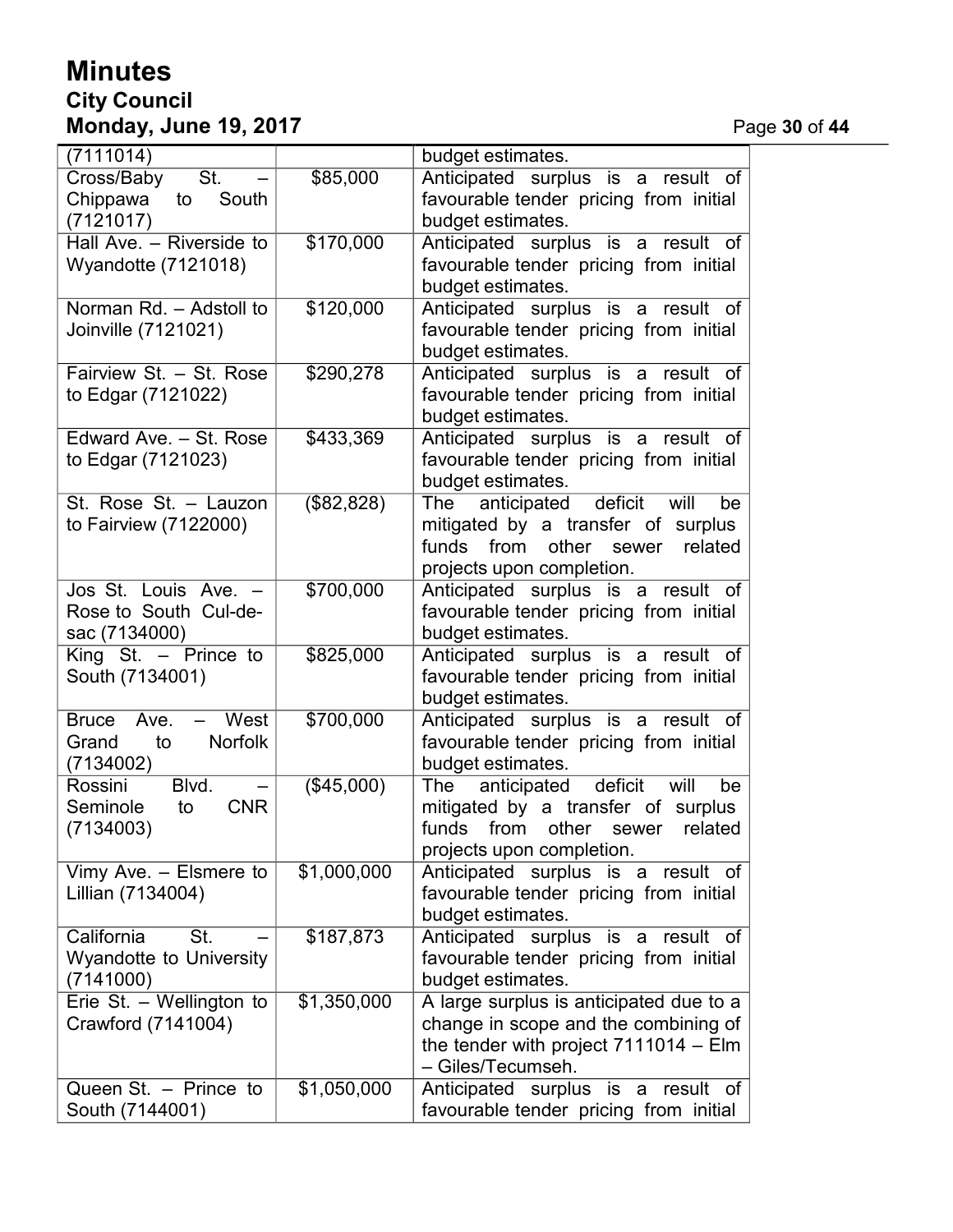## **Minutes City Council Monday, June 19, 2017** Page **31** of **44**

budget estimates.

#### *Storm Sewers:*

There are 15 active capital projects in this area administered by the Engineering department. There are only two projects with a projected surplus of approximately \$600,000. These projects are identified in the table below.

| <b>Projects with Projected</b><br><b>Deficit/Surplus</b> | (Deficit)/Surplus<br><b>Amount</b> | <b>Brief Explanation</b>                                                                          |
|----------------------------------------------------------|------------------------------------|---------------------------------------------------------------------------------------------------|
| Villaire/Edgar - Prado<br>to Glidden (7150001)           | \$300,000                          | Anticipated surplus is a result of<br>favourable tender pricing from initial<br>budget estimates. |
| Ontario St. - Raymond<br>to Pillette (7151000)           | \$300,000                          | Anticipated surplus is a result of<br>favourable tender pricing from initial<br>budget estimates. |

#### *Sanitary Sewers:*

There are 5 active capital projects in this area administered by the Engineering department. There are only two projects with a projected net variance totalling approximately \$586,946 in surplus. These projects are identified in the table below.

| <b>Projects with Projected</b><br><b>Deficit/Surplus</b>     | (Deficit)/Surplus<br><b>Amount</b> | <b>Brief Explanation</b>                                                                                                                                                                    |
|--------------------------------------------------------------|------------------------------------|---------------------------------------------------------------------------------------------------------------------------------------------------------------------------------------------|
| Sandwich South Lands<br>- ISF (7092019)                      | (\$190,000)                        | Projected deficit is due to sewer<br>repairs which were non-recoverable.<br>The deficit will be mitigated through<br>other sewer surcharge funded projects<br>with projected surplus funds. |
| <b>Ojibway Sanitary Sewer</b><br>Rehabilitation<br>(7141018) | \$776,946                          | Anticipated surplus is a result of<br>favourable tender pricing from initial<br>budget estimates.                                                                                           |

#### *Corporate Projects:*

There are 12 active capital projects in this area administered by the Development, Projects and ROW department. No project variance is anticipated as all of these projects are currently expected to come in on budget.

*Border Infrastructure Fund:*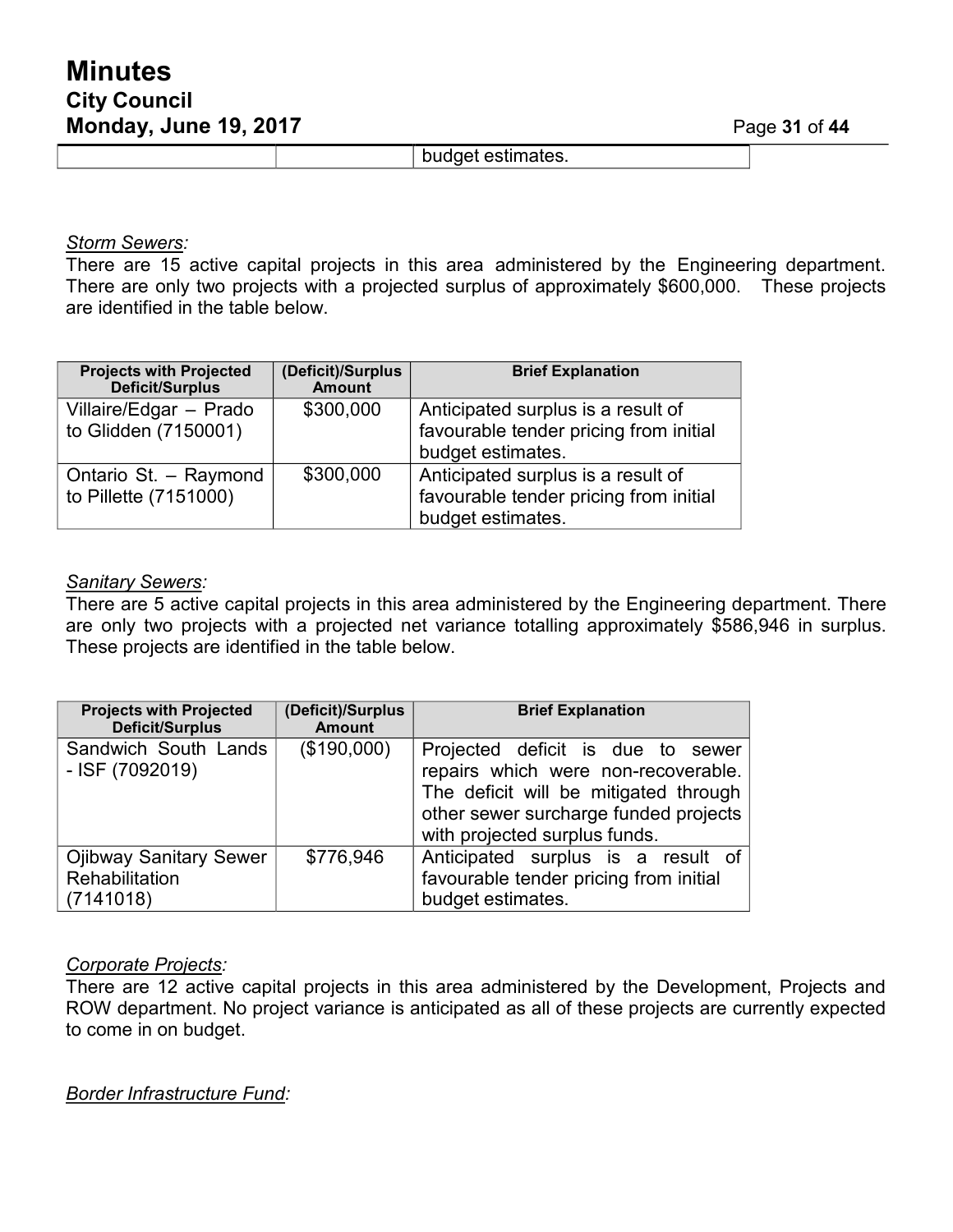# **Minutes City Council Monday, June 19, 2017** Page **32** of **44**

There are only 3 active capital projects in this area administered by the Development, Projects and ROW department. These projects are expected to be on budget as they are fully funded by the Ministry of Transportation. These projects are expected to be complete by the end of 2017.

## *Development:*

There are only 6 active capital projects in this area administered by the Development Projects and ROW department. These projects are expected to be on budget as well. No final variance is expected with these projects.

## *Pollution Control:*

There are 38 active capital projects in this area administered by the Pollution Control department. All of these projects are primarily funded from dedicated reserves (i.e. the West Windsor Pollution Control Reserve, the Little River Pollution Control Reserve and the Pumping Stations Reserve). 36 projects are projected to be on budget. 2 projects are anticipating a net project deficit of \$80,000 as identified in the table below.

| <b>Projects with Projected</b><br>Deficit/Surplus   |                    | (Deficit)/Surplus<br><b>Amount</b> |                                      | <b>Brief Explanation</b> |     |      |   |
|-----------------------------------------------------|--------------------|------------------------------------|--------------------------------------|--------------------------|-----|------|---|
| <b>LRWRP</b><br>Inlet<br>Refurbishment<br>(7152002) |                    | (\$120,000)                        | Established<br>preliminary estimate. | budget                   | was | only | а |
| Caron Ave.<br><b>Station</b><br>(7161045)           | Pumping<br>Repairs | \$40,000                           | Established<br>preliminary estimate. | budget                   | was | only | a |

## *Environmental Services:*

The Monitoring Cameras project (7171020) is being administered by the Pollution Control department. This project is expected to be on budget.

#### *Contracts & Field Services:*

There are 9 active capital projects in this area that are being administered by the Public Works Operations department. There are two projects totalling \$281,968 that are in a deficit position as noted below:

| <b>Projects with Projected</b><br><b>Deficit/Surplus</b> | (Deficit)/Surplus<br><b>Amount</b> | <b>Brief Explanation</b>                                                                                                                                                                                                                    |
|----------------------------------------------------------|------------------------------------|---------------------------------------------------------------------------------------------------------------------------------------------------------------------------------------------------------------------------------------------|
| "At Grade" Railway<br><b>Crossings (7085009)</b>         | (\$249,719)                        | Deficit is a result of recoveries that did<br>not materialize because of various<br>cost share agreements with the rail<br>companies. Administration is<br>recommending funding this deficit with<br>anticipated surplus funds from project |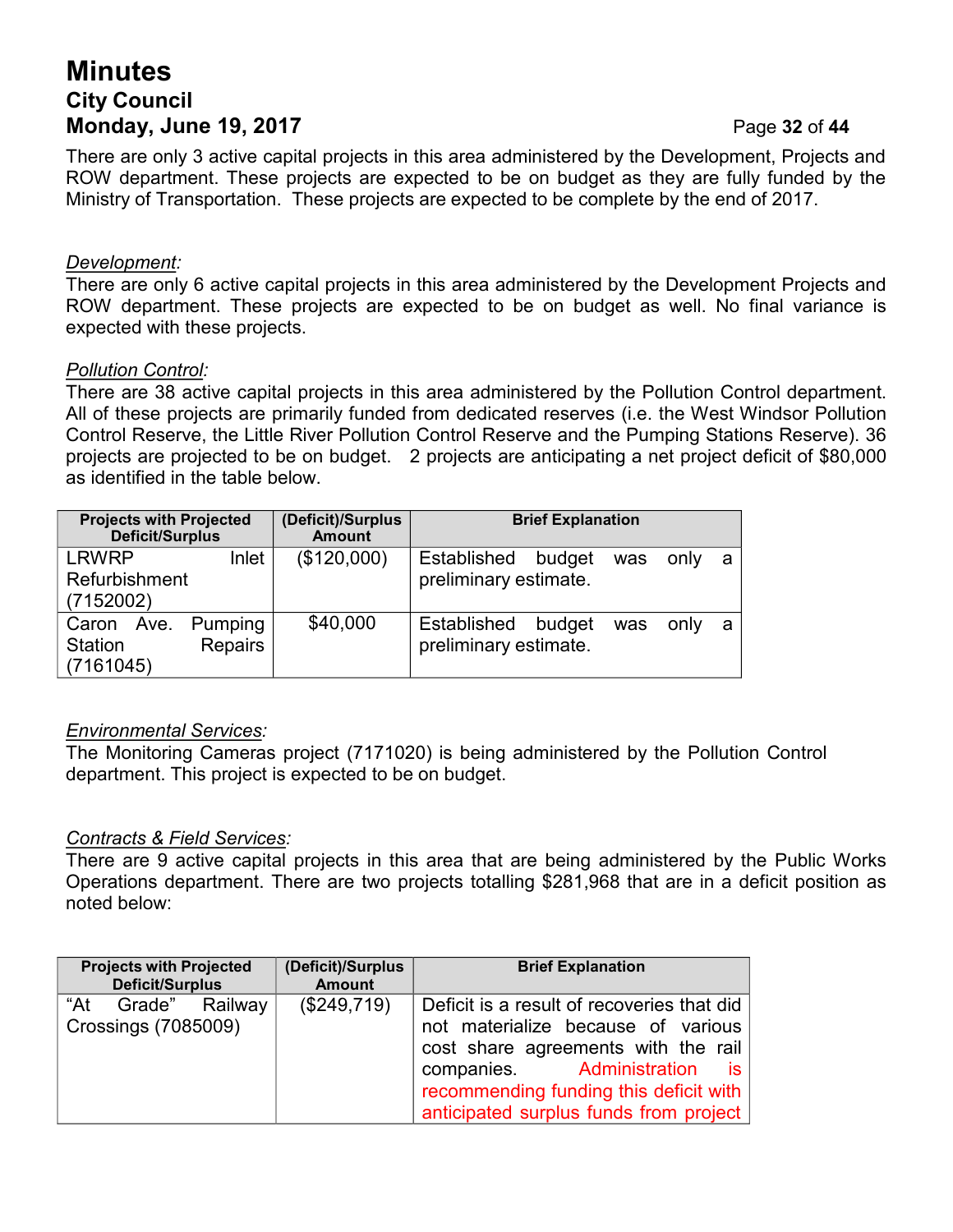# **Minutes City Council Monday, June 19, 2017** Page **33** of **44**

|                                                     |      |            | 7132003<br>Tecumseh                                                                                                                                                                                                                                              |
|-----------------------------------------------------|------|------------|------------------------------------------------------------------------------------------------------------------------------------------------------------------------------------------------------------------------------------------------------------------|
|                                                     |      |            | Road/Wyandotte St.                                                                                                                                                                                                                                               |
| <b>VIA</b><br>Crossing/Jefferson<br>Blvd. (7161057) | Rail | (\$32,249) | Deficit is a result of unforeseen road<br>conditions which resulted in extra<br>excavation and granular costs.<br>Administration is recommending<br>funding this deficit with anticipated<br>surplus funds from project 7132003 -<br>Tecumseh Road/Wyandotte St. |

## *Road Rehabilitation:*

There are 26 active capital projects in this area that are all being administered by the Public Works Operations department. There is one project anticipating a total project surplus of \$745,753 as noted below:

| <b>Projects with Projected</b><br>(Deficit)/Surplus<br><b>Deficit/Surplus</b><br><b>Amount</b> |  | <b>Brief Explanation</b>                                                                                                                                                                                                                                                                                                                |
|------------------------------------------------------------------------------------------------|--|-----------------------------------------------------------------------------------------------------------------------------------------------------------------------------------------------------------------------------------------------------------------------------------------------------------------------------------------|
| \$745,753<br>2013 Tecumseh Rd. &<br>St.<br>Wyandotte<br>(7132003)                              |  | The surplus from this project is a<br>result of favourable tender pricing<br>from initial budget estimates. This<br>project is complete and came<br>$\mathsf{In}$<br>budget. Administration<br>under<br><b>is</b><br>recommending using a portion of this<br>project surplus to offset the deficits in<br>projects 7085009 - "At Grade" |
|                                                                                                |  | Railway Crossings (\$249,719) and<br>7161057 – VIA<br>Rail<br>Crossing/Jefferson Blvd (\$32,249)<br>and the balance of the surplus be<br>allocated to the 2017 Road<br>Rehabilitation project 7171016<br>to<br>address anticipated challenges with<br>the current funding to complete all<br>2017 road rehab. projects.                 |

#### *PW Maintenance:*

There are 5 active capital projects in this area administered by the Public Works Operations department. Three of the five projects are expected to be on budget and two coming in under budget as follows:

| <b>Projects with Projected</b> | (Deficit)/Surplus | <b>Brief Explanation</b> |
|--------------------------------|-------------------|--------------------------|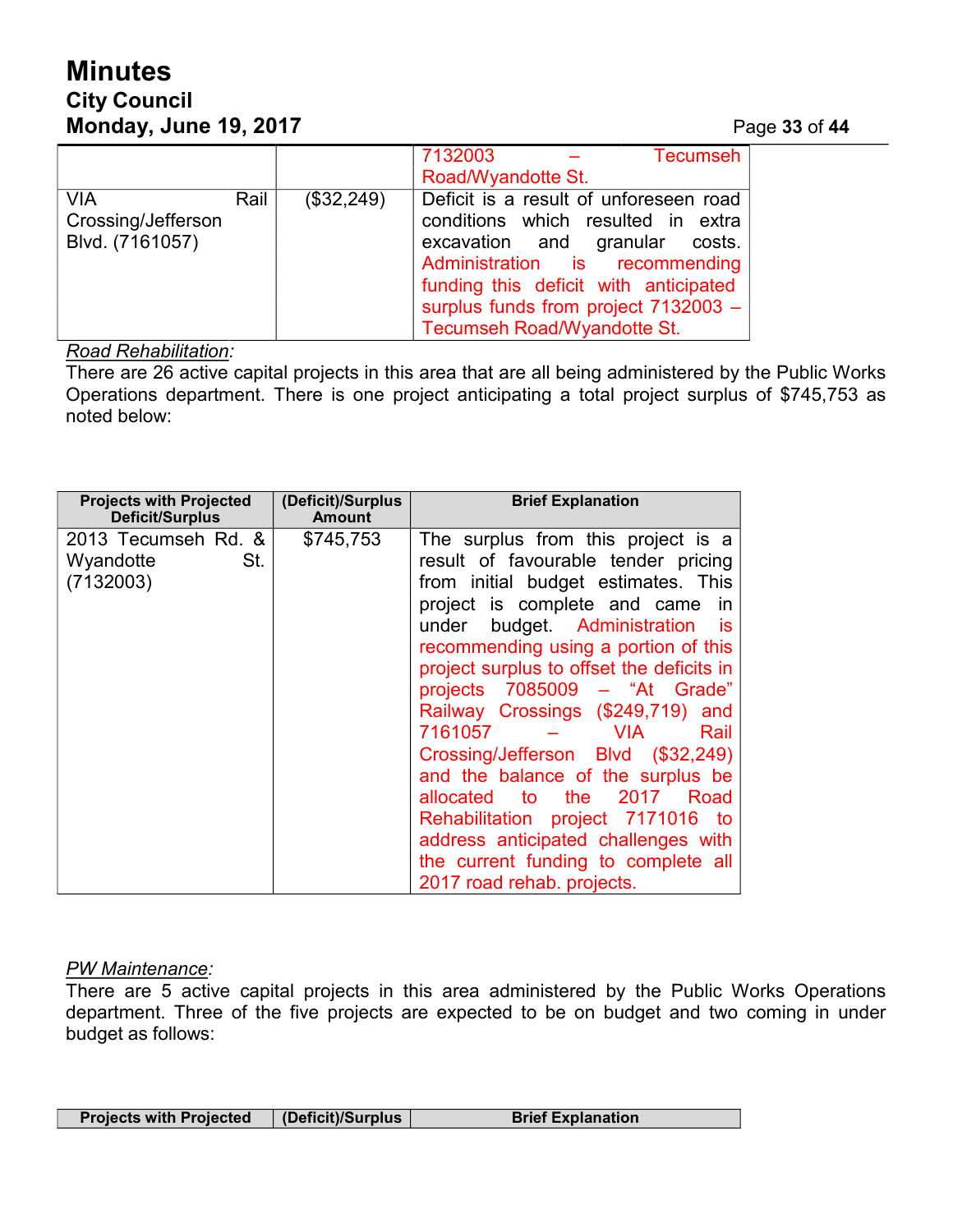# **Minutes City Council Monday, June 19, 2017** Page **34** of **44**

| <b>Deficit/Surplus</b> |          | <b>Amount</b> |                                       |
|------------------------|----------|---------------|---------------------------------------|
| 2015 Sidewalk          |          | \$14,412      | Due to the timing of issuing tenders, |
| Rehabilitation         |          |               | the balance of works in this project  |
| (7151011)              |          |               | will be included with subsequent      |
|                        |          |               | years' approved funds for the         |
|                        |          |               | issuance of a larger tender.          |
| 2016                   | Sidewalk | \$160,558     | Due to the timing of issuing tenders, |
| Rehabilitation         |          |               | the balance of works in this project  |
| (7161029)              |          |               | will be included with subsequent      |
|                        |          |               | years' approved funds for<br>the      |
|                        |          |               | issuance of a larger tender.          |

## *Traffic Transportation Planning:*

There are 15 active capital projects in this area administered by the Public Works Operations department. All projects are projected to be on budget with the exception of one:

| <b>Projects with Projected</b><br><b>Deficit/Surplus</b> | (Deficit)/Surplus<br><b>Amount</b> | <b>Brief Explanation</b>               |
|----------------------------------------------------------|------------------------------------|----------------------------------------|
| Downtown                                                 | \$675                              | Anticipated surplus is a result of     |
| <b>Transportation Strategy</b>                           |                                    | favourable tender pricing from initial |
| (7131116)                                                |                                    | budget estimates.                      |

## *Fleet Operations:*

There are 9 active capital projects in this area administered by the Fire and Rescue department and the Public Works Operations department. All but two of these projects are expected to be on budget. A projected surplus of approximately \$540,000 is anticipated and noted in the table below:

| <b>Projects with Projected</b><br>Deficit/Surplus |       | (Deficit)/Surplus<br><b>Amount</b> | <b>Brief Explanation</b>                                                                          |
|---------------------------------------------------|-------|------------------------------------|---------------------------------------------------------------------------------------------------|
| 2016 Fire<br>Replacement<br>(7161031)             | Fleet | \$40,000                           | Anticipated surplus is a result of<br>favourable tender pricing from initial<br>budget estimates. |
| 2016<br>Replacement<br>(7161033)                  | Fleet | \$500,000                          | Anticipated surplus is a result of<br>favourable tender pricing from initial<br>budget estimates. |

*Transit Windsor:*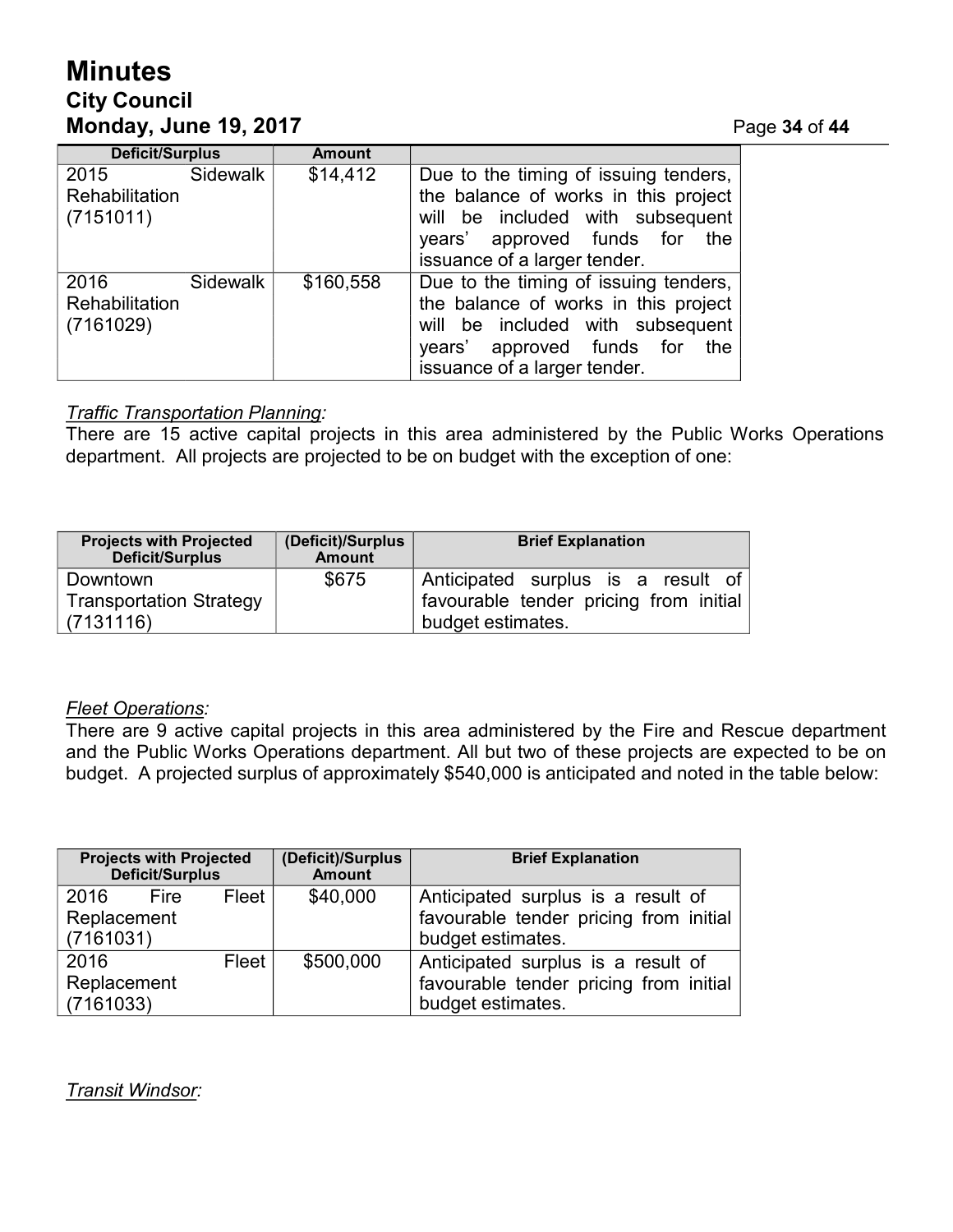# **Minutes City Council Monday, June 19, 2017** Page **35** of **44**

There are 31 active capital projects in this area that are being administered by Transit Windsor. All projects are projected to be on budget with the exception of one:

| <b>Projects with Projected</b><br><b>Deficit/Surplus</b>  | (Deficit)/Surplus<br><b>Amount</b> | <b>Brief Explanation</b>                                                     |
|-----------------------------------------------------------|------------------------------------|------------------------------------------------------------------------------|
| 2014 Transit Windsor Fleet I<br>Replacement/Refurbishment | \$873                              | Anticipated surplus is a result of<br>favourable tender pricing from initial |
| (7141015)                                                 |                                    | budget estimates.                                                            |

# **Mayor's Office**

## *Mayor's Office:*

There are only 3 active capital projects in this area administered by the Mayor's office. No project variance is anticipated as all of these projects are currently expected to come in on budget.

# **Office of the Chief Administrative Officer**

#### *Office of the Chief Administrative Officer:*

The General Economic Development Placeholder project is being administered by the Office of the CAO. No project variance is anticipated as this project is currently expected to come in on budget.

# **Office of the City Solicitor**

#### *Fire and Rescue:*

There are 7 active capital projects in this area that are being administered by the Fire and Rescue department. Two projects as identified in the table below are expected to come in under budget:

| <b>Projects with Projected</b><br>Deficit/Surplus |           | (Deficit)/Surplus<br><b>Amount</b> | <b>Brief Explanation</b>               |
|---------------------------------------------------|-----------|------------------------------------|----------------------------------------|
| Breathing                                         | Apparatus | \$595                              | Anticipated surplus is a result of     |
| Cylinders/Packs                                   |           |                                    | favourable tender pricing from initial |
| (7121012)                                         |           |                                    | budget estimates.                      |
| <b>CRISYS</b>                                     | System    | \$5,000                            | Actual cost of the CAD system          |
| (7161037)                                         |           |                                    | replacement coming in under budget.    |

*Legal Services:*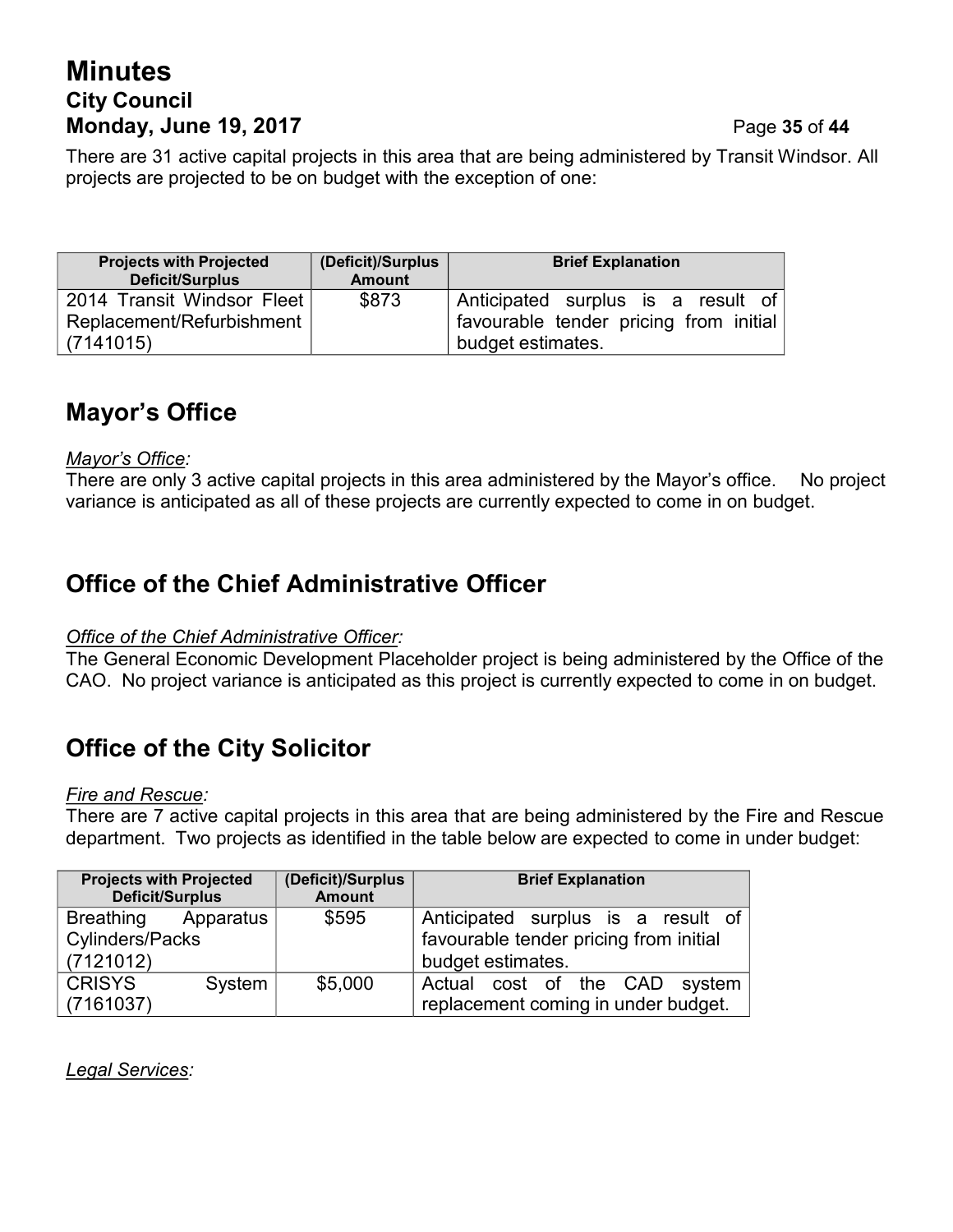# **Minutes City Council Monday, June 19, 2017** Page **36** of **44**

There are 7 active capital projects in this area that are being administered by the Legal Department. There are two projects as identified in the table below expected to come in over budget.

| <b>Projects with Projected</b><br><b>Deficit/Surplus</b> | (Deficit)/Surplus<br><b>Amount</b> | <b>Brief Explanation</b>                                                                                          |
|----------------------------------------------------------|------------------------------------|-------------------------------------------------------------------------------------------------------------------|
| Springarden<br>ANSI<br>Expropriation (7005542)           | (\$594,000)                        | The matter remains before the courts<br>and as such the potential deficit<br>amount is an estimate only.          |
| '99 CP Railway<br>Cut  <br>(7995537)                     | <b>Unknown</b>                     | The matter remains before the courts<br>and as such the potential deficit<br>amount is not able to be quantified. |

#### *Planning:*

There are 16 active capital projects in this area that are being administered by the Planning department. No project variance is anticipated as all of these projects are currently expected to come in on budget.

# **Office of the City Clerk**

#### *Windsor Public Library:*

There are 5 active capital projects in this area that are being administered by the Windsor Public Library and the Development, Projects and ROW department. No project variance is anticipated as all of these projects are currently expected to come in on budget.

#### *Records and Elections:*

There are only 2 active capital projects in this area that are being administered by the Council Services department. No project variance is anticipated as both of these projects are currently expected to come in on budget.

#### *Human Resources:*

There are 4 active capital projects in this area that are being administered by the Human Resources department. No project variance is anticipated as all of these projects are currently expected to come in on budget.

# **Office of the Chief Financial Officer**

#### *Financial Planning:*

There are 5 active capital projects in this area that are being administered by the Financial Planning division. No project variance is anticipated as all of these projects are currently expected to come in on budget.

#### *Corporate Asset Planning:*

There are 18 active capital projects in this area that are being administered by the Asset Planning division. All projects are projected to be on budget with the exception of one: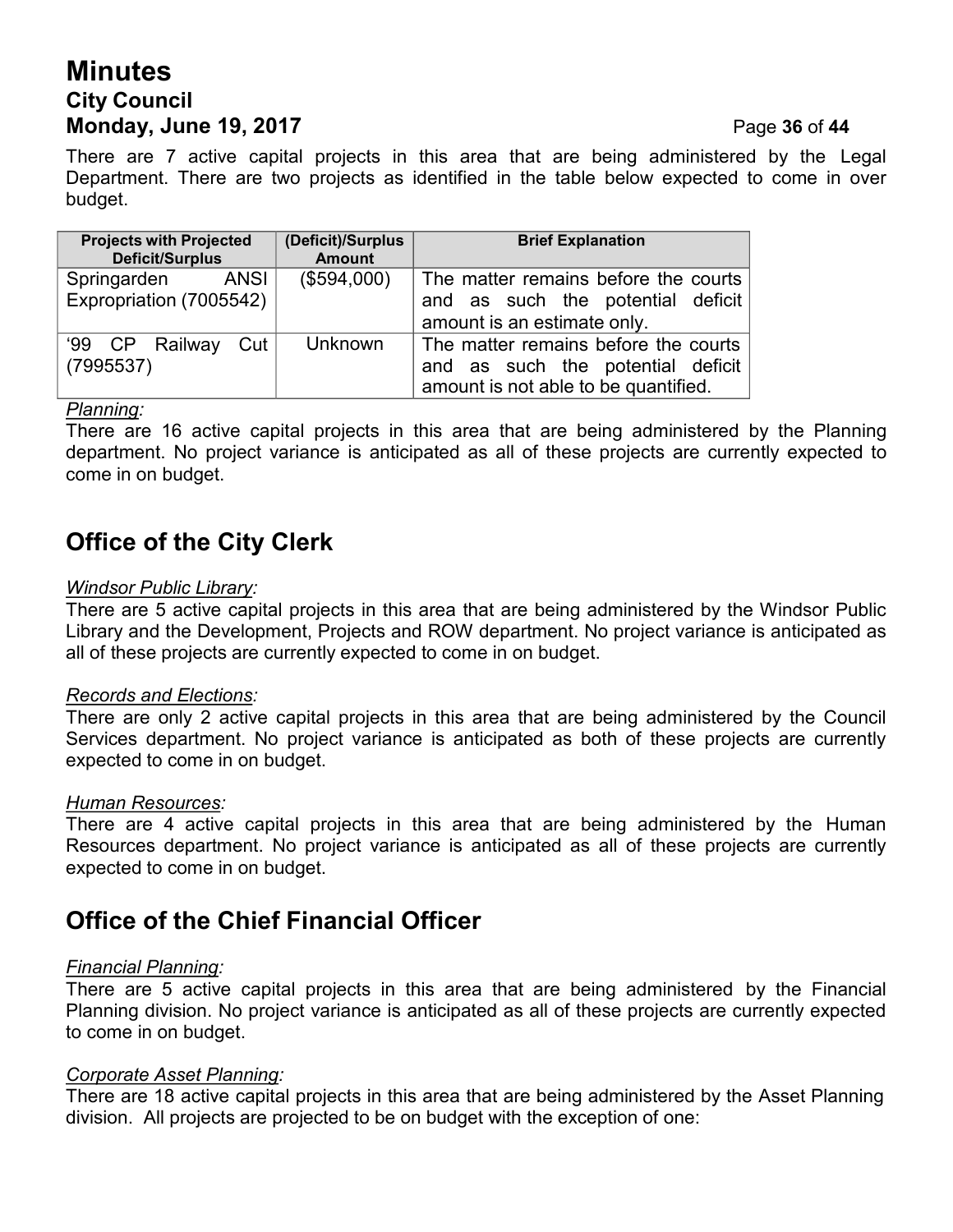# **Minutes City Council Monday, June 19, 2017** Page **37** of **44**

| <b>Projects with Projected</b><br>Deficit/Surplus |                 | (Deficit)/Surplus<br><b>Amount</b> |           |             | <b>Brief Explanation</b> |             |    |
|---------------------------------------------------|-----------------|------------------------------------|-----------|-------------|--------------------------|-------------|----|
| Corporate                                         | Energy          | (\$40,000)                         | ∟ The     | anticipated | deficit                  | will        | be |
| Reduction                                         | <b>Measures</b> |                                    | mitigated | from        | future                   | operational |    |
| (7085900)                                         |                 |                                    | savings.  |             |                          |             |    |

#### *Taxation and Financial Projects:*

There is only 1 active capital project in this area that is being administered by the Taxation and Financial Projects division. No project variance is anticipated as the Tax Payment Automation – Cheque Scanner (7162001) is currently expected to come in on budget.

*Information Technology:*

There are 12 active capital projects in this area that are being administered by the Information Technology department. No project variance is anticipated as all of these projects are currently expected to come in on budget.

# **Office of Community Development and Health Services**

#### *Huron Lodge:*

There are only 2 active capital projects in this area that are being administered by Huron Lodge. No project variance is anticipated as both of these projects are currently expected to come in on budget.

# **Office of Parks, Recreation, Culture and Facilities**

#### *Facility Operations:*

There are 35 active capital projects in this area administered by the Facilities department. All but three of these projects are expected to be on budget. No project variance is anticipated as all of these projects are currently expected to come in on budget.

*Forestry:*

There are only 2 active capital projects in this area administered by the Parks department. The Tree Maintenance Backlog project (7131021) is expected to be completed by the end of 2018 and on budget. The Jefferson Ave. Berm project (7143000) is projected to come in under budget by approximately \$150,000 because not all the trees identified are actually dead and do not require replacement.

*Horticulture:*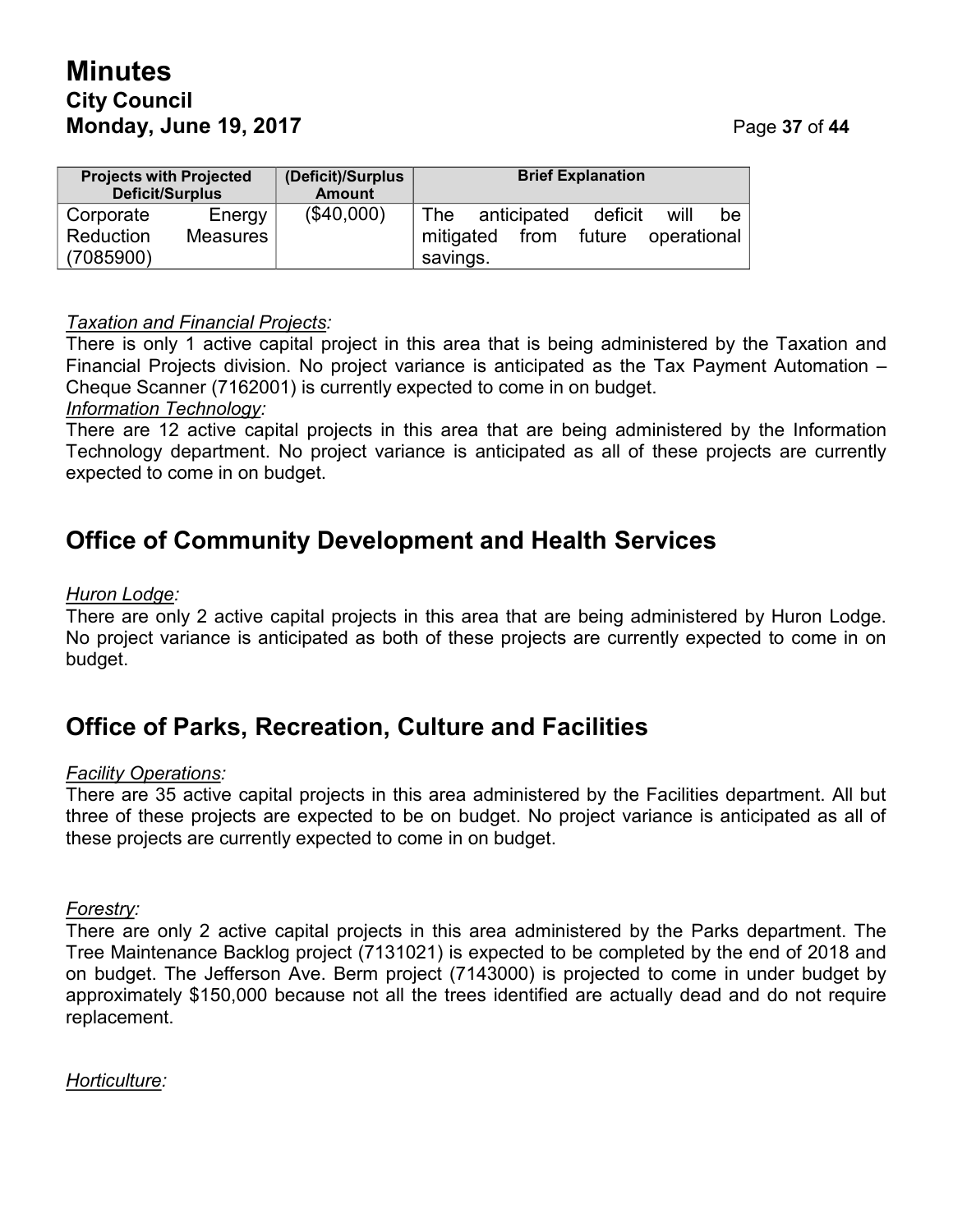# **Minutes City Council Monday, June 19, 2017** Page **38** of **44**

The Bert Weeks Capital Restoration project (7142008) is being administered by the Parks department. This project is for the refurbishment of the pumps and expected to be complete by the Fall of 2017. This project is expected to be on budget with no final variance.

### *Parks Operations:*

There are 28 active capital projects in this area administered by the Parks department. No project variance is anticipated as all of these projects are currently expected to come in on budget.

#### *Recreation Facilities:*

There are 14 active capital projects in this area that are being administered by the Recreation & Culture department. All projects are projected to be on budget with the exception of one:

| <b>Projects with Projected</b><br><b>Deficit/Surplus</b> | (Deficit)/Surplus<br><b>Amount</b> | <b>Brief Explanation</b>                                                                         |
|----------------------------------------------------------|------------------------------------|--------------------------------------------------------------------------------------------------|
| Lakeview Park Marina<br>Upgrades (7061146)               | (\$27,098)                         | Internal departmental salary<br>costs<br>were not incorporated into initial<br>budget estimates. |

#### *Cultural Affairs:*

There are 6 active capital projects in this area that are being administered by the Recreation and Culture department. There is only one project anticipating a project surplus as identified below:

| <b>Projects with Projected</b><br><b>Deficit/Surplus</b> |          | (Deficit)/Surplus<br><b>Amount</b> | <b>Brief Explanation</b>               |
|----------------------------------------------------------|----------|------------------------------------|----------------------------------------|
| New                                                      | Museum I | \$65,000                           | Anticipated surplus is a result of     |
| Development                                              |          |                                    | favourable tender pricing from initial |
| (7139006)                                                |          |                                    | budget estimates.                      |

# **Agencies and Boards**

#### *Windsor Police Services:*

There are 21 active capital projects in this area that are being administered by various WPS departments. No project variance is anticipated as all of these projects are currently expected to come in on budget.

*Roseland Golf and Curling Club:*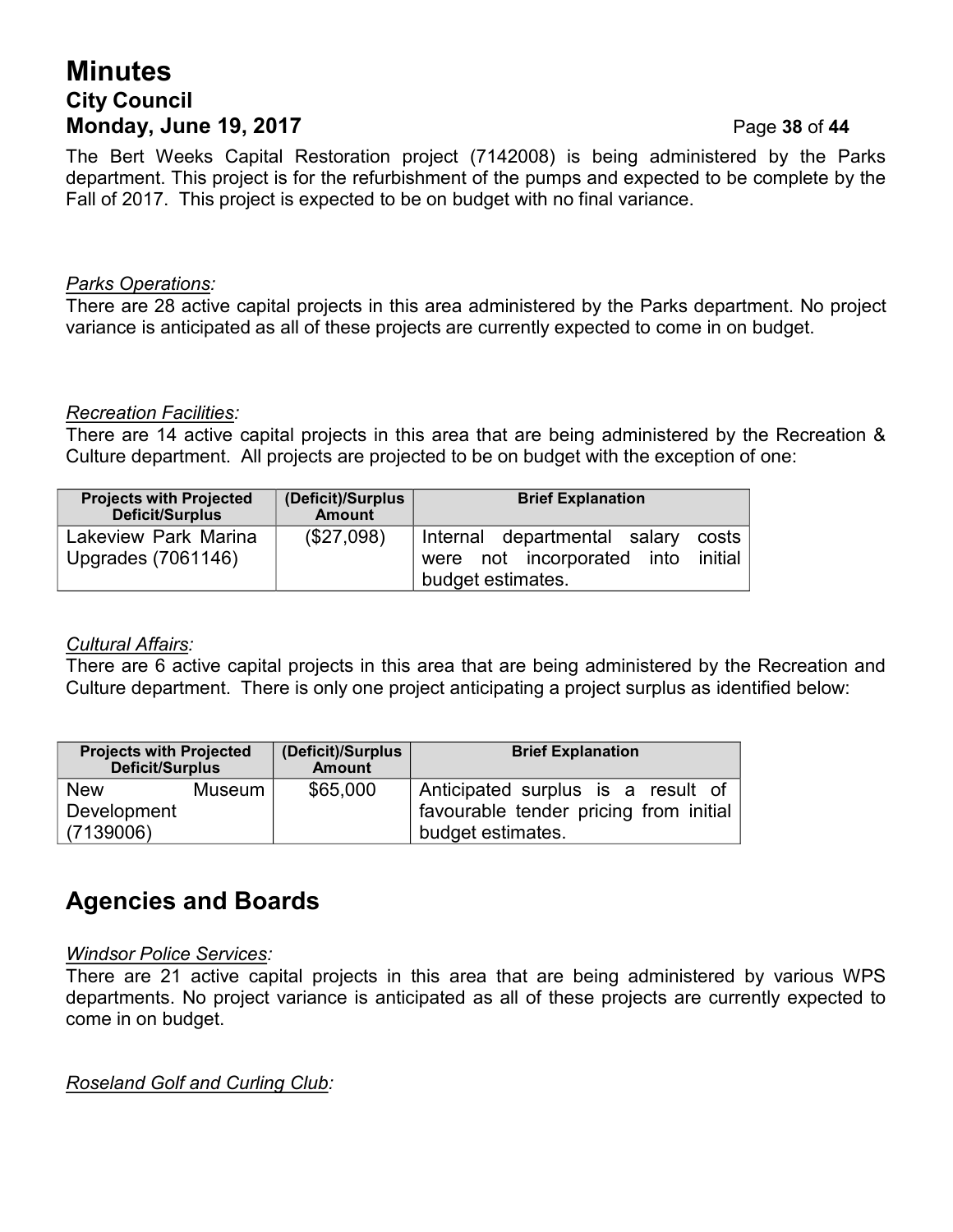# **Minutes City Council Monday, June 19, 2017** Page **39** of **44**

The Roseland Maintenance Building project (7085901) is being administered by the General Manager for Roseland. No project variance is anticipated as this project is currently expected to come in on budget.

## *Windsor Airport:*

There are 4 active capital projects in this area that are being administered by the Development, Projects and ROW department. No project variance is anticipated as all of these projects are currently expected to come in on budget.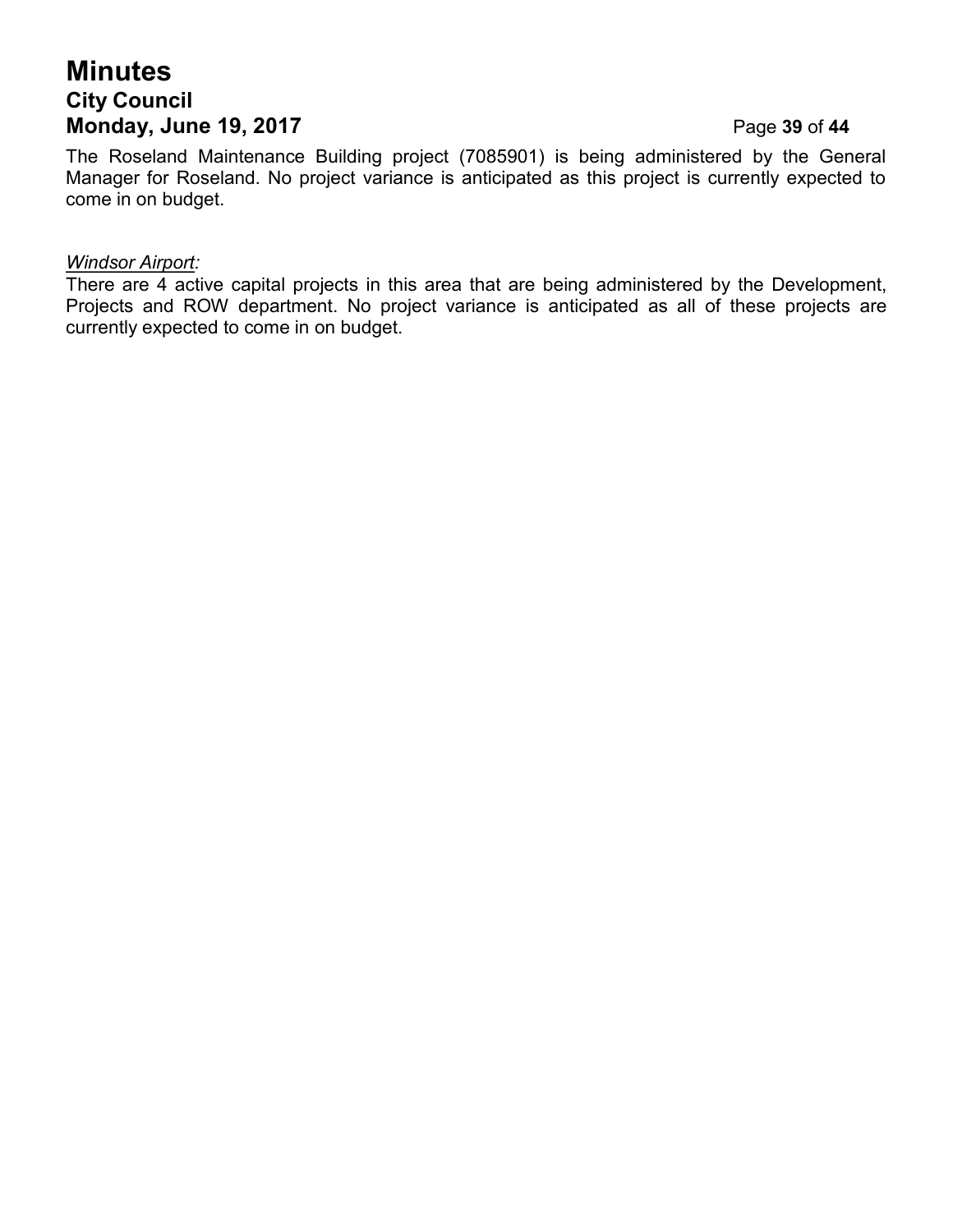# **Minutes City Council Monday, June 19, 2017** Page **40** of **44**

CR358/2017 - Appendix 1 – Item No. 8.2

| <b>AMENDMENTS TO PARKING BY-LAW 9023</b>      |                                                                         |     |                |                  |                  |           |                 |                                    |                                                                                                |                                                                           |  |
|-----------------------------------------------|-------------------------------------------------------------------------|-----|----------------|------------------|------------------|-----------|-----------------|------------------------------------|------------------------------------------------------------------------------------------------|---------------------------------------------------------------------------|--|
| <b>ITEM</b>                                   |                                                                         |     | <b>SECTION</b> |                  | <b>STREET</b>    |           | <b>LOCATION</b> |                                    | <b>DESCRIPTION</b>                                                                             |                                                                           |  |
| Schedule "C"<br>1<br>No Parking<br><b>ADD</b> |                                                                         |     | N/A            |                  | Prairie<br>Court |           | East side       |                                    | Cabana Road West to<br><b>Ora Street</b>                                                       |                                                                           |  |
| $\overline{2}$                                | Schedule "C"<br>No Parking<br><b>ADD</b>                                |     | N/A            |                  | Prairie<br>Court | West side |                 |                                    | A point 119 metres south<br>of Cabana Road West to<br>101 metres north of Ora<br><b>Street</b> |                                                                           |  |
| <b>ITEM</b>                                   | <b>REGULATION</b>                                                       |     | <b>SECTION</b> |                  | <b>STREET</b>    |           | <b>LOCATION</b> |                                    | <b>MONTHS</b>                                                                                  | <b>DESCRIPTION</b>                                                        |  |
| 3                                             | <b>Schedule</b><br>"D"<br>Alternate<br>Side<br>Parking<br><b>DELETE</b> | N/A |                | Prairie<br>Court |                  |           | East<br>Side    |                                    | January,<br>February,<br>March May,<br>July,<br>September,<br>November,<br>December            | Cabana Road<br>West to a point<br>12 metres<br>North of the<br>cul-de-sac |  |
| 4                                             | Schedule<br>"D"<br>Alternate<br>Side<br>Parking<br><b>DELETE</b>        |     | N/A            |                  | Prairie<br>Court |           | West<br>Side    | April, June,<br>August,<br>October |                                                                                                | Cabana Road<br>West to a point<br>12 metres<br>North of the<br>cul-de-sac |  |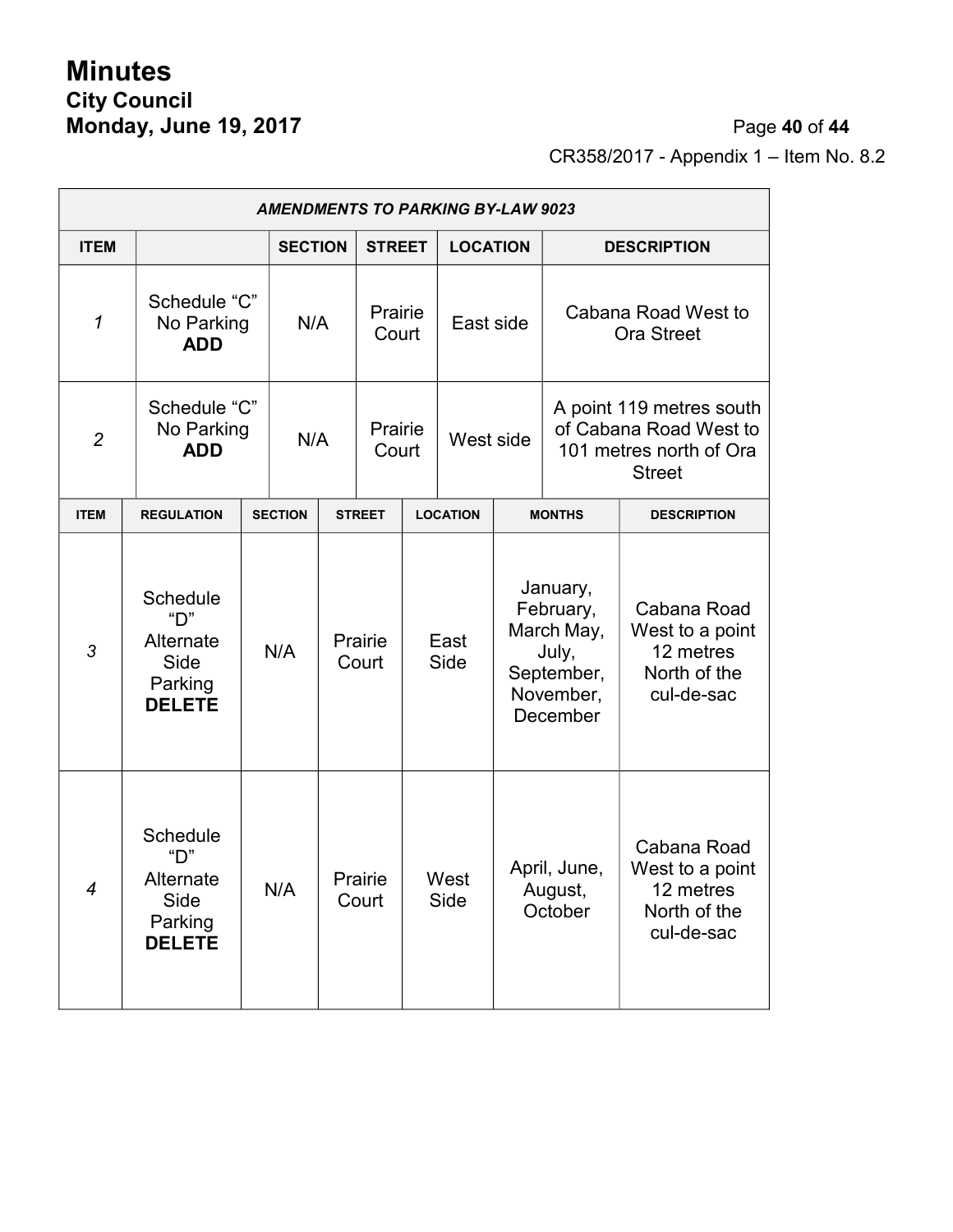# **Minutes City Council Monday, June 19, 2017 Page 41** of 44

CR358/2017 - Appendix 2 – Item No. 8.2

| <b>AMENDMENTS TO TRAFFIC BY-LAW 9148</b> |                                                                |                |                  |                                                           |                                           |  |  |  |  |  |  |
|------------------------------------------|----------------------------------------------------------------|----------------|------------------|-----------------------------------------------------------|-------------------------------------------|--|--|--|--|--|--|
| <b>ITEM</b>                              | <b>REGULATION</b>                                              | <b>SECTION</b> | <b>STREET</b>    | <b>FROM</b>                                               | <b>TO</b>                                 |  |  |  |  |  |  |
| 1                                        | Schedule "J"<br>40 km/h<br><b>Speed Limit</b><br><b>DELETE</b> | N/A            | Prairie<br>Court | Ora Street                                                | Cabana Road West                          |  |  |  |  |  |  |
| $\overline{2}$                           | Schedule "J"<br>40 km/h<br><b>Speed Limit</b><br><b>ADD</b>    | N/A            | Prairie<br>Court | <b>Ora Street</b>                                         | A point 101 metres<br>north of Ora Street |  |  |  |  |  |  |
| 3                                        | Schedule "I"<br>20 km/h<br><b>Speed Limit</b><br><b>ADD</b>    | N/A            | Prairie<br>Court | A point<br>101<br>metres<br>north of<br><b>Ora Street</b> | Cabana Road West                          |  |  |  |  |  |  |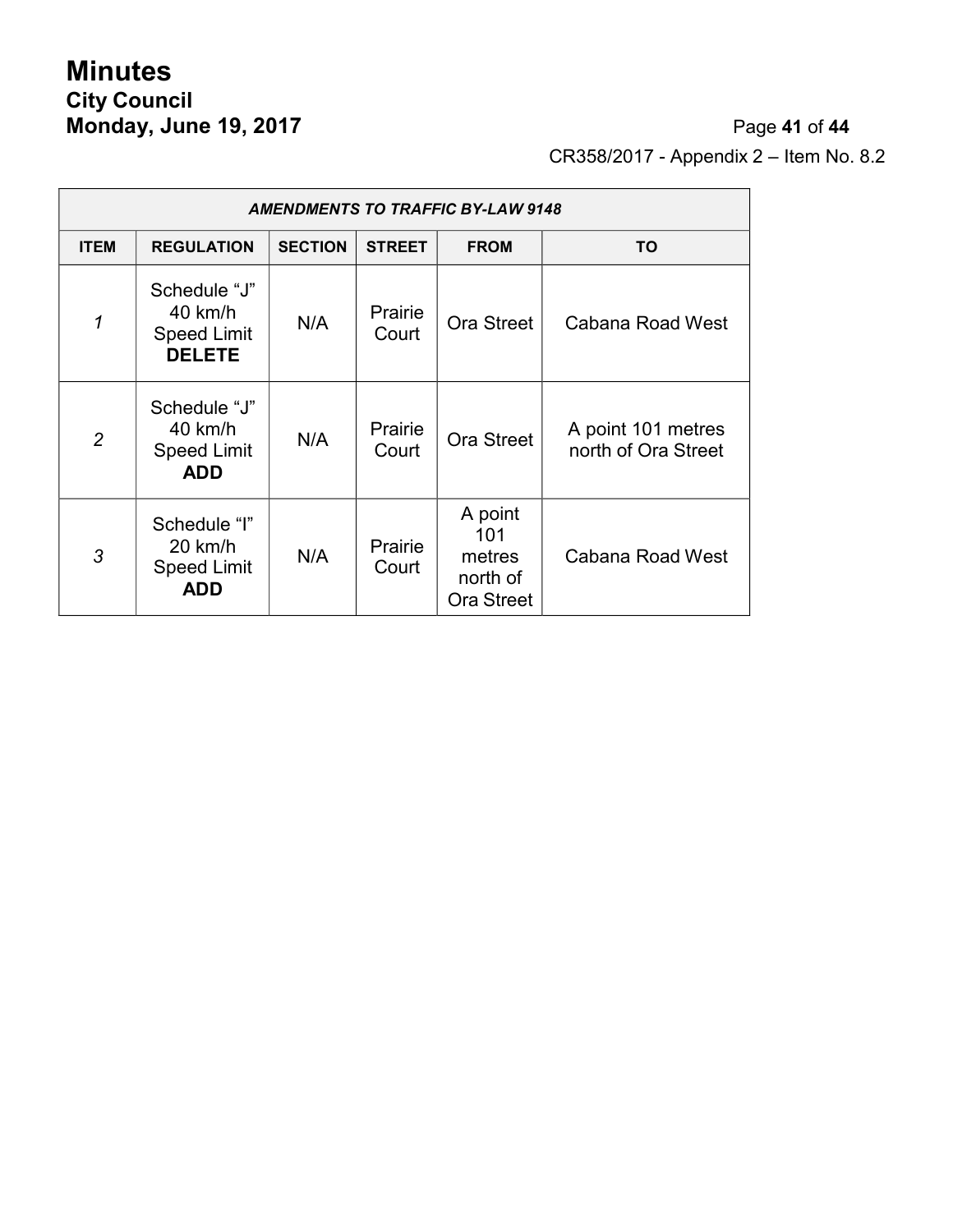# **Minutes**

**City Council**

**Monday, June 19, 2017** Page **42** of **44** CR359/2017 PHED 469 - Appendix 1 – Item No. 8.3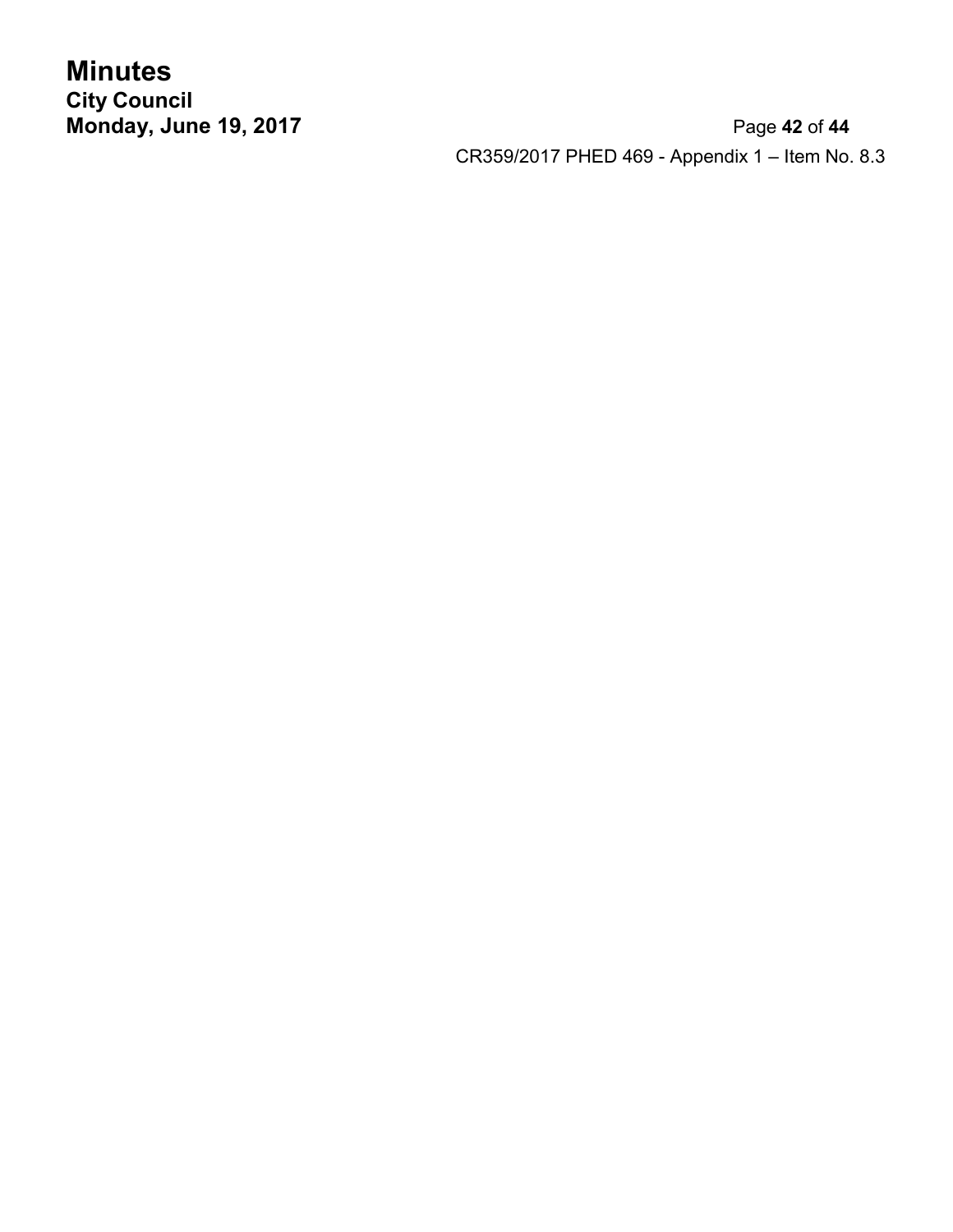**Minutes City Council**

**Monday, June 19, 2017** Page **43** of **44**

CR361/2017 PHED 458 - Map M-1617-A – Item No. 8.5

## **PROPOSED DRAFT PLAN OF SUBDIVISION (M-1617-A)**